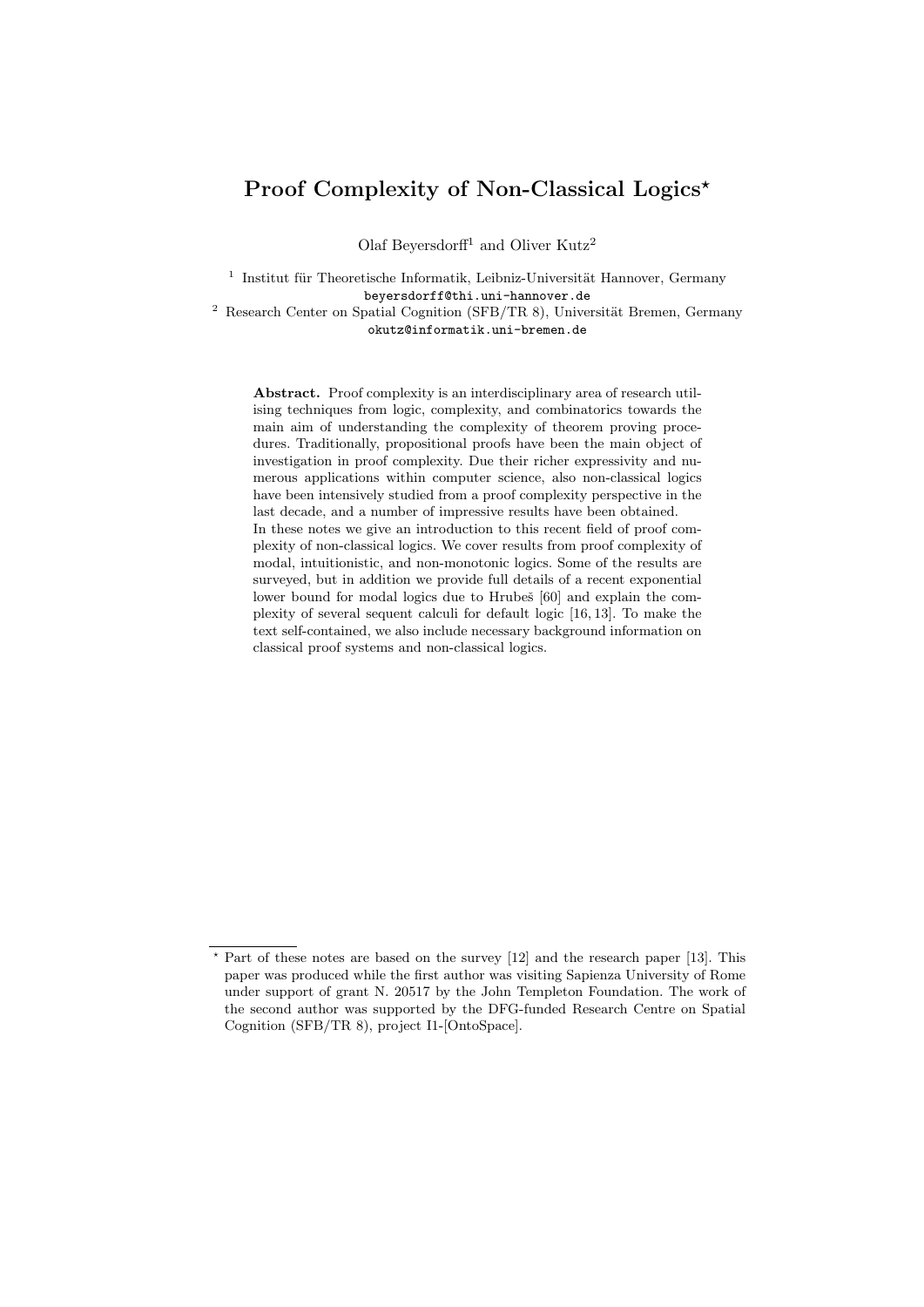# Table of Contents

| $\mathbf{1}$ | 3                                                |                                                                           |                |  |  |
|--------------|--------------------------------------------------|---------------------------------------------------------------------------|----------------|--|--|
|              | 1.1                                              |                                                                           |                |  |  |
|              | 1.2                                              | Proof Complexity of Non-Classical Logics                                  |                |  |  |
|              | 1.3                                              | Organisation of the Paper and Guidelines for Reading                      | $\overline{5}$ |  |  |
| 2            |                                                  |                                                                           |                |  |  |
|              | 2.1                                              |                                                                           | 10             |  |  |
|              | 2.2                                              |                                                                           | 12             |  |  |
| 3            |                                                  |                                                                           |                |  |  |
|              | 3.1                                              |                                                                           | 14             |  |  |
|              | 3.2                                              |                                                                           | 18             |  |  |
|              | 3.3                                              |                                                                           | 22             |  |  |
| 4            | 26                                               |                                                                           |                |  |  |
|              | 4.1                                              | Interpolation in Classical and Non-Classical Logic                        | 26             |  |  |
|              | 4.2                                              |                                                                           | 27             |  |  |
| 5            | Lower Bounds for Modal and Intuitionistic Logics |                                                                           |                |  |  |
|              | 5.1                                              |                                                                           | 31             |  |  |
|              | 5.2                                              |                                                                           | 31             |  |  |
|              | 5.3                                              | The Modal Clique-Colour Tautologies                                       | 32             |  |  |
|              | 5.4                                              |                                                                           | 32             |  |  |
|              | 5.5                                              |                                                                           | 33             |  |  |
|              | 5.6                                              | A Version of Monotone Interpolation for $\mathbf K$                       | 36             |  |  |
|              | 5.7                                              |                                                                           | 37             |  |  |
| 6            | Simulations between Non-Classical Proof Systems  |                                                                           |                |  |  |
| 7            |                                                  |                                                                           | 41             |  |  |
|              | 7.1                                              | Complexity of the Antisequent and Residual Calculi $\ldots \ldots \ldots$ | 41             |  |  |
|              | 7.2                                              | Proof Complexity of Credulous Default Reasoning                           | 44             |  |  |
|              | 7.3                                              |                                                                           | 46             |  |  |
|              | 7.4                                              | A General Construction of Proof Systems for Credulous                     |                |  |  |
|              |                                                  |                                                                           | 46             |  |  |
|              | 7.5                                              | Lower Bounds for Sceptical Default Reasoning                              | 48             |  |  |
| 8            |                                                  | 50                                                                        |                |  |  |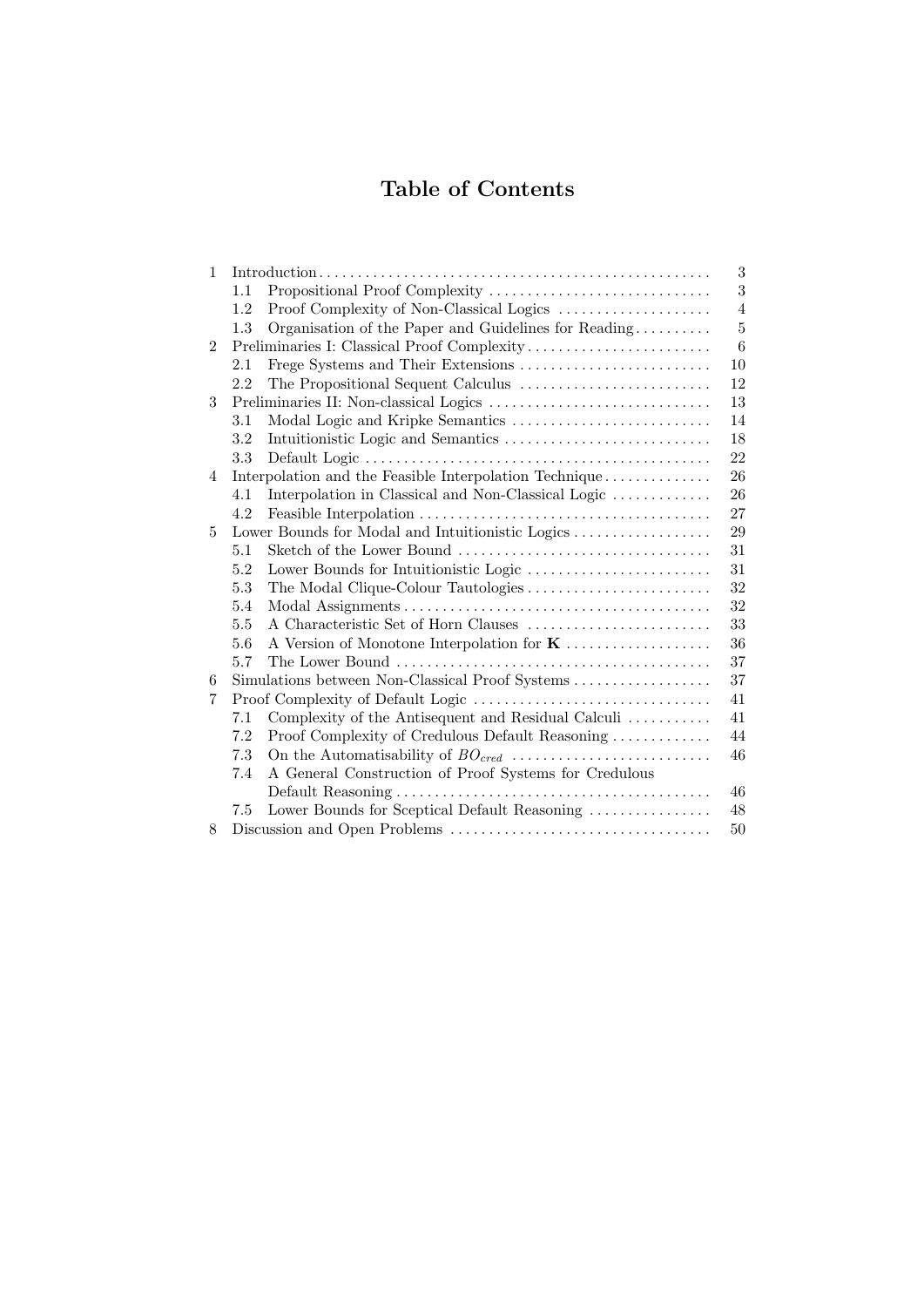## 1 Introduction

These notes originate in an ESSLLI course held in August 2010 at the University of Copenhagen. The aim of this course was—and is of these notes—to present an up-to-date introduction to proof complexity with emphasis on non-classical logics and their applications. The ESSLLI course started with a first lecture introducing central concepts from classical proof complexity and then concentrated in the remaining four lectures on proof complexity of non-classical logics. The material here is organised slightly differently, but again we will start with some remarks on the motivations for proof complexity, first for classical propositional proofs and then for proof complexity of non-classical logics.

#### 1.1 Propositional Proof Complexity

One of the starting points of propositional proof complexity is the seminal paper of Cook and Reckhow [34] where they formalised propositional proof systems as polynomial-time computable functions which have as their range the set of all propositional tautologies. In that paper, Cook and Reckhow also observed a fundamental connection between lengths of proofs and the separation of complexity classes: they showed that there exists a propositional proof system which has polynomial-size proofs for all tautologies (a polynomially bounded proof system) if and only if the class NP is closed under complementation. From this observation the so called Cook-Reckhow programme was derived which serves as one of the major motivations for propositional proof complexity: to separate NP from coNP (and hence P from NP) it suffices to show super-polynomial lower bounds to the size of proofs in all propositional proof systems.

Although the first super-polynomial lower bound to the lengths of proofs had already been shown by Tseitin in the late 60's for a sub-system of Resolution [105], the first major achievement in this programme was made by Haken in 1985 when he showed an exponential lower bound to the proof size in Resolution for a sequence of propositional formulae describing the pigeonhole principle [55]. In the last two decades these lower bounds were extended to a number of further propositional systems such as the Nullstellensatz system [7], Cutting Planes [18, 91], Polynomial Calculus [32, 95], or bounded-depth Frege systems [1, 8, 9, 78]. For all these proof systems we know exponential lower bounds to the lengths of proofs for concrete sequences of tautologies arising mostly from natural propositional encodings of combinatorial statements.

For proving these lower bounds, a number of generic approaches and general techniques have been developed. Most notably, there is the method of feasible interpolation developed by Krajíček  $[73]$ , the size-width trade-off introduced by Ben-Sasson and Wigderson [10], and the use of pseudorandom generators in proof complexity [2, 74, 75].

Despite this enormous success many questions still remain open. In particular Frege systems currently form a strong barrier [17], and all current lower bound methods seem to be insufficient for these strong systems. A detailed survey of recent advances in propositional proof complexity is contained in [101].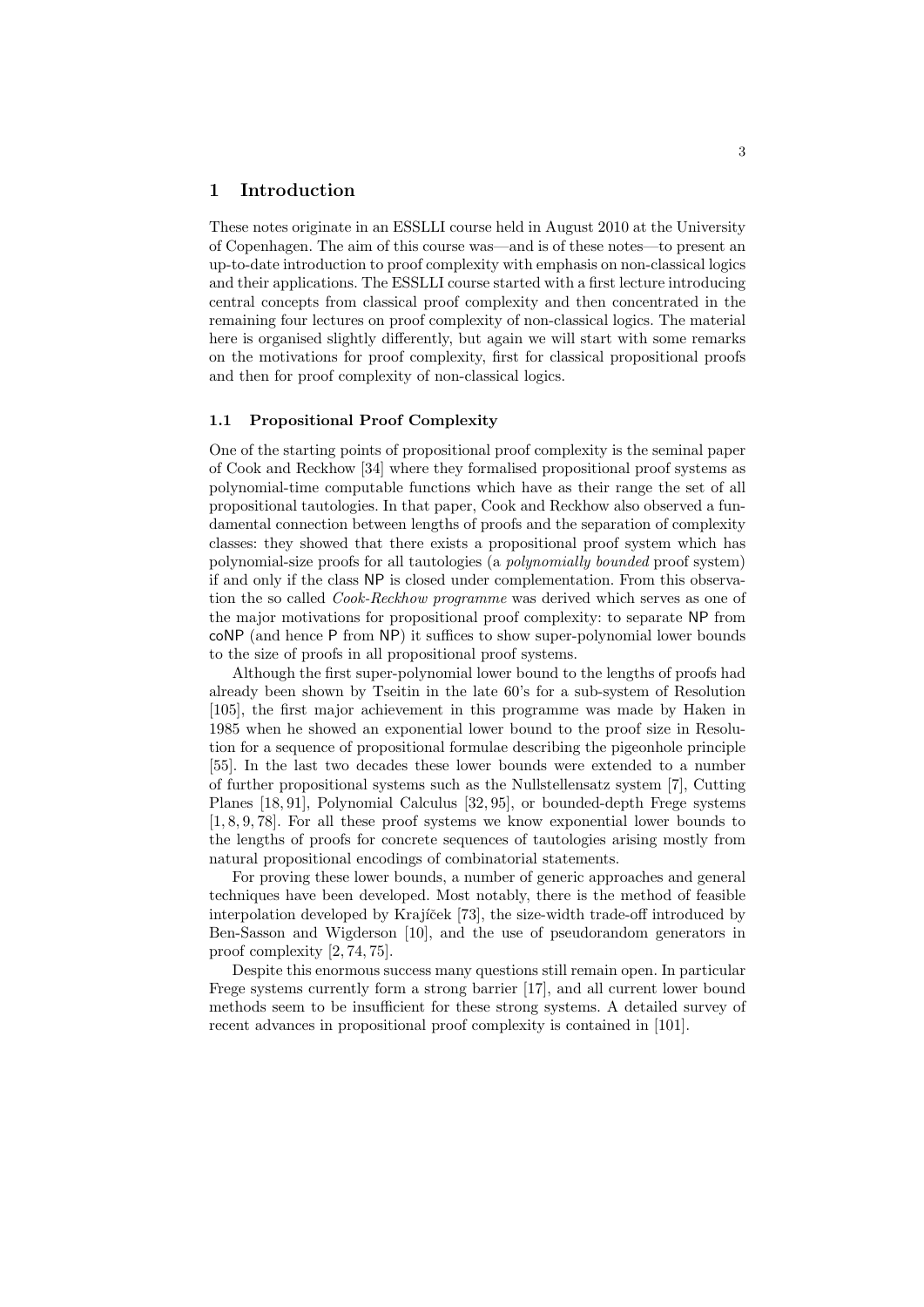Let us mention that the separation of complexity classes is not the only motivation for studying lengths of proofs. In particular concerning strong systems such as Frege and its extensions there is a fruitful connection to bounded arithmetic which adds insights to both subjects (cf. [72]). Further, understanding weak systems such as Resolution is vital to applications as for example the design of efficient SAT solvers (see e.g. [90] for a more elaborate argument). Last but not least, propositional proof complexity has over the years grown into a mature field and many researchers believe that understanding propositional proofs and proving lower bounds—arguably the hardest task in complexity—is a very important and beautiful field of logic which is justified in its own right.

#### 1.2 Proof Complexity of Non-Classical Logics

Besides the vivid research on propositional proof complexity briefly mentioned above, the last decade has also witnessed intense investigations into the complexity of proofs in non-classical logics. Before describing some of the results, let us comment a bit on the motivation for this research. Rudolf Carnap formulated his *Principle of Logical Tolerance* in 1934 [30], endorsing a pragmatic choice of logical formalism that is most beneficial for a given scientific endeavour. Since then, computing science has gone a long way, and logical methods are being employed in almost all areas of modern computer science. As a consequence, logical pluralism understood pragmatically is today common sense. Here is one such voice [85] articulating this position:

[. . . ] it is a fact of life that no single perspective, no single formalisation or level of abstraction suffices to represent a system and reason about its behaviour. [...] no logical formalism (specification language, prototyping language, etc.) will be best for all purposes. What exists is a space of possibilities (the universe of logics) in which careful choice of the formalisms that best suit some given purposes can be exercised.

Non-classical logics can therefore be considered even more important for computer science than classical logic as they adapt to needed expressive capabilities and hence are often more suitable for concrete applications.

Whilst such heterogeneity might be rather obvious when considering quite different application areas across computer science, say formal verification vs. database theory, it materialises also within a single domain. Consider the case of formal ontology engineering. Here, ontologies are being designed in lightweight description logics (DLs) suitable e.g. for very large biomedical ontologies, expressive DLs (for smaller more expressive domain ontologies), and first-order logic (e.g. foundational ontologies). However, also intuitionistic logic is being used (e.g. concerning legal ontologies) as well as paraconsistent logic for handling inconsistent information, and non-monotonic and default logic for handling rules and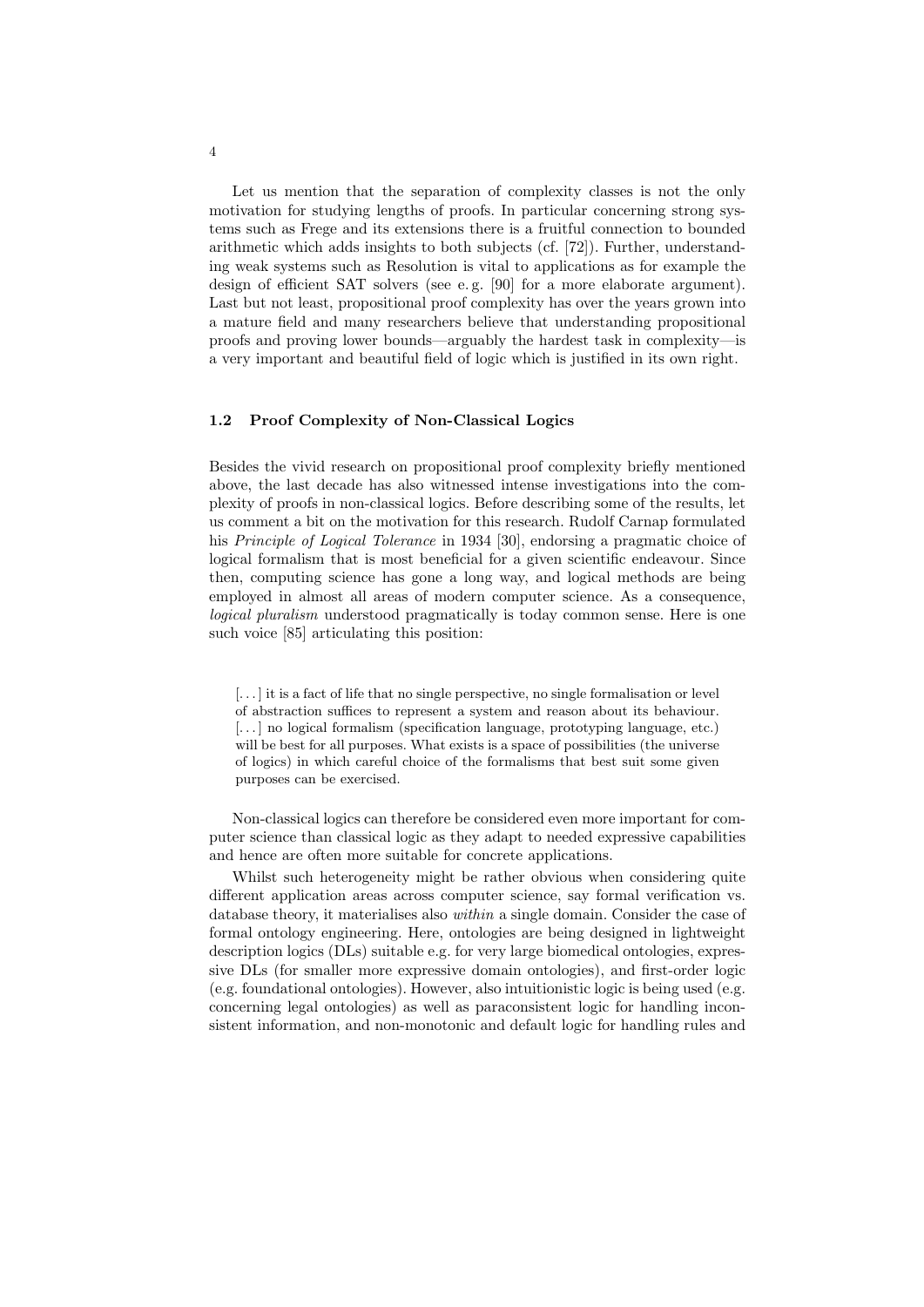exceptions. Of course, each such logic comes with specialised reasoning support and quite distinct proof systems.<sup>3</sup>

Given this situation, it is therefore rather important to enhance our understanding of theorem proving procedures in these logics, in particular, given the impact that lower bounds to the lengths of proofs have on the performance of proof search algorithms. From the list of logics just mentioned, besides classical logic we will consider here in detail the modal logic  $\bf{K}$  (and some of its extensions), intuitionistic logic INT, as well as Reiter's default logic.

Another motivation comes from complexity theory. As non-classical logics are often more expressive than propositional logic, they are usually associated with large complexity classes like PSPACE. The satisfiability problem in the modal logic  $K$  was shown to be PSPACE-complete by Ladner [82], and this was subsequently also established for many other modal and intuitionistic logics.<sup>4</sup> Thus, similarly as in the Cook-Reckhow programme mentioned above, proving lower bounds to the lengths of proofs in non-classical logics can be understood as an attempt to separate complexity classes, but this time we are approaching the NP vs. PSPACE question. Intuitively therefore, lower bounds to the lengths of proofs in non-classical logic should be easier to obtain, as they "only" target at separating NP and PSPACE. In some sense the results of Hrubes [60] and Jeřábek [65] on non-classical Frege systems (see Section 5) confirm this intuition: they obtain exponential lower bounds for modal and intuitionistic Frege systems (in fact, even extended Frege) whereas to reach such results in propositional proof complexity we have to overcome a strong current barrier [17].

Last not least, research in non-classical proof complexity will also advance our understanding of propositional proofs as we see a number of phenomena which do not appear in classical logic (as e. g. with respect to the question of Frege vs.  $EF$  and  $SF$ , see Section 6). These results are very interesting to contrast with our knowledge on classical Frege as they shed new light on this topic from a different perspective.

## 1.3 Organisation of the Paper and Guidelines for Reading

The remaining part of these notes is organised as follows. We start with two preliminary sections on classical propositional proof systems and non-classical logics, respectively. These two sections contain all definitions and notions that are used in the text. In particular, Section 2 on proof complexity contains definitions and results on propositional proof systems such as Resolution, Frege, and LK. In Section 3, we provide background material for modal, intuitionistic, and default logic. In Section 4, we explain interpolation, both in classical logic

 $\frac{3}{3}$  The broad logical landscape found in contemporary ontology engineering is described in detail in [81].

<sup>&</sup>lt;sup>4</sup> In fact, PSPACE seems to be the "typical" complexity of monomodal logics and similar systems which we will consider here. The complexity often gets higher for logics in richer languages, e.g., PDL or the modal  $\mu$ -calculus, but we are not aware of any proof complexity research on these, though.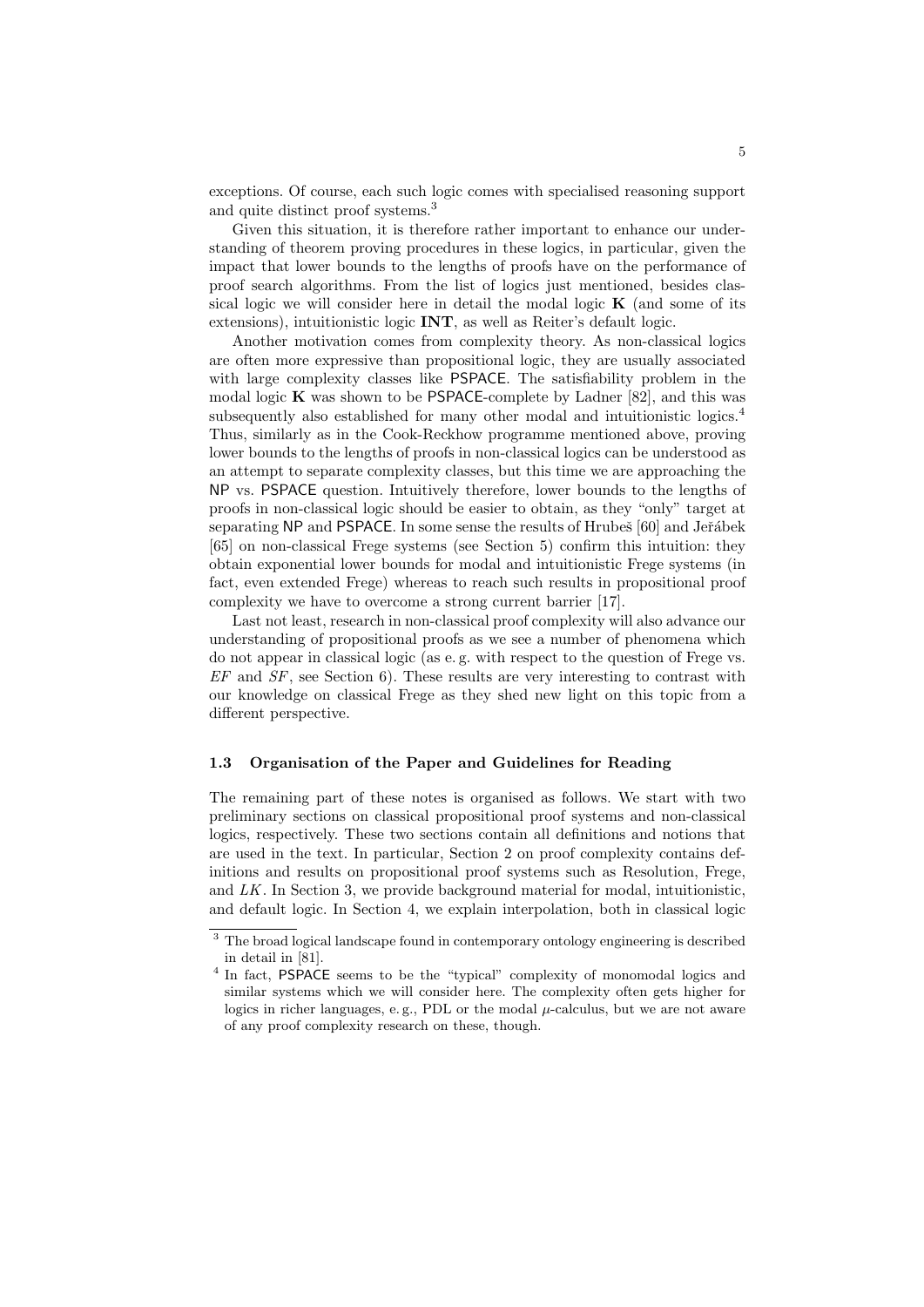and in modal and intuitionistic logics. Building on interpolation, the feasible interpolation technique is one of the main techniques for lower bounds in proof complexity. This technique is described in Section 4.2.

Proof complexity of non-classical logics properly starts in Section 5. In Section 5, we discuss strong lower bounds for modal and intuitionistic logics. In particular, we give full details on the exponential lower bound for  $\bf{K}$  due to Hrubes  $[60]$ . In Section 6, we survey simulations between modal and intuitionistic Frege systems. Section 7 is devoted to the proof complexity of propositional default logic where again we give full details. Finally, we conclude in Section 8 with some open problems.

The reader familiar with proof complexity and/or non-classical logic may skip Sections 2 and 3 (and possibly even Section 4 on interpolation) and directly proceed to the main material in Sections 5 to 7. Sections 5–7 are almost independent and can be read in any order.

## 2 Preliminaries I: Classical Proof Complexity

We fix a language of propositional connectives. In most places the actual choice of these connectives is not important as long as they form a basis for the set of all boolean functions. In the following, we will allow the connectives  $\wedge, \vee, \rightarrow, \neg$ and constants 0,1. The set TAUT is defined as the set of all propositional tautologies over these connectives. Sometimes we will also consider proof systems for tautologies over a restricted propositional language. To better distinguish propositional tautologies from tautologies in other logics we will also alternatively denote TAUT by PL.

Propositional proof systems were defined in a very general way by Cook and Reckhow in [34] as polynomial-time computable functions P which have as its range the set of all tautologies. In fact, their definition applies to arbitrary languages.

Definition 1 (Cook, Reckhow [34]). A proof system for an arbitrary lanquage L is a polynomial-time computable function P with  $\text{rng}(P) = L$ . Proof systems for  $L = TAUT$  are called propositional proof systems.

A string  $\pi$  with  $P(\pi) = \varphi$  is called a P-proof of the element  $\varphi$ . The intuition behind this definition is that given a proof it should be easy to determine which formula is actually proven and to verify the correctness of the proof. Nevertheless it might be difficult to generate proofs for a given formula and proofs might be very long compared to the size of the formula proven.

Probably the simplest propositional proof system is the truth-table system that proves formulae by checking all propositional assignments. In the sense of Definition 1 proofs in the truth-table system consist of the proven formula  $\varphi$  together with a string  $1^{2^{|Var(\varphi)|}}$ . As most formulae require exactly exponential proof size in this system it is neither very interesting from the application oriented nor from the proof complexity perspective.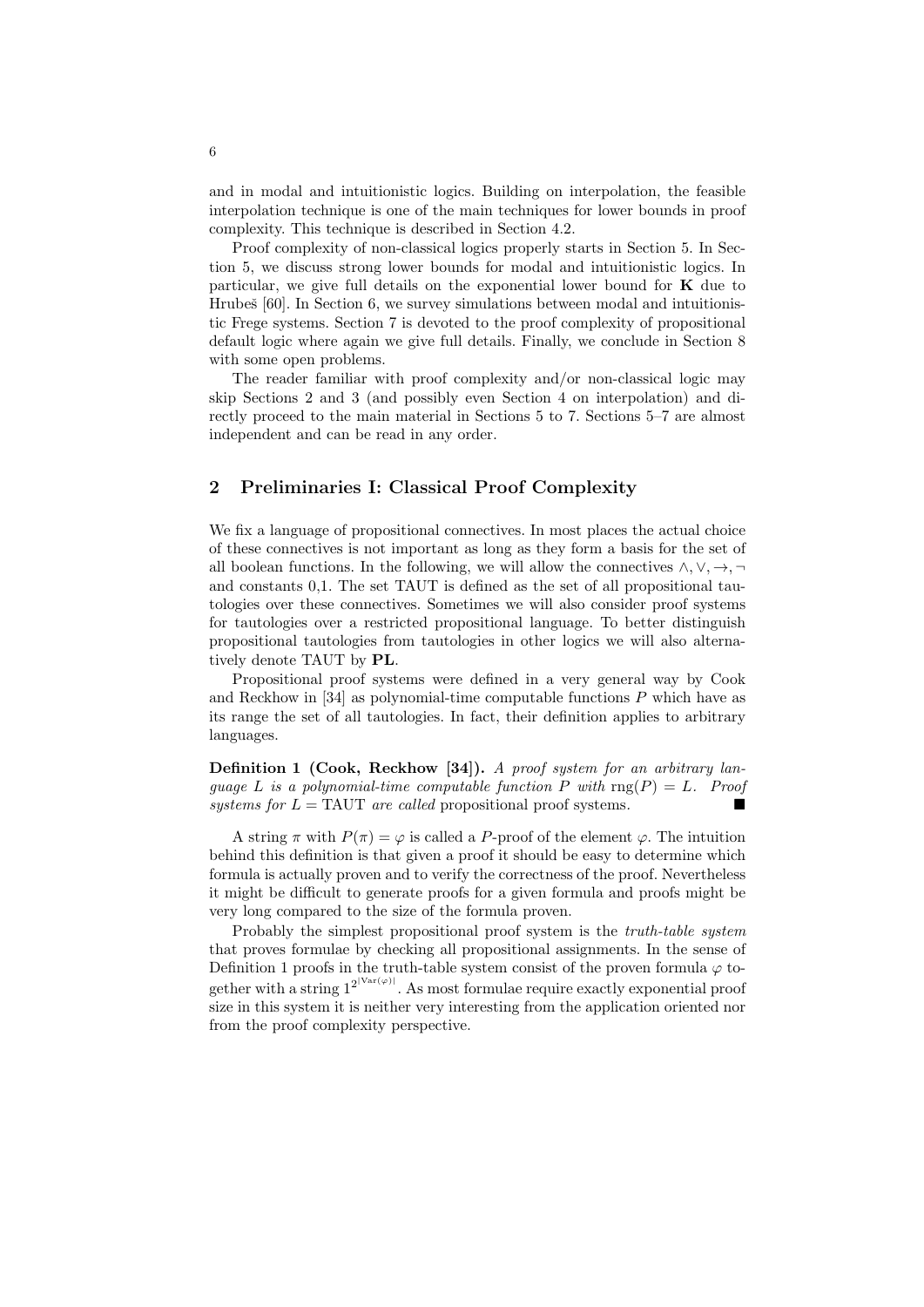But also all the usually studied proof systems are captured by the above definition. Let us illustrate this by an example. One of the most widely used proof systems is the Resolution calculus and its variants introduced by Davis and Putnam [37] and Robinson [99]. Resolution is a refutation system that operates with clauses which are finite sets of negated or unnegated variables called literals. A clause is associated with the disjunction of the literals it contains and a set of clauses is associated with the conjunction of its clauses. Therefore finite sets of clauses correspond to propositional formulae in conjunctive normal form.

A clause is satisfied by a propositional assignment if at least one literal of the clause is satisfied by the assignment. Therefore by definition the empty clause is unsatisfiable. A Resolution proof shows the unsatisfiability of a set of clauses by starting with these clauses and deriving new clauses by the Resolution rule

$$
\frac{C \cup \{p\}}{C \cup D} \qquad D \cup \{\neg p\}
$$

until the empty clause is derived.

At first glance the Resolution system does not seem to fit into the Cook-Reckhow framework of propositional proof systems because it is a refutation system and can furthermore only refute formulae in CNF. But we can associate with Resolution the following function Res:

$$
Res(\pi) = \begin{cases} \varphi & \text{if } \pi = (\varphi, C_1, \dots, C_k) \text{ where } \varphi \text{ is a formula in DNF} \\ & \text{and } C_1, \dots C_k \text{ is a Resolution refutation of the set} \\ \tau & \text{otherwise.} \end{cases}
$$

The second line of the definition is incorporated because by definition every string  $\pi$  has to be interpreted as a proof of some formula. Clearly, Res is computable in polynomial time. Hence in accordance with the above general definition, Res is a proof system for all propositional tautologies in DNF. A common way to extend the Resolution system from a proof system for formulae in DNF to a proof system for all propositional tautologies is to transfer the formula to an equivalent formula in DNF, either by direct translation or by using new auxiliary variables (cf. [26] for the details).

Proof systems can be compared according to their strength by the notion of simulation. In proof complexity, simulations play a similar role as reductions in computational complexity. Given two proof systems  $P$  and  $S$  for the same language L, we say that S simulates P (denoted by  $P \leq S$ ) if there exists a polynomial p such that for all x and P-proofs  $\pi$  of x there is a S-proof  $\pi'$  of x with  $|\pi'| \le p(|\pi|)$  [76]. If such a proof  $\pi'$  can even be computed from  $\pi$  in polynomial time we say that S **p-simulates** P and denote this by  $P \leq_{p} S$  [34]. If  $P \leq S$ , then we will often simply say that S is stronger than P. As usual we say that P and S are equivalent (denoted by  $P \equiv S$ ) if  $P \leq S$  and  $S \leq P$ . The relation  $\equiv_p$  is defined similarly. It is clear that  $\equiv$  and  $\equiv_p$  are equivalence relations on the set of all proof systems. Their equivalence classes are called degrees.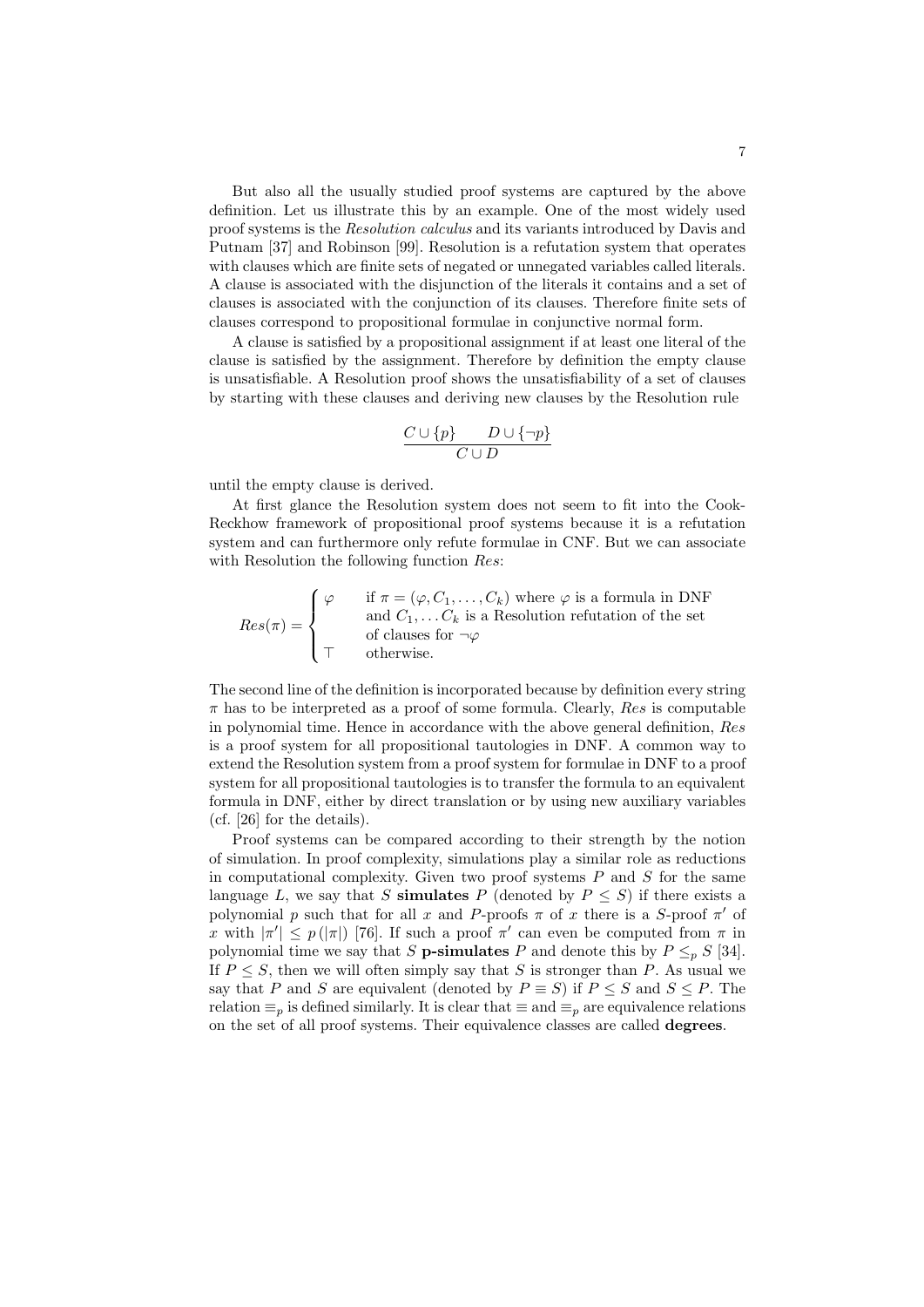A proof system is called (p-)optimal if it (p-)simulates all proof systems. Whether or not optimal proof systems exist is an open problem posed by Krajíček and Pudlák [76].

The central objective in proof complexity is to understand how long proofs have to be for a given formula. There are two measures which are of primary interest. The first is the minimal **size** of an f-proof for some given element  $x \in L$ . To make this precise, let

$$
s_f(x) = \min\{|w| | f(w) = x\}
$$
 and  $s_f(n) = \max\{s_f(x) | |x| \le n, x \in L\}$ .

We say that the proof system f is t-bounded if  $s_f(n) \leq t(n)$  for all  $n \in$ N. If  $t$  is a polynomial, then  $f$  is called **polynomially bounded**. Another interesting parameter of a proof is the length defined as the number of proof steps. This measure only makes sense for proof systems where proofs consist of lines containing formulae or sequents. This is the case for most systems studied in this paper. For such a system  $f$ , we let

$$
t_f(\varphi) = \min\{ k \mid f(\pi) = \varphi \text{ and } \pi \text{ uses } k \text{ steps } \}
$$

and  $t_f(n) = \max\{t_f(\varphi) \mid |\varphi| \leq n, \varphi \in L\}$ . Obviously, it holds that  $t_f(n) \leq$  $s_f(n)$ , but the two measures are even polynomially related for a number of natural systems as extended Frege (cf. [72]).

Given the general notion of a proof system from Definition 1, a proof system for a language  $L$  is simply a nondeterministic procedure that accepts  $L$ . Hence polynomially bounded proof systems correspond to NP-algorithms for L. This connection to complexity theory is made precise by the following theorem of Cook and Reckhow from their seminal paper [34].

Theorem 2 (Cook, Reckhow [34]). Let L be an arbitrary nonempty language. Then there exists a polynomially bounded proof system for L if and only if  $L \in \mathsf{NP}$ .

*Proof.* For the first direction let P be a polynomially bounded proof system for  $L$  with bounding polynomial  $p$ . Consider the following algorithm:

- 1 Input: a string  $x$
- 2 guess  $\pi \in \Sigma^{\leq p(|x|)}$
- 3 IF  $P(\pi) = x$  THEN accept ELSE reject

Obviously the above algorithm is a nondeterministic polynomial-time algorithm for L, hence  $L \in \mathsf{NP}$ .

For the other direction assume that  $L \in \mathsf{NP}$ . Hence there exists a nondeterministic polynomial time Turing machine  $M$  that accepts  $L$ . Let the polynomial  $p$  bound the running time of  $M$ . Consider the function

$$
P(\pi) = \begin{cases} x & \text{if } \pi \text{ codes an accepting computation of } M(x) \\ x_0 & \text{otherwise} \end{cases}
$$

where  $x_0 \in L$  is some fixed element. Then P is a proof system for L which is polynomially bounded by p.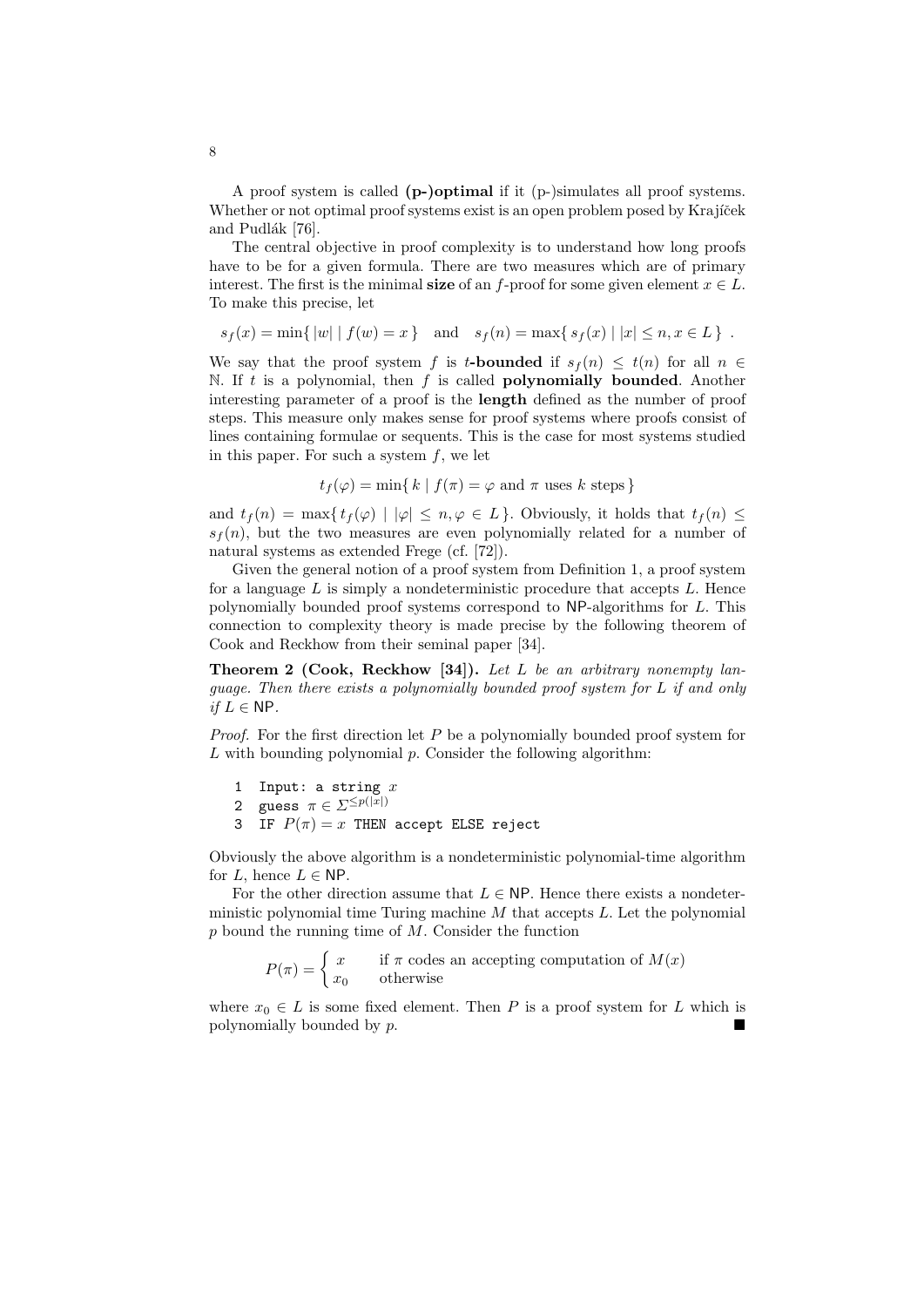

Fig. 1. The simulation order of propositional proof systems

By the coNP-completeness of TAUT, this means that there exists a polynomially bounded propositional proof system if and only if  $NP = \text{coNP}$ . From this result the Cook-Reckhow programme is derived which we already mentioned in the introduction. To separate NP from coNP (and hence also P from NP) it is sufficient to establish for stronger and stronger propositional proof systems that they are not polynomially bounded.

Figure 1 depicts some of the most common propositional proof systems together with their simulation relations. A line between proof systems indicates that the lower proof system is simulated by the higher system in Fig. 1. Moreover all the proof systems below the dashed line have also been separated, i.e. the simulations do not hold in the opposite direction. The dashed line shows the current frontier in the search for super-polynomial lower bounds to the proof length, i.e. for all systems below the line sequences of formulae are known that do not admit polynomial size proofs in the respective proof systems, whereas for the systems above the line there is currently no information about non-trivial lower bounds to the proof size available. A detailed description of the proof sys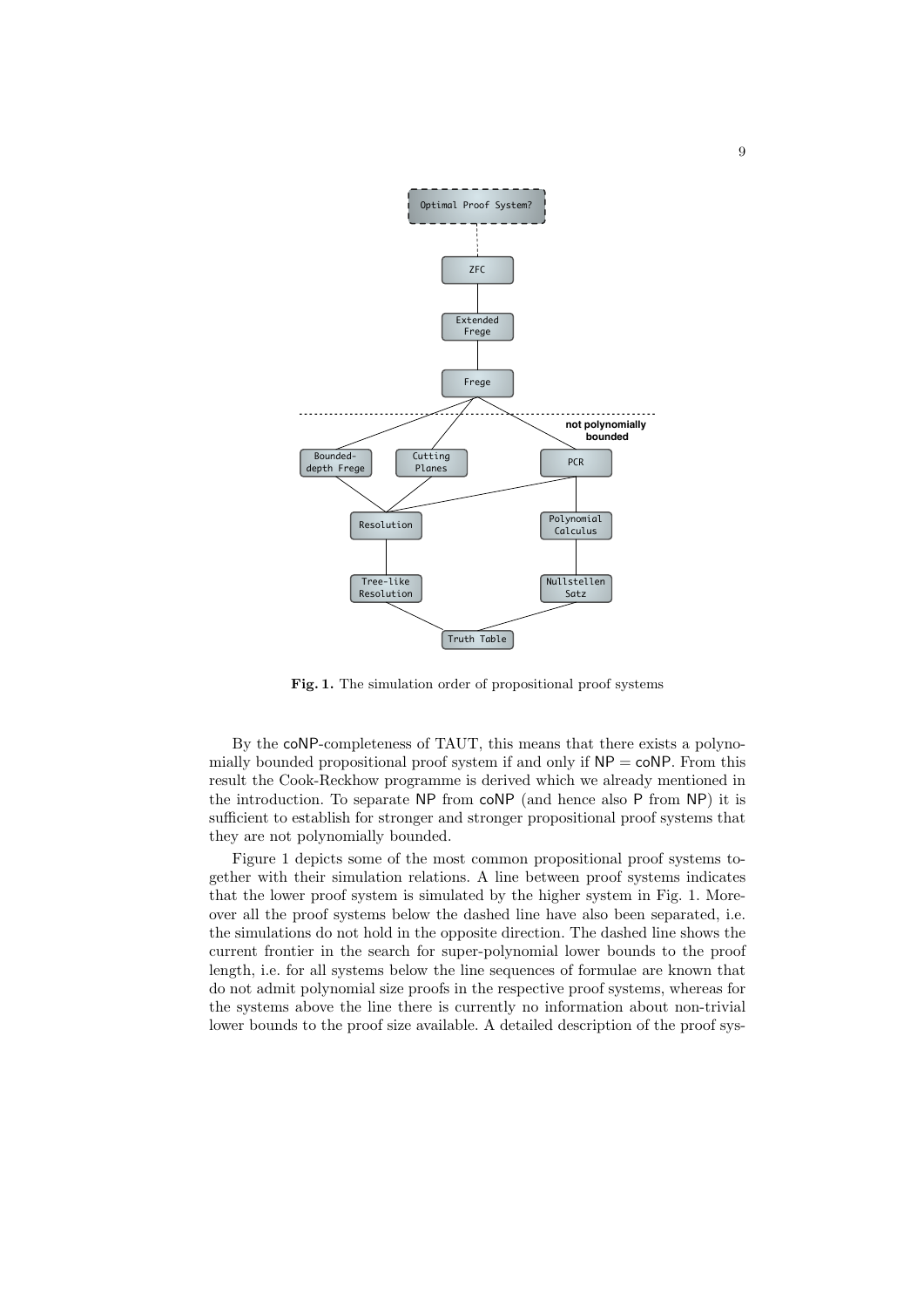tems depicted in Fig. 1 together with information on lower bounds can be found in the surveys [92], [101], and [106].

#### 2.1 Frege Systems and Their Extensions

In this section we will describe Frege systems and their extensions. These are strong proof systems that will play a central role for the rest of these notes.

Frege systems derive formulae using axioms and rules. In texts on classical logic these systems are usually referred to as Hilbert-style systems but in propositional proof complexity it has become customary to call them Frege systems [34].

A Frege rule is a  $(k + 1)$ -tuple  $(\varphi_0, \varphi_1, \ldots, \varphi_k)$  of propositional formulae such that

$$
\{\varphi_1,\varphi_2,\ldots,\varphi_k\}\models \varphi_0\enspace.
$$

The standard notation for rules is

$$
\frac{\varphi_1 \quad \varphi_2 \quad \dots \quad \varphi_k}{\varphi_0}
$$

.

A Frege rule with  $k = 0$  is called a **Frege axiom**.

A formula  $\psi_0$  can be derived from formulae  $\psi_1, \ldots, \psi_k$  by using the Frege rule  $(\varphi_0, \varphi_1, \ldots, \varphi_k)$  if there exists a substitution  $\sigma$  such that

$$
\sigma(\varphi_i) = \psi_i \quad \text{for } i = 0, \dots, k \ .
$$

Let F be a finite set of Frege rules. An F-proof of a formula  $\varphi$  from a set of propositional formulae  $\Phi$  is a sequence  $\varphi_1, \ldots, \varphi_l = \varphi$  of propositional formulae such that for all  $i = 1, \ldots, l$  one of the following holds:

- 1.  $\varphi_i \in \Phi$  or
- 2. there exist numbers  $1 \leq i_1 \leq \cdots \leq i_k < i$  such that  $\varphi_i$  can be derived from  $\varphi_{i_1}, \ldots, \varphi_{i_k}$  by a Frege rule from  $\mathcal{F}$ .

We denote this by  $\mathcal{F} : \Phi \vdash \varphi$ .

 $\mathcal F$  is called **complete** if for all formulae  $\varphi$ 

$$
\models \varphi \iff \mathcal{F} : \varnothing \vdash \varphi \ .
$$

F is called **implicationally complete** if for all  $\varphi \in$  Form and  $\Phi \subseteq$  Form

$$
\Phi \models \varphi \iff \mathcal{F} : \Phi \vdash \varphi \ .
$$

 $\mathcal F$  is a **Frege system** if  $\mathcal F$  is implicationally complete.

Without proof we note that the set of axioms and rules in Table 1, taken from [26], constitute an example of a Frege system for classical propositional logic PL. In the formulas in Table 1, we associate brackets from right to left, i.e.  $p_1 \rightarrow p_2 \rightarrow p_1$  abbreviates  $p_1 \rightarrow (p_2 \rightarrow p_1)$ .

This definition leaves much freedom to design individual Frege systems but if we are only interested in the lengths of proofs there is only one Frege system F as already noted by Cook and Reckhow [34] (cf. also Section 6).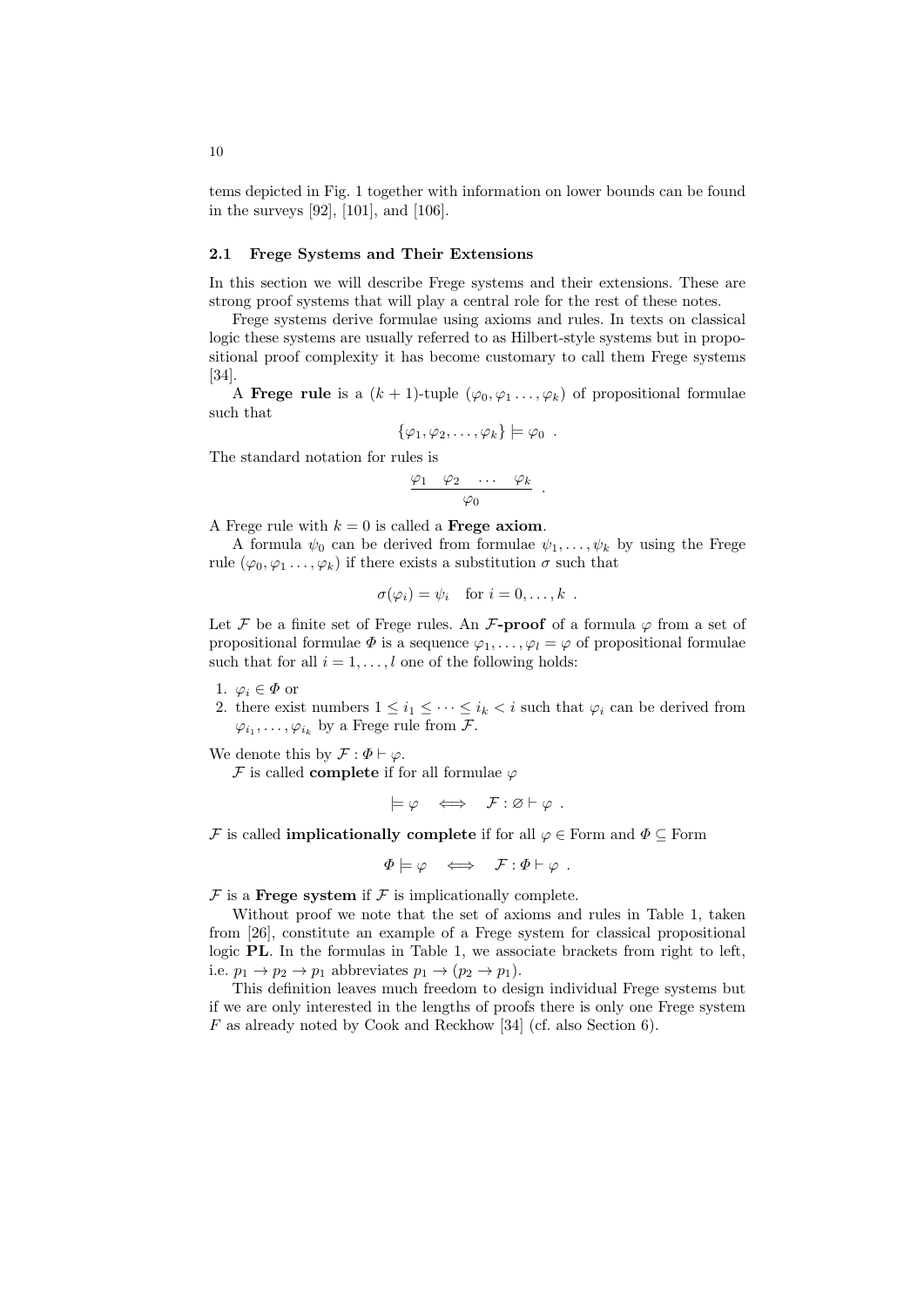Axioms

Axioms  
\n
$$
p_1 \rightarrow p_2 \rightarrow p_1
$$
\n
$$
(p_1 \rightarrow p_2) \rightarrow (p_1 \rightarrow (p_2 \rightarrow p_3)) \rightarrow (p_1 \rightarrow p_3)
$$
\n
$$
p_1 \rightarrow p_1 \lor p_2
$$
\n
$$
p_2 \rightarrow p_1 \lor p_2
$$
\n
$$
(p_1 \rightarrow p_3) \rightarrow (p_2 \rightarrow p_3) \rightarrow (p_1 \lor p_2 \rightarrow p_3)
$$
\n
$$
(p_1 \rightarrow p_2) \rightarrow (p_1 \rightarrow \neg p_2) \rightarrow \neg p_1
$$
\n
$$
\neg \neg p_1 \rightarrow p_1
$$
\n
$$
p_1 \land p_2 \rightarrow p_1
$$
\n
$$
p_1 \land p_2 \rightarrow p_2
$$
\n
$$
p_1 \rightarrow p_2 \rightarrow p_1 \land p_2
$$
\nRules

\n
$$
\frac{p_1}{p_2}
$$

Table 1. A Frege system for propositional logic PL.

**Theorem 3 (Cook, Reckhow [34]).** Let  $\mathcal{F}_1$  and  $\mathcal{F}_2$  be Frege systems. Then  $\mathcal{F}_1 \equiv_p \mathcal{F}_2$ .  $\mathcal{F}_1 \equiv_p \mathcal{F}_2.$ 

Now we describe the extensions of Frege systems as introduced in [34]. Let F be a Frege system. An **extended Frege proof** of  $\varphi$  from a set  $\Phi$  of formulae is a sequence  $(\varphi_1,\ldots,\varphi_l = \varphi)$  of propositional formulae such that for each  $i = 1, \ldots, l$  one of the following holds:

- 1.  $\varphi_i \in \Phi$  or
- 2.  $\varphi_i$  has been derived by an *F*-rule or
- 3.  $\varphi_i = q \leftrightarrow \psi$  where  $\psi$  is an arbitrary propositional formula and q is a new propositional variable that does not occur in  $\varphi$ ,  $\Phi$ ,  $\psi$ , and  $\varphi_j$  for  $1 \leq j < i$ .

The introduction of the extension rule 3 allows the abbreviation of possibly complex formulae by variables. Hence using this rule for formulae which appear very often in an  $\mathcal F$ -proof can substantially reduce the proof size.

Analogously as in Theorem 3 it follows that all extended Frege systems are polynomially equivalent. It is clear that EF simulates Frege systems but whether EF is indeed a strictly stronger system is an open problem.

Another way to enhance the power of Frege systems is to allow substitutions not only for axioms but also for all formulae that have been derived in Frege proofs. This is accomplished by introducing the substitution rule

$$
\frac{\varphi}{\sigma(\varphi)}
$$

which allows to derive  $\sigma(\varphi)$  for an arbitrary substitution  $\sigma$  from the earlier proven formula  $\varphi$ . Augmenting Frege systems by this substitution rule we arrive at the substitution Frege system SF.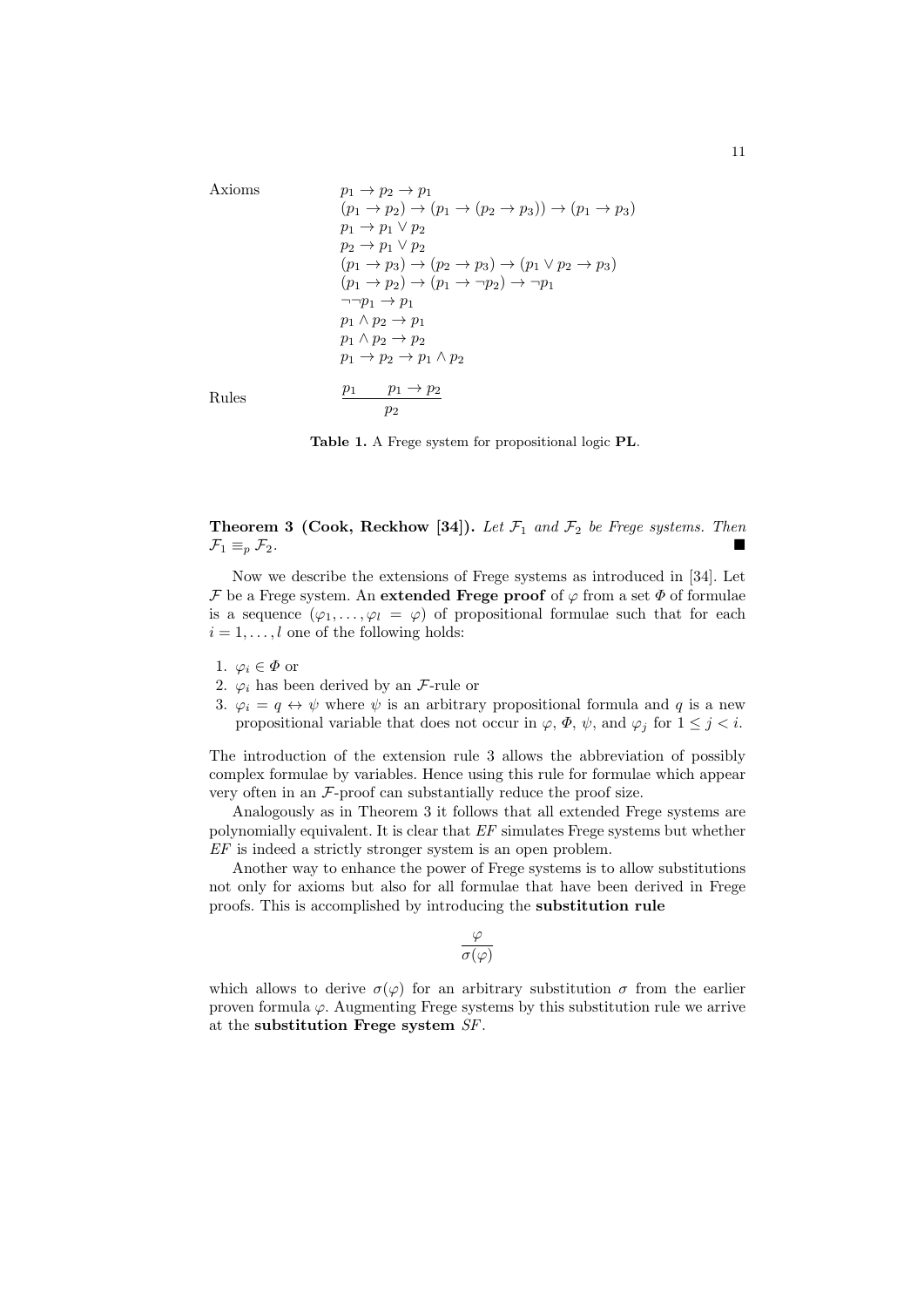#### 2.2 The Propositional Sequent Calculus

Historically one of the first and best analysed proof systems is Gentzen's sequent calculus [48]. The sequent calculus is widely used both for propositional and firstorder logic. Here we will describe the propositional sequent calculus  $LK$ . The basic objects of the sequent calculus are sequents

$$
\varphi_1,\ldots,\varphi_m\longrightarrow\psi_1,\ldots,\psi_k\ .
$$

Formally these are ordered pairs of two sequences of propositional formulae separated by the symbol  $\longrightarrow$ . The sequence  $\varphi_1, \ldots, \varphi_m$  is called the **antecedent** and  $\psi_1, \ldots, \psi_k$  is called the **succedent**. These cedents are usually denoted by letters like  $\Gamma$  and  $\Delta$ . An assignment  $\alpha$  satisfies a sequent

 $\varGamma\,\longrightarrow\,\varDelta$ 

$$
\quad\text{if}\quad
$$

$$
\alpha \models \bigvee_{\varphi \in \varGamma} \neg \varphi \vee \bigvee_{\psi \in \varDelta} \psi \ .
$$

The sequence  $\varnothing \longrightarrow \varDelta$  having empty antecedent is abbreviated as  $\longrightarrow \varDelta$ . Likewise  $\Gamma \longrightarrow$  abbreviates  $\Gamma \longrightarrow \emptyset$ . Sequences of the form

$$
A \longrightarrow A, \quad 0 \longrightarrow, \quad \longrightarrow 1
$$

are called *initial sequents*. The sequent calculus  $LK$  uses the following set of rules:

1. weakening rules

$$
\frac{\Gamma \to \Delta}{A, \Gamma \to \Delta} \quad \text{and} \quad \frac{\Gamma \to \Delta}{\Gamma \to \Delta, A}
$$

2. exchange rules

$$
\frac{\Gamma_1, A, B, \Gamma_2 \longrightarrow \Delta}{\Gamma_1, B, A, \Gamma_2 \longrightarrow \Delta} \quad \text{and} \quad \frac{\Gamma \longrightarrow \Delta_1, A, B, \Delta_2}{\Gamma \longrightarrow \Delta_1, B, A, \Delta_2}
$$

3. contraction rules

$$
\frac{\Gamma_1, A, A, \Gamma_2 \longrightarrow \Delta}{\Gamma_1, A, \Gamma_2 \longrightarrow \Delta} \quad \text{and} \quad \frac{\Gamma \longrightarrow \Delta_1, A, A, \Delta_2}{\Gamma \longrightarrow \Delta_1, A, \Delta_2}
$$

 $4. \neg$ : introduction rules

$$
\frac{\Gamma \to \Delta, A}{\neg A, \Gamma \to \Delta} \quad \text{and} \quad \frac{A, \Gamma \to \Delta}{\Gamma \to \Delta, \neg A}
$$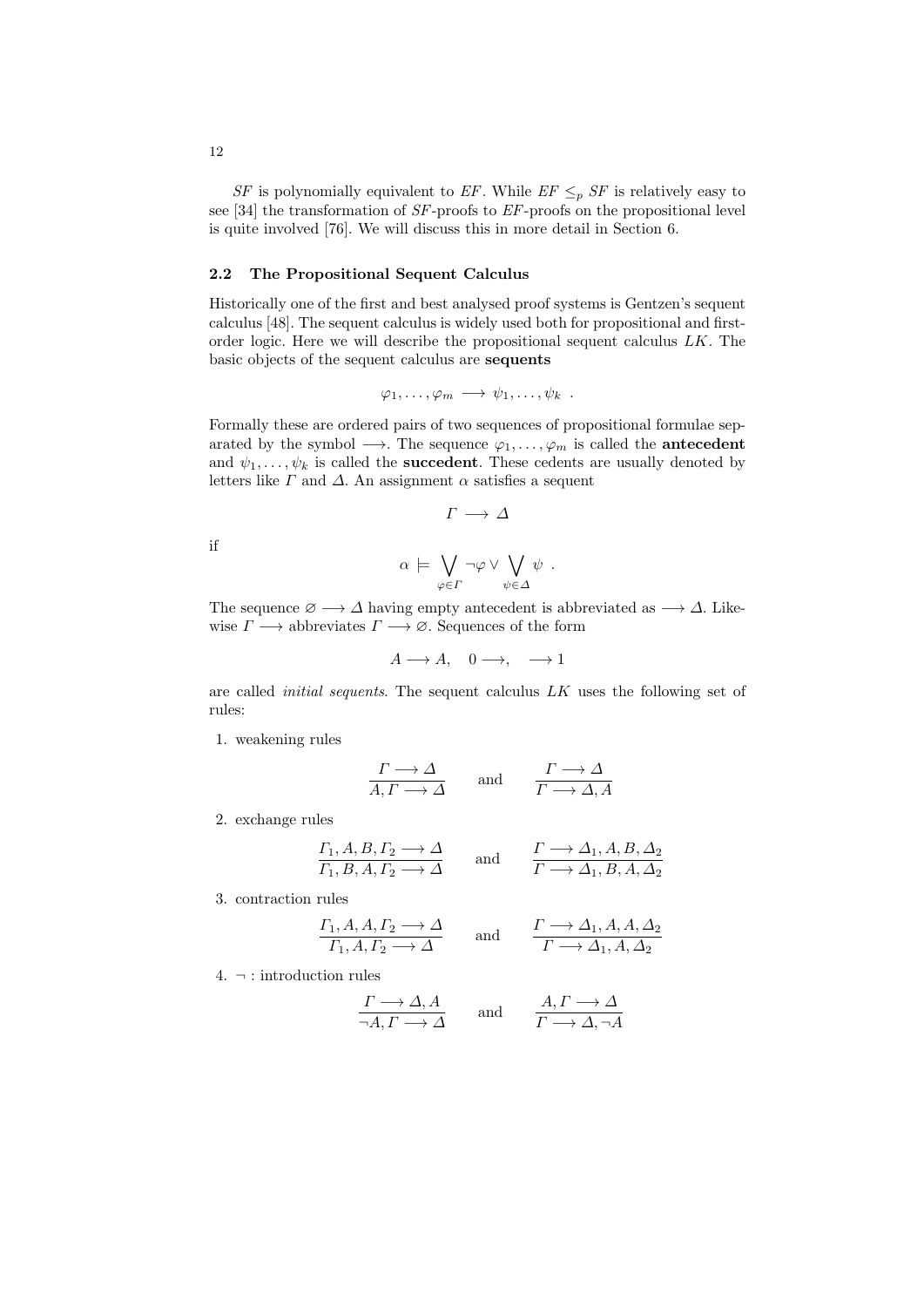5. ∧ : introduction rules

$$
\frac{A, \Gamma \longrightarrow \Delta}{A \land B, \Gamma \longrightarrow \Delta} \quad \text{and} \quad \frac{A, \Gamma \longrightarrow \Delta}{B \land A, \Gamma \longrightarrow \Delta}
$$
  
and 
$$
\frac{\Gamma \longrightarrow \Delta, A \quad \Gamma \longrightarrow \Delta, B}{\Gamma \longrightarrow \Delta, A \land B}
$$

6. ∨ : introduction rules

$$
\frac{A, \Gamma \longrightarrow \Delta \qquad B, \Gamma \longrightarrow \Delta}{A \lor B, \Gamma \longrightarrow \Delta}
$$

and 
$$
\frac{\Gamma \longrightarrow \Delta, A}{\Gamma \longrightarrow \Delta, A \vee B}
$$
 and  $\frac{\Gamma \longrightarrow \Delta, A}{\Gamma \longrightarrow \Delta, B \vee A}$ 

7. cut-rule

$$
\frac{\Gamma \longrightarrow \Delta, A \qquad A, \Gamma \longrightarrow \Delta}{\Gamma \longrightarrow \Delta}
$$

Similarly as in Frege systems an LK-proof of a propositional formula  $\varphi$  is a derivation of the sequent

$$
\longrightarrow \varphi
$$

from initial sequents by the above rules. Without proof we note that the above set of rules specifies a proof system that is complete for the set of all tautologies (see [72]).

As Frege systems can be easily transformed into the sequent formulation a straightforward analysis shows that Frege systems and the Gentzen calculus LK polynomially simulate each other.

Proposition 4 (Cook, Reckhow [34]). Frege systems and the propositional sequent calculus LK are polynomially equivalent.

## 3 Preliminaries II: Non-classical Logics

In this section, we cover the basics of the non-classical logics whose proofcomplexity we analyse subsequently. This comprises basic syntax and semantics, as well as some meta-theoretical results that are of relevance. We concentrate on three different branches of non-classical logics, namely (i) modal logics, i.e. extensions of classical logic which keep all classical tautologies but add new sentence forming operators, namely the modalities; (ii) intuitionistic logic, a restriction of classical logic giving up some classical principles, but being formulated in the same language; and (iii) Reiter's default logic, i.e. a member of the family of non-monotonic logics being able to handle default rules and exceptions.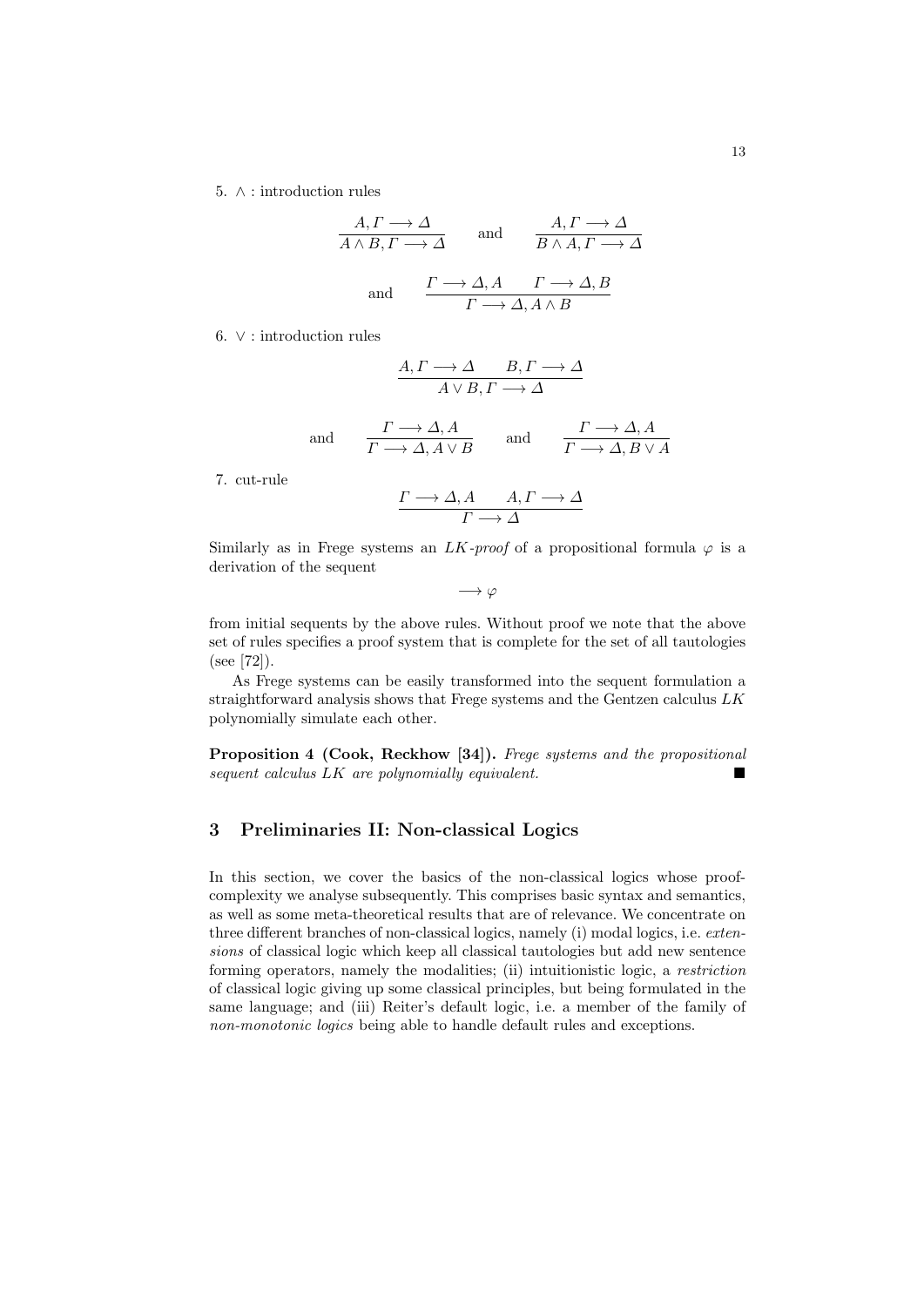#### 3.1 Modal Logic and Kripke Semantics

Historically, modern modal logic is typically seen to begin (see e.g. [53]) with the systems devised by C. I. Lewis [83], intended to model strict implication and avoid the paradoxes of material implication, such as the ex falso quodlibet. Here is an example for such a 'paradox':

If it never rains in Copenhagen, then Elvis never died.

Lewis' systems, however, were mutually incompatible, and no base logic was given of which the other logics were extensions of. The modal logic  $K$ , by contrast, is such a base logic, named after Saul Kripke, and which serves as a minimal logic for the class of all its (normal) extensions—defined below via its standard Frege system.

Proof Systems for Modal Logics. While most lower bounds for classical propositional proofs are shown for weak systems like Resolution, Cutting Planes, or Polynomial Calculus, researchers in non-classical logics have mostly investigated Frege style systems. This is quite natural as many modal logics are even defined via derivability in these systems.

In addition to the propositional connectives (chosen such that they form a basis for the set of all boolean functions), the modal language contains the unary connective  $\Box$ . We will also use the connective  $\Diamond$  which we treat as an abbreviation of  $\neg \Box \neg$ .

As mentioned, non-classical logics are very often defined via an associated Frege system. As an example, a Frege system for the modal logic  $K$  is obtained by augmenting the propositional Frege system from the previous section by the modal axiom of distributivity

$$
\Box(p \to q) \to (\Box p \to \Box q)
$$

and the rule of necessitation

$$
\frac{p}{\Box p} \ .
$$

The complete Frege system for the modal logic  $\bf{K}$  is shown in Table 2.

The modal logic  $K$  can then simply be defined as the set of all modal formulae derivable in this Frege system. Other modal logics can be obtained by adding further axioms, e.g., **K4** is obtained by adding the axiom  $\Box p \rightarrow \Box \Box p$ , **KB** by adding  $p \to \Box \Diamond p$ , and **GL** by adding  $\Box(\Box p \to p) \to \Box p$ . A list of important modal logics is depicted in Table 3.

Other popular proof systems that are used in practise are systems based on semantic tableaux [43] as well as systems based on Resolution (see e.g. [38, 6]). Tableaux are refutation based proof systems, and more straightforwardly admit various optimisation techniques compared to using Frege systems, as can also be witnessed by the highly optimised tableaux systems that are being employed for e.g. contemporary reasoners for the web ontology language OWL 2 that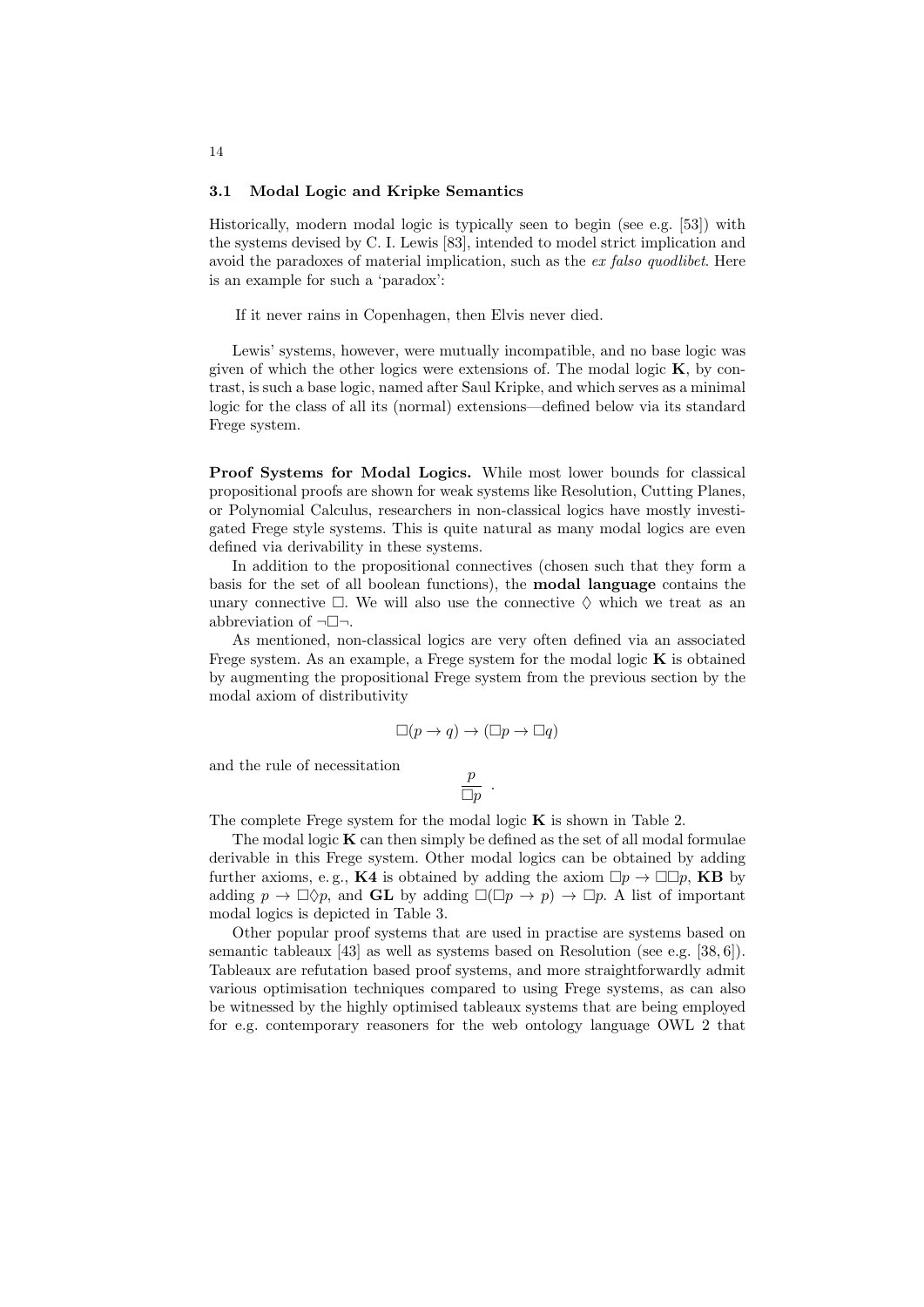Axioms  
\n
$$
p_1 \rightarrow (p_2 \rightarrow p_1)
$$
\n
$$
(p_1 \rightarrow p_2) \rightarrow (p_1 \rightarrow (p_2 \rightarrow p_3)) \rightarrow (p_1 \rightarrow p_3)
$$
\n
$$
p_1 \rightarrow p_1 \vee p_2
$$
\n
$$
p_2 \rightarrow p_1 \vee p_2
$$
\n
$$
(p_1 \rightarrow p_3) \rightarrow (p_2 \rightarrow p_3) \rightarrow (p_1 \vee p_2 \rightarrow p_3)
$$
\n
$$
(p_1 \rightarrow p_2) \rightarrow (p_1 \rightarrow \neg p_2) \rightarrow \neg p_1
$$
\n
$$
\neg \neg p_1 \rightarrow p_1
$$
\n
$$
p_1 \wedge p_2 \rightarrow p_1
$$
\n
$$
p_1 \wedge p_2 \rightarrow p_2
$$
\n
$$
p_1 \rightarrow p_2 \rightarrow p_1 \wedge p_2
$$
\n
$$
\Box(p \rightarrow q) \rightarrow (\Box p \rightarrow \Box q)
$$
\nRules  
\n
$$
\frac{p \quad p \rightarrow q}{q} \qquad \frac{p}{\Box p}
$$

 $\mathop{\rm Rules}$ 

Table 2. A Frege system for the modal logic  ${\bf K}$ 

| modal logic | axioms |                                                                                     |
|-------------|--------|-------------------------------------------------------------------------------------|
| K4          |        | $\mathbf{K} + \Box p \rightarrow \Box \Box p$                                       |
| КB          |        | $\mathbf{K}$ + $p \rightarrow \Box \Diamond p$                                      |
| GL          |        | $\mathbf{K} \quad + \quad \Box(\Box p \to p) \to \Box p$                            |
| S4          |        | <b>K4</b> + $\Box p \rightarrow p$                                                  |
| S4.Grz      |        | <b>S4</b> + $\square(\square(p \rightarrow \square p) \rightarrow p) \rightarrow p$ |

Table 3. Frege systems for important modal logics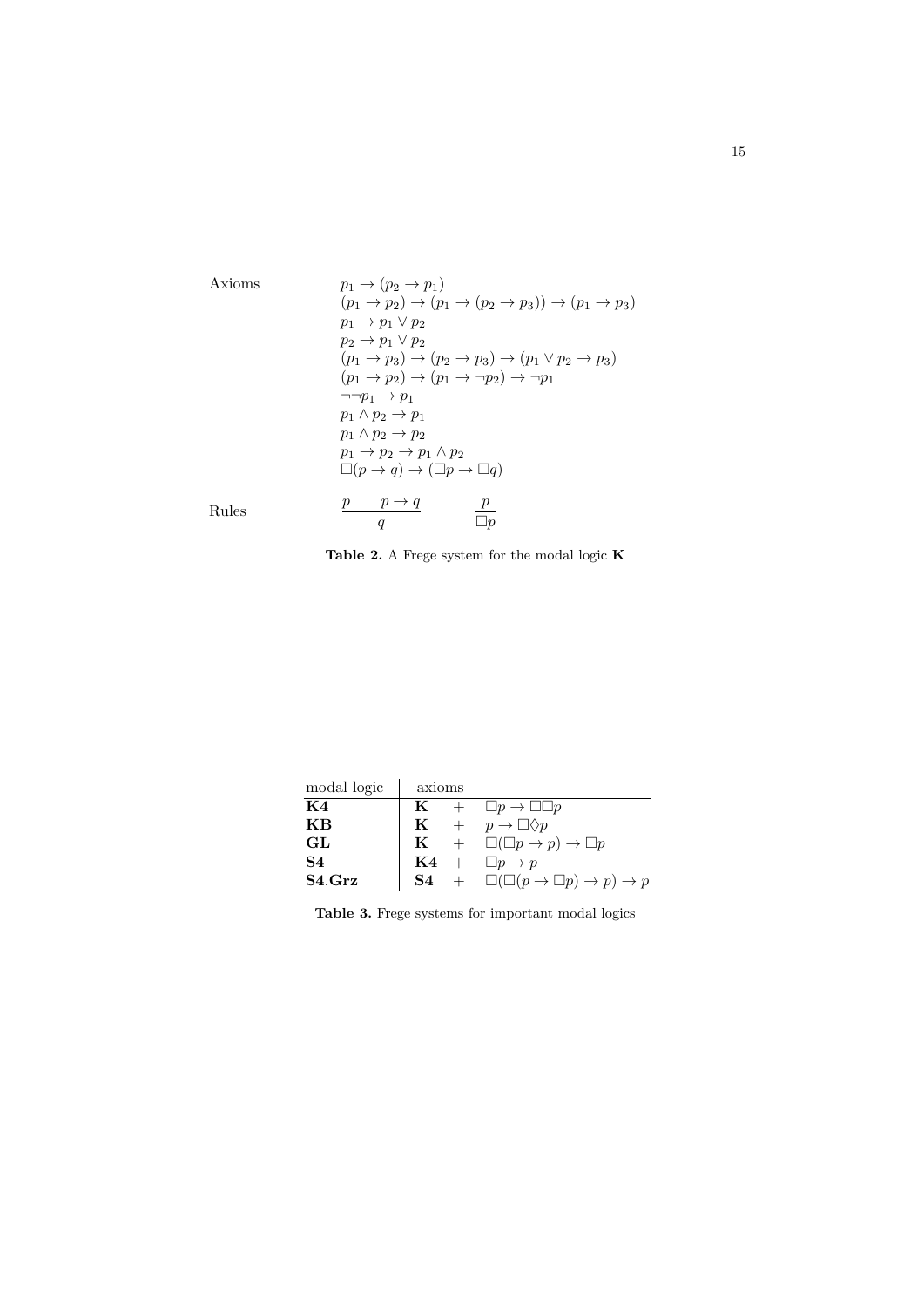implement the expressive DL  $\text{SROLQ}$  [57] which is N2ExpTime-complete [68].<sup>5</sup> Tableaux are also often used for establishing upper bounds for the complexity of a SAT problem for a logic.

Semantics of Modal Logic. A large class of modal logics can be characterised semantically via Kripke frames, including all the ones that are introduced here.<sup>6</sup>

**Definition 5.** A Kripke frame<sup>7</sup> (or simply a frame) is a pair  $(W, R)$  where

- $W$  is a set (the set of **worlds**) and
- $-$  R is a binary relation on W.

As in classical logic, if we augment frames with assignments, we arrive at the notion of a model.

Definition 6. A Kripke model (or simply a model) for the modal language is a pair  $(F, V)$  where

- $-F = (W, R)$  is a frame and
- V : Var  $\mapsto \mathcal{P}(W)$  is a mapping assigning to each propositional variable x a<br>set V(x) of worlds ( $\mathcal{P}(W)$  denotes the nower set of W) set  $V(x)$  of worlds  $(\mathcal{P}(W))$  denotes the power set of W).

With the notion of models in place we can now define the notion of satisfaction or truth for modal formulae which is defined with respect to pointed models as follows:

**Definition 7.** Let  $\varphi, \psi$  be modal formulae, let  $M = (W, R, V)$  be a model and  $w \in W$  be a world. Inductively we define the notion of a formula to be **satisfied** in M at world w:

- $M, w \models x \text{ if } w \in V(x) \text{ where } x \in \text{Var},$
- $M, w \models \neg \varphi \text{ if not } M, w \models \varphi,$
- $M, w \models \varphi \land \psi \text{ if } M, w \models \varphi \text{ and } M, w \models \psi$
- $M, w \models \varphi \lor \psi \text{ if } M, w \models \varphi \text{ or } M, w \models \psi$
- $M, w \models \Box \varphi$  if for all  $v \in W$  with  $(w, v) \in R$  we have  $M, v \models \varphi$ .

 $^5$  Compare http://www.cs.man.ac.uk/ sattler/reasoners.html for a comprehensive list of implemented DL reasoners.

 $6$  When giving a general definition of *normal modal logic* as any set of modal formulae containing the distributivity axiom and being closed under necessitation, modus ponens, and uniform substitution, the more abstract notion of general frames is needed to give general semantics [31, 70].

 $^7$  Most textbooks present a slightly more restrictive definition, assuming a  $\emph{nonempty}$ set of worlds, which would also suffice for our purposes. However, in some contexts allowing also empty sets of worlds is more natural from a technical point of view. Examples are multiple-conclusion rules, and duality theory: the empty frame is dual to the one-element modal (or Heyting, in the intuitionistic case) algebra (see e.g.  $[70]$ .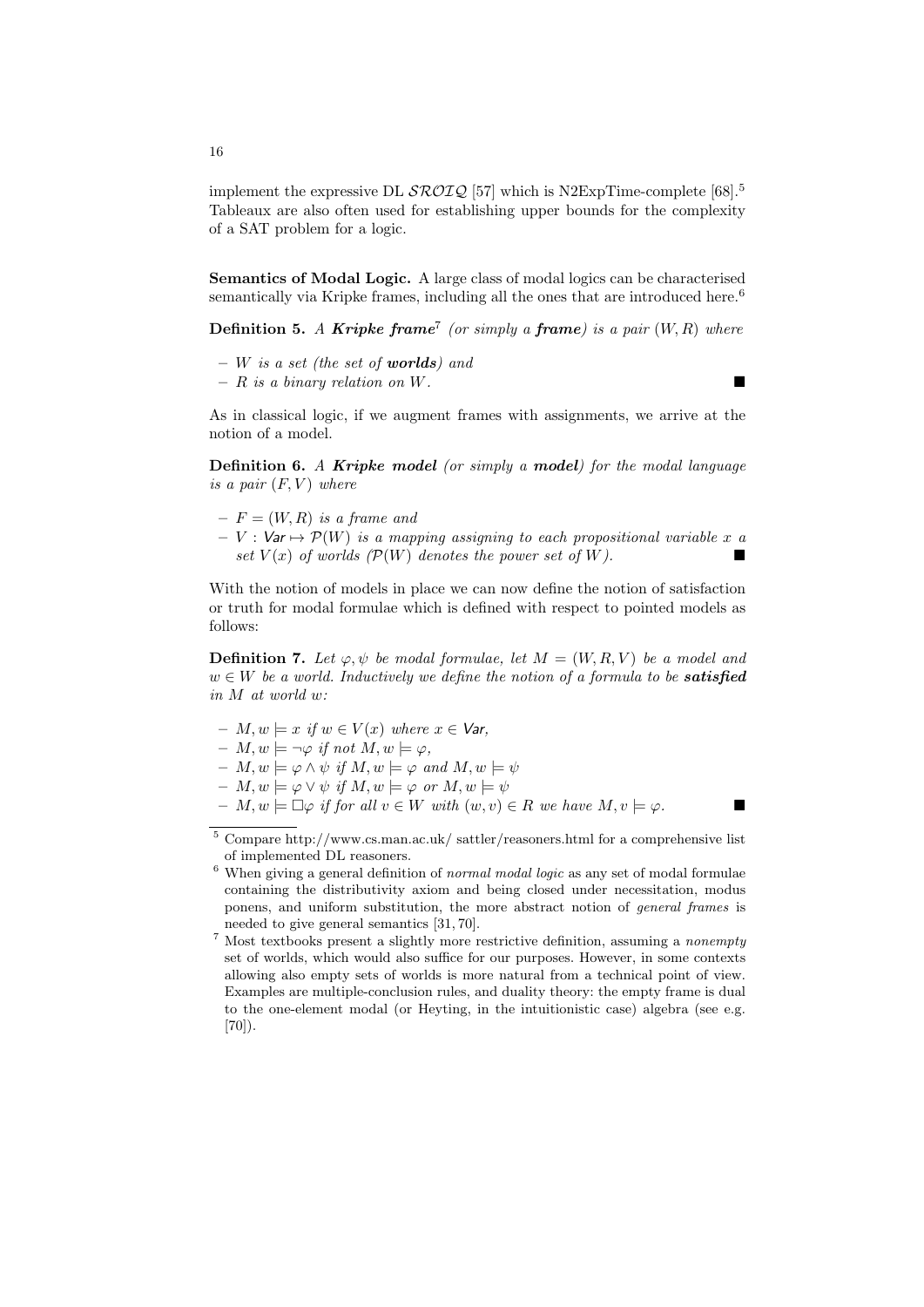A modal formula  $\varphi$  is **satisfiable** if there exists a model  $M = (W, R, V)$  and a world  $w \in W$  such that  $M, w \models \varphi$ . Dually,  $\varphi$  is a **modal tautology** if for every model  $M = (W, R, V)$  and every  $w \in W$  we have  $M, w \models \varphi$ . Given a frame F, a formula  $\varphi$  is moreover said to be **valid on** F if  $\varphi$  is satisfied in every pointed model based on F.

It can be shown that the Frege system from the previous section is indeed a proof system for the modal logic  $K$ , i.e. it is sound and complete for all modal tautologies.

More generally, let  $\mathfrak F$  be some class of frames, and let  $L(\mathfrak F)$  be the set of formulae that are valid on all frames in  $\mathfrak{F}$ . It is easily seen that this defines a normal modal logic, i.e. a set of formulae that contains all axioms of  $\bf{K}$  and which is closed under the rules of  $K$  as well as substitution.

The semantics of other modal logics can therefore conveniently be defined via suitable restrictions on the class of all Kripke frames and by imposing frame validity with respect to these classes of frames. More formally, we say that a logic L is characterised by a class  $\mathfrak{F}$  of frames if all  $\varphi \in L$  are valid in  $\mathfrak{F}$ , and any non-theorem  $\varphi \notin L$  can be refuted in a model based on a frame in  $\mathfrak{F}$ . For example, K4 consists of all modal formulae which are valid over all transitive frames (i.e. the relation R is transitive) and  $KB$  is the class modal formulae which are valid over all symmetric frames. See Table 4 for an overview.

modal logic characterising class of frames K all frames K4 all transitive frames KB all symmetric frames **GL** R transitive and  $R^{-1}$  well-founded S4 all reflexive and transitive frames **S4.Grz** R reflexive and transitive;  $R^{-1} \setminus$  Id well-founded

Table 4. Characterising classes of frames

This kind of characterisation gives rise to the field of modal correspondence theory (see [70] for a comprehensive overview) culminating in the Sahlqvist Correspondence Theorem that systematically characterises a class of modal axioms and corresponding characterising first-order frame conditions. To illustrate this idea, we show the example of the modal logic axiom defining the logic  $K4$  and the first-order axiom that characterises the class of transitive frames. Let  $(W, R)$ be a frame, R is **transitive** if  $\forall x, y, z \in W \in \mathbb{R}$  and  $yRz$  imply  $xRz$ .

**Proposition 8.** For any frame  $F = (W, R)$ :

 $\Box p \rightarrow \Box \Box p$  is valid on  $F \iff R$  is transitive

Proof. We first show that the 4-axiom is valid in transitive frames. By contraposition, assume  $F = (W, R)$  is a frame such that  $\Box p \rightarrow \Box \Box p$  is not valid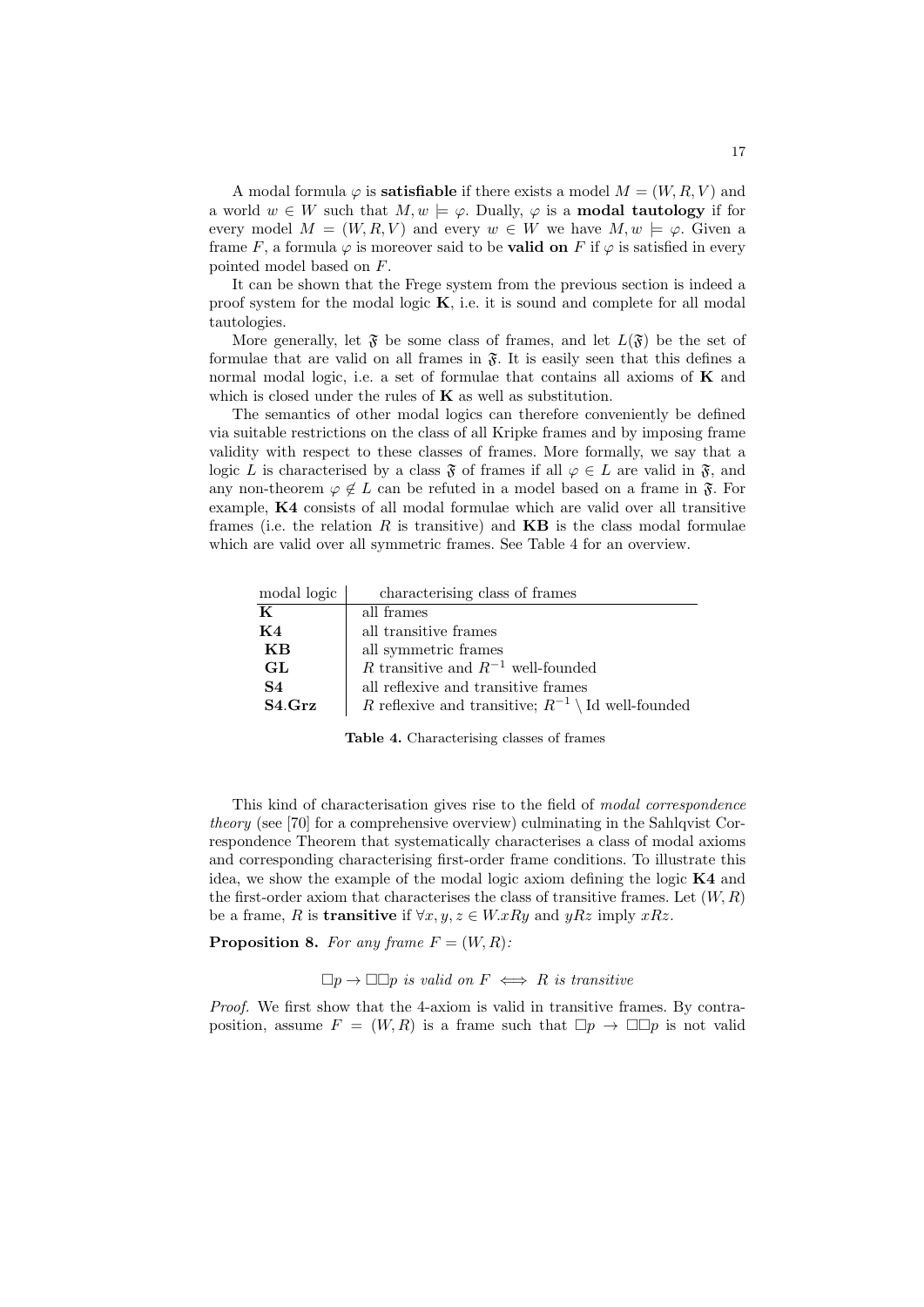on F, i.e. there is a model M based on F and a point  $x \in W$  such that  $M, x \not\models \Box p \rightarrow \Box \Box p$ , i.e.  $M, x \models \Box p \land \Diamond \Diamond \neg p$ . Then there are points y, z such that  $xRyRz$ ,  $M, y \models p \land \Diamond \neg p$  and  $M, z \models \neg p$ . Clearly, F cannot be transitive.



Fig. 2. A non-transitive frame refuting the 4-axiom.

Conversely, assume we are given an intransitive frame  $F$ , i.e. we have  $xRy$ ,  $yRz$ , but  $\neg xRz$ . Define a model on F as in Fig. 2 (p holds everywhere except z). Clearly,  $\Box p \rightarrow \Box \Box p$  is refuted in x.

 $\blacksquare$ 

For more information on modal logics we refer the reader to the monographs [31, 70, 14, 46], or the thorough introduction in [65].

#### 3.2 Intuitionistic Logic and Semantics

While modal logics extend the classical propositional calculus with new sentenceforming operators (i.e. the modal operators), intuitionistic logic is a restriction thereof. $8$ 

Intuitionistic propositional logic INT is an attempt to provide a formal explication of Luitzen Egbertus Jan Brouwer's philosophy of intuitionism (1907/8) [20, 21]. One of Brouwer's main positions was a rejection of the tertium non datur:

[...] To the Intuitionist] the dogma of the universal validity of the principle of excluded third is a phenomenon in the history of civilisation, like the former belief in the rationality of  $\pi$ , or in the rotation of the firmament about the earth. [22, p. 141–42]

A main idea in Heyting's formalisation was to preserve not truth (as in classical logic), but *justifications*. Indeed, one of the main principles of intuitionism is that the truth of a statement can only be established by giving a constructive proof. When reading intuitionistic formulae, it is therefore instructive to read the connectives in terms of 'proofs' or 'constructions'. The following interpretation of the intuitionistic connectives is often called the Brouwer-Heyting-Kolmogorov interpretation (or BHK-interpretation):

<sup>8</sup> The exposition of intuitionistic logic and its semantics based on possible worlds presented here largely follows [31].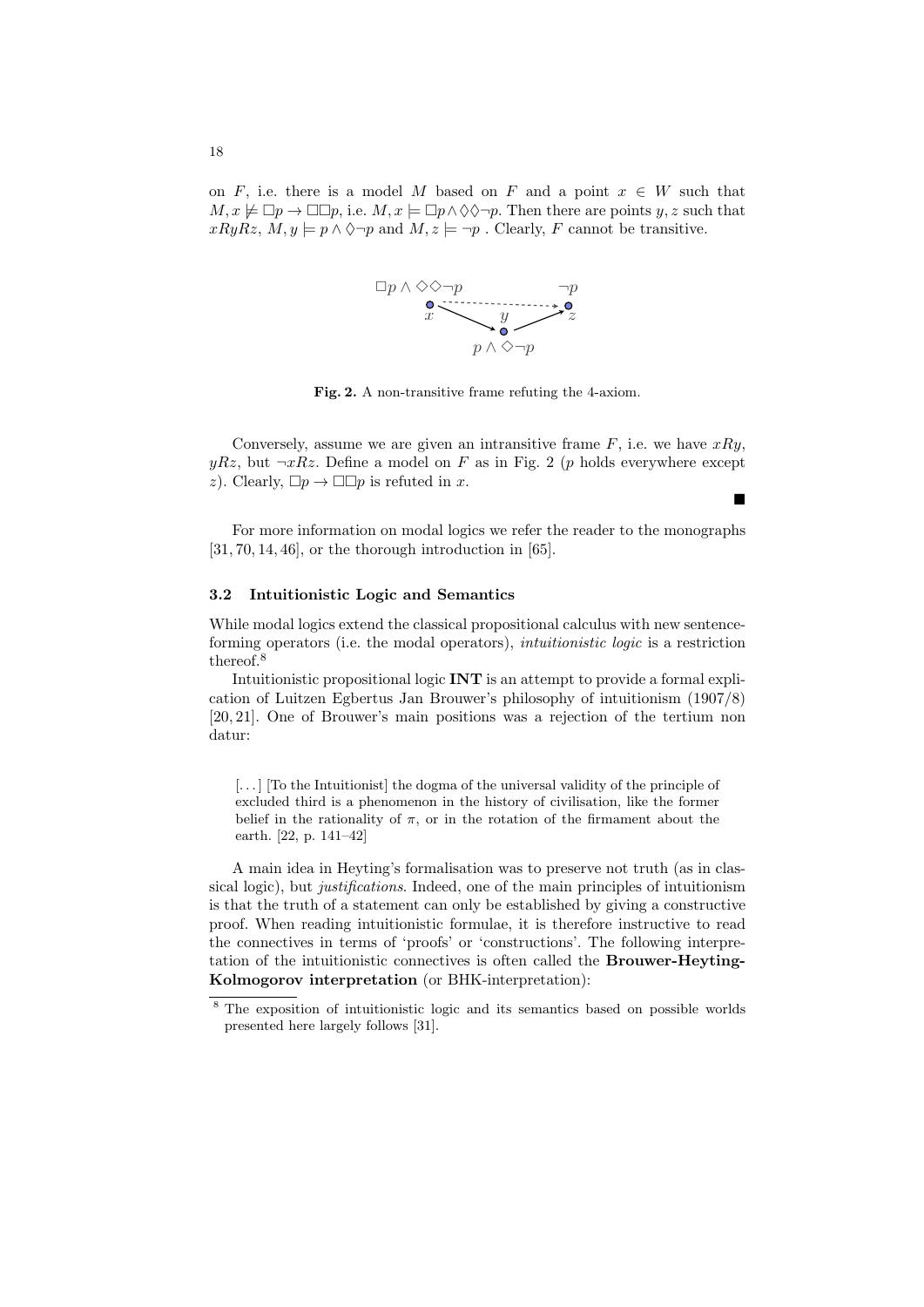- A proof of a proposition  $\varphi \wedge \psi$  consists of a proof of  $\varphi$  and a proof of  $\psi$ .
- A proof of  $\varphi \vee \psi$  is given by presenting either a proof of  $\varphi$  or a proof  $\psi$ , and by telling which of the two is presented.
- A proof of  $\varphi \to \psi$  is a construction which, given a proof of  $\varphi$ , returns a proof of  $\psi$ .
- ⊥ has no proof and a proof of ¬ϕ is a construction which, given a proof of  $\varphi$ , would return a proof of  $\perp$ .

The tertium, i.e. the law of excluded middle, clearly, is not valid in the BHKinterpretation.

Frege Systems for Intuitionistic Logics. The intuitionistic propositional calculus in the form of a Hilbert (Frege) calculus was devised by Kolmogorov (1925) [69], Orlov (1928) [89], and Glivenko (1929) [51]. The first-order version, which we won't discuss here in detail, by Arend Heyting (1930) [56].

A typical Frege system for intuitionistic logic is the system depicted in Table 5 which is derived from the classical Frege system in Section 2.1.

Axioms  $p_1 \rightarrow (p_2 \rightarrow p_1)$  $(p_1 \to p_2) \to (p_1 \to (p_2 \to p_3)) \to (p_1 \to p_3)$  $p_1 \rightarrow p_1 \vee p_2$  $p_2 \rightarrow p_1 \vee p_2$  $(p_1 \rightarrow p_3) \rightarrow (p_2 \rightarrow p_3) \rightarrow (p_1 \vee p_2 \rightarrow p_3)$  $\perp \rightarrow p_1$  $p_1 \wedge p_2 \rightarrow p_1$  $p_1 \wedge p_2 \rightarrow p_2$  $p_1 \rightarrow p_2 \rightarrow p_1 \land p_2$ Modus Ponens  $\frac{p}{q}$ 

Table 5. A Frege system for intuitionistic logic INT.

Note that the axiom  $\perp \to p_1$  here replaces two classical axioms. An important property of this Frege system (and of intuitionistic logic generally) is the so-called disjunction property. It can be read in a constructive fashion as follows:

> for every *proof* of a disjunction  $A \vee B$ there exists a proof of either A or B.

Clearly, this does not hold classically. From a proof of the (classical) tautology  $p \vee \neg p$  in **PL** we cannot find a proof of either of p or  $\neg p$ .<sup>9</sup>

<sup>&</sup>lt;sup>9</sup> Indeed, neither of p or  $\neg p$  are provable in **PL** (p a propositional variable), and any (substitution-invariant) proper extension of **PL** with axioms  $p$  or  $\neg p$  is inconsistent.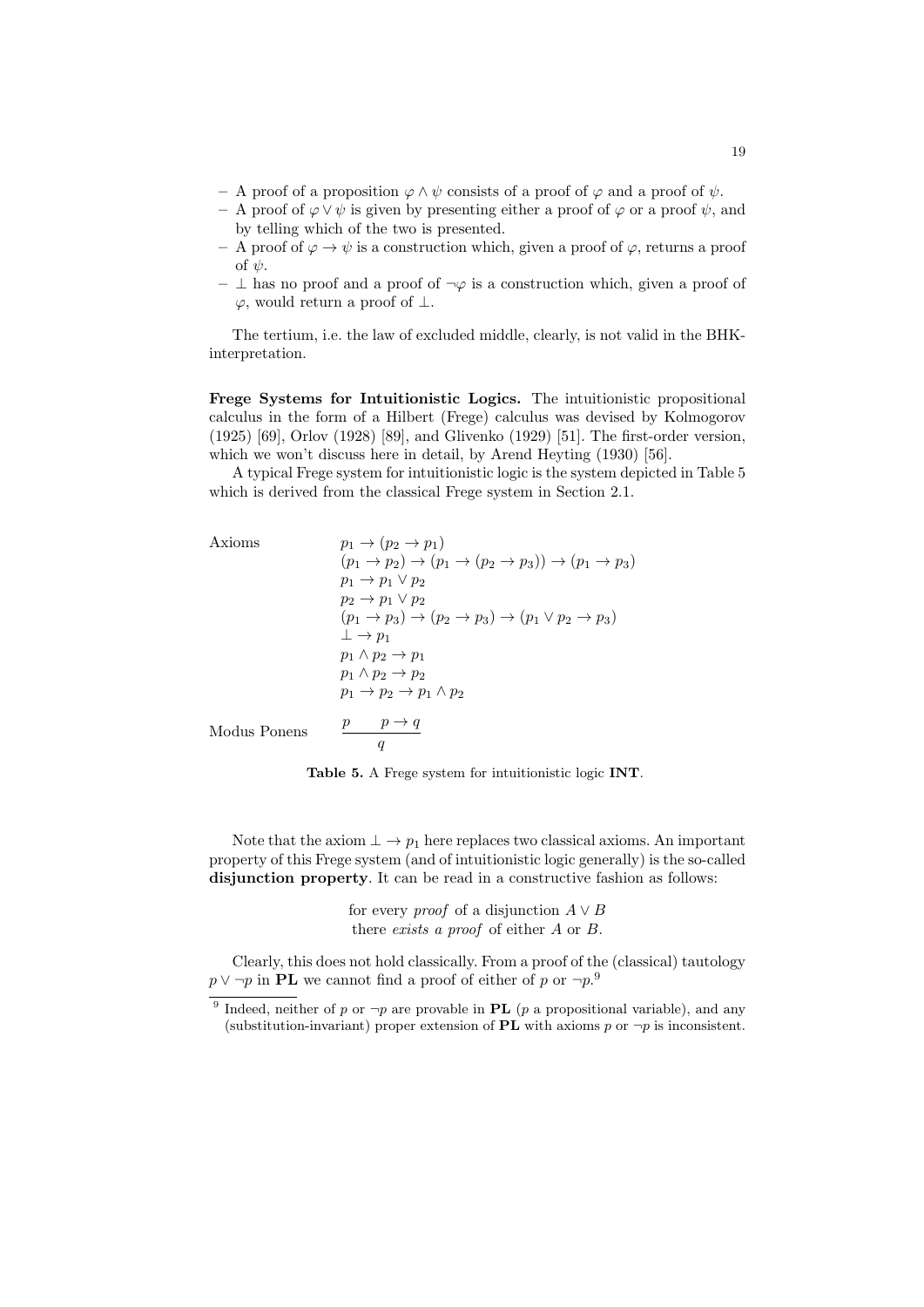Intuitionistic Kripke Semantics. The interpretation of intuitionism in terms of justifications or proofs is particularly well-reflected in the possible worlds semantics for **INT**, first given by Saul Kripke in 1965 [80], that we present next. In this semantics, we interpret this intuition in an epistemic way as follows (see [31]):

- possible worlds are understood as 'states of knowledge';
- moving from one world to the next preserves the current knowledge;
- $-$  a proposition not true now can become true at a later stage

More formally, then, the connectives are interpreted as follows:

- $-\varphi \wedge \psi$  is true at a state x if both  $\varphi$  and  $\psi$  are true at x.
- $-\varphi \vee \psi$  is true at x if either  $\varphi$  or  $\psi$  is true at x.
- $-\varphi \rightarrow \psi$  is true at a state x if, for every subsequent possible state y, in particular x itself,  $\varphi$  is true at y only if  $\psi$  is true at y.
- $\perp$  is true nowhere.

To define possible worlds semantics that reflect this reading, define a Kripke **frame for INT** as a frame  $\langle W, \leq \rangle$ , where  $\leq$  is a partial order (i.e. reflexive, antisymmetric, and transitive). Whilst the notion of a pointed model is the same as in standard modal logic, the notions of valuation and satisfaction have to be adapted. We first define intuitionistic valuations as upward closed valuations as follows:  $\beta(p) \subseteq W$  such that: for every  $x \in \beta(p)$  and  $y \in W$  with  $xRy$  we have  $y \in \beta(p)$ .

We can now formally define intuitionistic satisfaction of propositional formulae:

$$
M, x \not\models \bot
$$
  
\n
$$
M, x \models p \land q \iff M, x \models p \text{ and } M, x \models q
$$
  
\n
$$
M, x \models p \lor q \iff M, x \models p \text{ or } M, x \models q
$$
  
\n
$$
M, x \models p \to q \iff \text{for any } y \geq x : \text{if } M, y \models p \text{ then } M, y \models q
$$
  
\n
$$
M, x \models \neg p \iff \text{for no } y \geq x : M, y \models p \iff M, x \models p \to \bot
$$

This semantics can be shown to be sound and complete for the Frege system for INT given in the previous section.

To understand the relationship between classical and intuitionistic logic, it is instructive to see that we can embed PL into INT by simply adding a double negation in front of classical tautologies: the following is called Glivenko's Theorem. For the proof, note that the so-called *generation theorem* states that, informally, to determine whether a formula is satisfied in a point  $x$ , it is sufficient to consider the frame generated by the point x. Therefore, by  $x \uparrow$  we denote the upward-closed set generated by x, i.e.  $x \uparrow = \{y \mid y \geq x\}$  (note that this is upward-closed by transitivity).

Theorem 9 (Glivenko). For every formula  $\varphi: \varphi \in PL \iff \neg \neg \varphi \in INT$ .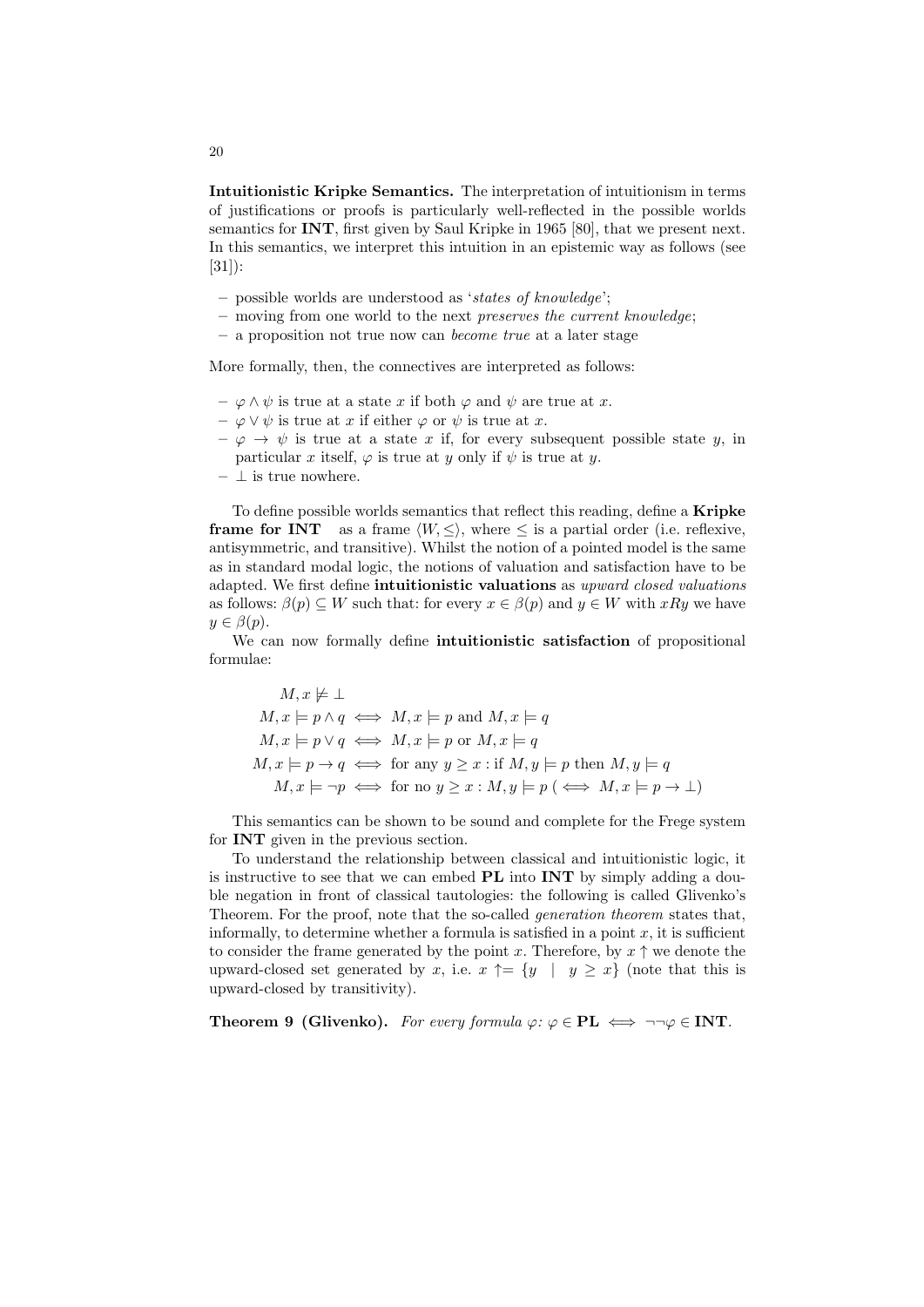*Proof.* The easy direction, from right to left, is as follows. Suppose  $\neg \neg \varphi \in \mathbf{INT}$ . Then  $\neg\neg\varphi \in \mathbf{PL}$ . Thus, by the classical law of double negation, i.e.  $\neg\neg\varphi \leftrightarrow \varphi \in \mathbf{PL}$ . **PL**, we obtain  $\varphi \in$  **PL**.

Now, for the opposite direction, by contraposition, assume  $\neg\neg\varphi \notin INT$ . Then, since **INT** enjoys the finite-model property (see e.g. [31]), there are a finite model M and a point w in M such that  $M, w \not\models \neg\neg \varphi$ . Hence there is a  $v \in w \uparrow$ for which  $v \models \neg \varphi$ . Let u be some final point in the set  $w \uparrow$ . Because truth is propagated upwards, we have:  $u \models \neg \varphi$  and so  $u \not\models \varphi$ . Let M' be the submodel of M generated by u, i.e.,  $M', u \models p \iff M, u \models p$ , for every variable p. According to the generation theorem, M refutes  $\varphi$ . It follows that  $\varphi \notin PL$ .

Such embeddings<sup>10</sup> from  $L_1$  to  $L_2$  have several useful features, e.g.:

- 1. logical connectives in  $L_1$  can be understood in terms of those of  $L_2$ .
- 2. various properties of logics may be preserved along an embedding, e.g.: if  $L_2$ is a decidable logic, then so is  $L_1$ .

We have seen how intuitionistic and classical logic can be related in this way. Let us next look at a similar result relating modal logic and intuitionistic logic using the famous Gödel-Tarski-McKinsey, or simply Gödel translation, embedding INT into S4 (see [52, 102]). The main insight here is that the modality  $\Box$ can alternatively be read as 'it is provable' or as 'it is constructable'. The translation  $\mathsf{T}$ : For(INT)  $\rightarrow$  For(S4) (where For(·) denotes the sets of well-formed formulae) is defined as follows:

$$
T(p) = \Box p
$$
  
\n
$$
T(\bot) = \bot
$$
  
\n
$$
T(\varphi \land \psi) = T(\varphi) \land T(\psi)
$$
  
\n
$$
T(\varphi \lor \psi) = T(\varphi) \lor T(\psi)
$$
  
\n
$$
T(\varphi \to \psi) = \Box(T(\varphi) \to T(\psi))
$$

Now the connection established by T is as follows:

Theorem 10 (Gödel-Tarski-McKinsey Translation). For every formula  $\varphi \in \text{For}(\text{INT})$  we have

$$
\varphi \in \mathbf{INT} \iff \mathsf{T}(\varphi) \in \mathbf{S4} \iff \mathsf{T}(\varphi) \in \mathbf{S4}.\mathbf{Grz}
$$

The Gödel translation has several important applications, some of which are directly relevant for the area of proof complexity. First, T is being used to define the notion of a modal companion of a given superintuitionistic logic, i.e. for any modal logic  $M$  that is a normal extension of  $S4$ ,  $M$  is a **modal companion** of the superintuitionistic logic L if for any intuitionistic formula  $\varphi$  we have:

$$
\varphi \in L \iff \mathsf{T}(\varphi) \in M.
$$

<sup>10</sup> We here only use a 'naive' form of embedding. For a full analysis of the notion of 'logic translation', consult [87].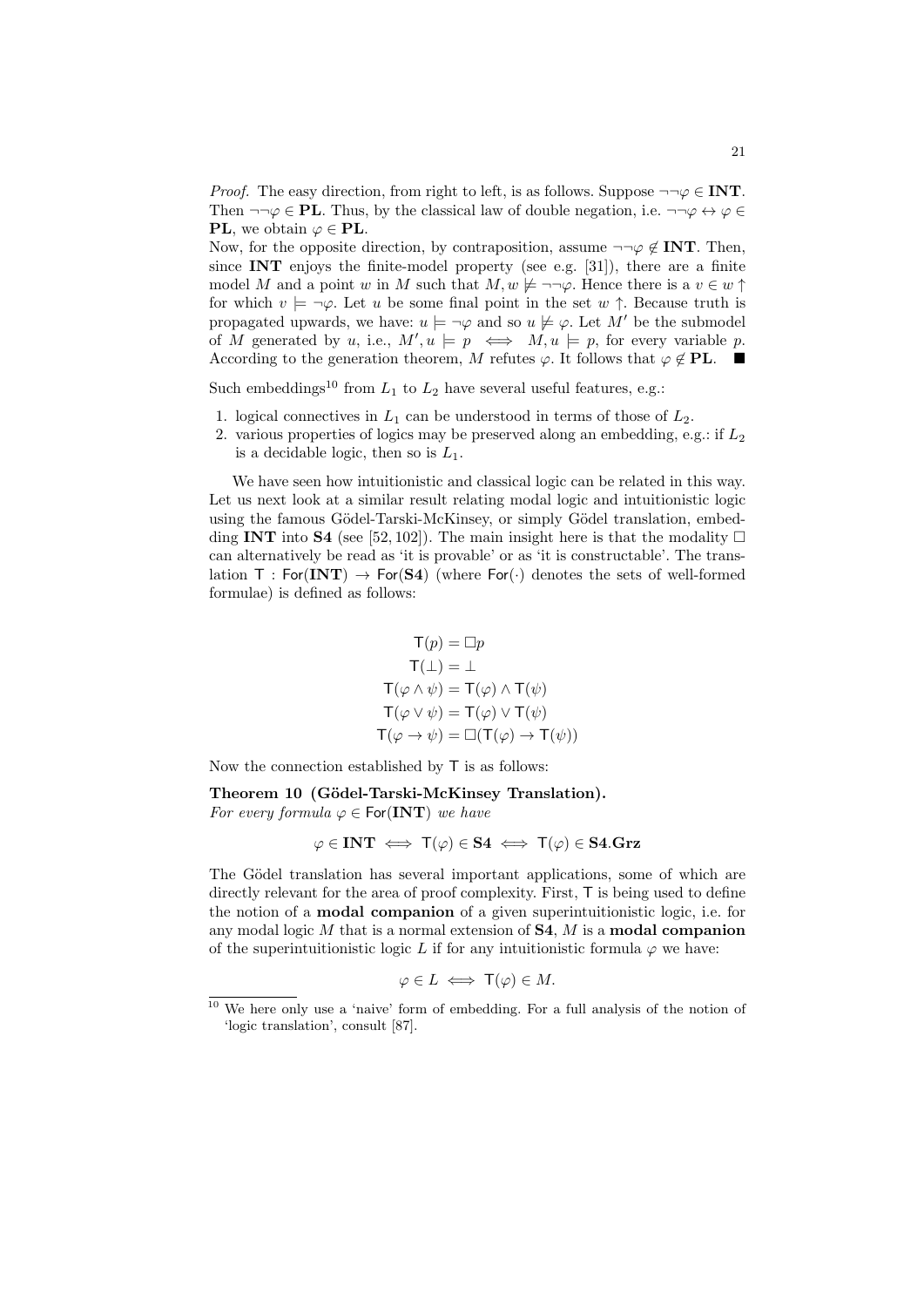In fact, there is an exact correspondence between the normal extensions of S4 and superintuitionistic logics, see e.g. [31, 70] for details. This allows to transfer various meta-logical properties concerning INT to those of S4, and conversely. For instance, the admissibility of rules in INT can be reduced to the admissibility in S4.Grz or S4. Moreover, the equivalence of Frege systems INT [86] can be generalised to S4 [63]. These issues will be discussed in greater detail in Section 6.

## 3.3 Default Logic

Besides modal and intuitionistic logics there are many other important nonclassical logics. One example of such logics are non-monotonic logics which became an important new research field in logic after a seminal issue of the Artificial Intelligence journal in 1980. In one of these papers, Raymond Reiter defined what is now called Reiter's default logic [97], which is still one of the most popular systems under investigation in this branch of logic.<sup>11</sup> In a nutshell, non-monotonic logics are a family of knowledge representation formalisms mostly targeted at modelling common-sense reasoning. Unlike in classical logic, the characterising feature of such logics is that an increase in information may lead to the withdrawal of previously accepted information or may blocks previously possible inferences.

Some typical examples, involving incomplete information and 'jumping to conclusions', are the following:

- Medical diagnosis: Make a best guess at a diagnosis. Given a new symptom, revise the diagnosis.
- Databases: the closed world assumption: what we don't know explicitly, we assume to be false.
- Default rules: in the absence of conflicting information, apply a given rule of inference.

Reiter's default Logic is a special kind of non-monotonic logic, aiming at reasoning with exceptions without listing them and to model certain forms of common-sense reasoning. It adds to classical logic new logical inference rules, so-called defaults. Default logic is undecidable for first-order rules, and we here work with propositional logic only.

A default theory  $\langle W, D \rangle$  consists of a set W of propositional sentences and a set D of **defaults** (or *default rules*). A default (rule)  $\delta$  is an inference rule of the form  $\frac{\alpha \,:\,\beta}{\gamma}$ , where  $\alpha$  and  $\gamma$  are propositional formulae and  $\beta$  is a set of propositional formulae. The **prerequisite**  $\alpha$  is also referred to as  $p(\delta)$ . the formulae in  $\beta$  are called **justifications** (referred to as  $i(\delta)$ ), and  $\gamma$  is the conclusion that is referred to as  $c(\delta)$ . Informally, the idea is that we shall infer a consequent  $\gamma$  from a set of formulae W via a default rule  $\frac{\alpha \,:\,\beta}{\gamma}$  , if

 $11$  An overview of the first 30 years of non-monotonic logic research might be found in [49].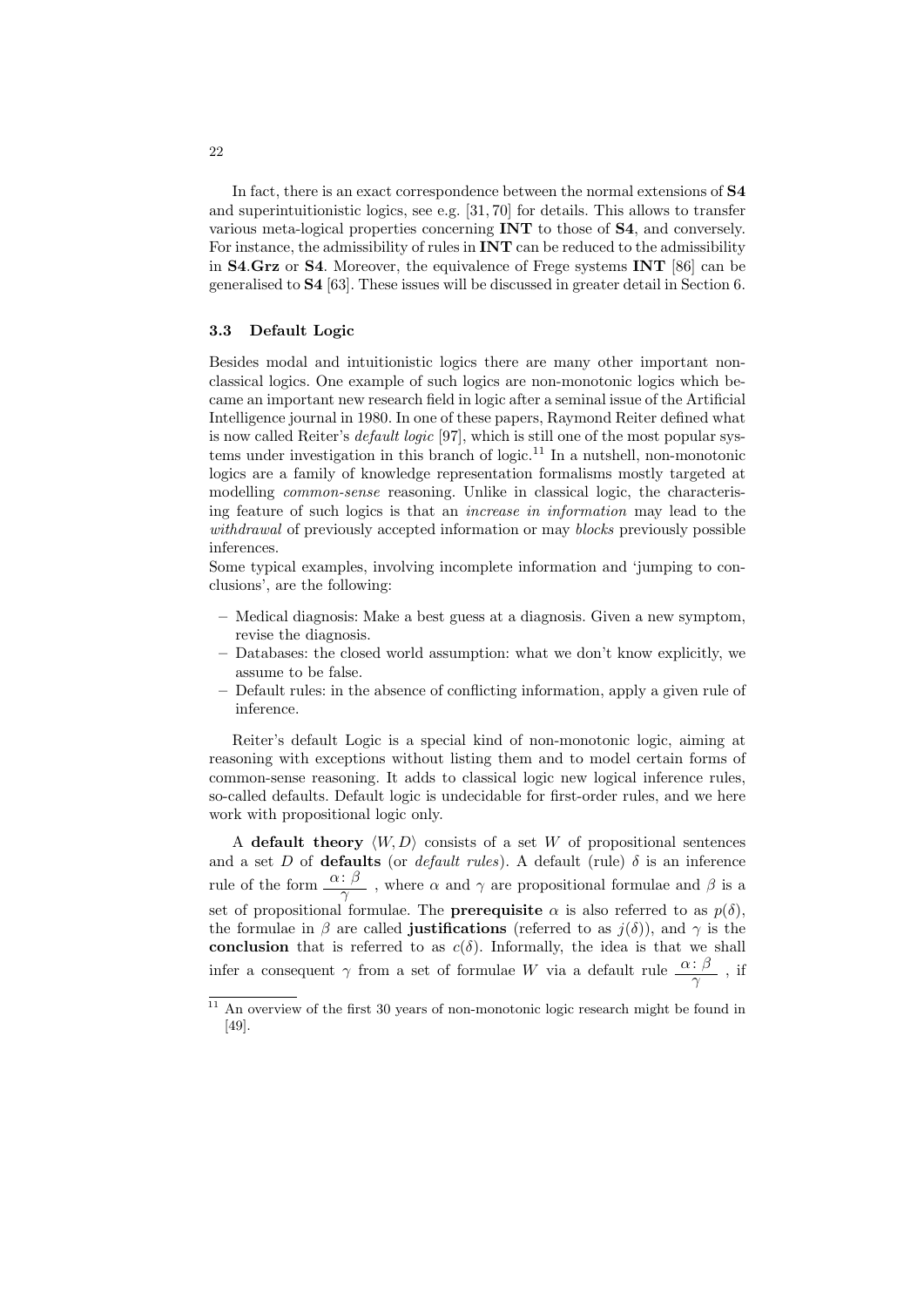the prerequisite  $\alpha$  is known (i.e. belongs to W and the justification  $\beta$  is not inconsistent with the information in  $W$ . Here is a simple example.<sup>12</sup>

Example 11. Assume we want to formalise common-sense rules concerning the game of football. One such rule might say that 'A game of football takes place unless there is snow.' Let

$$
W := \{\text{football, precipitation}, \text{cold} \land \text{precipitation} \rightarrow \text{snow}\}
$$
  

$$
D := \left\{\frac{\text{football: } \neg \text{snow}}{\text{takesPlace}}\right\}
$$

Because W contains precipitation, but not cold,  $\neg$ snow is consistent with W (i.e. it may rain, but not snow). Hence we can infer takesPlace. Now if cold is added to  $W$ ,  $\neg$ snow becomes inconsistent with  $W$ , and so the inference is blocked. I.e., the rule is non-monotonic. Note that for being able to apply the rule, we do not need to know that it does not snow (i.e.  $\neg$ snow being a member of W), but we must be able to assume that it does not snow (consistency of information).  $\blacksquare$ 

Another instructive example is given by considering the so-called closed world assumption from database theory.

Example 12. The closed world assumption typically underlies database querying:

When database  $D$  is queried whether  $\varphi$  holds, it looks up the information and answers 'Yes' if it finds (or can deduce)  $\varphi$ . If it does not find it, it will answer 'No'.

This corresponds to the application of a particular type of default rule:

$$
\frac{\mathsf{true}\colon \neg\varphi}{\neg\varphi}
$$

This means that we can assume a piece of information to be false whenever it is consistent to do so. As an effect: we only need to record positive information in a knowledge base, all negative information can be derived by default rules.

Note that we have so far not formally defined the semantics of what it means 'to be known' and with respect to which theory we have to check for consistency relative to the justifications. The first idea would be to check consistency with respect to the set of facts, i.e. the members of  $W$ . However, consider the following example:

Example 13. Consider the default formalising the rule 'Usually my friend's friends are also my friends.':

$$
\frac{\mathsf{friends}(x,y) \land \mathsf{friends}(y,z) \colon \mathsf{friends}(x,z)}{\mathsf{friends}(x,z)}
$$

Clearly, from friends(tom, bob), friends(bob,sally) and friends(sally,tina), we want to be able to infer friends(tom,tina). However, note that this is possible only after an intermediate step that derives: friends(tom,sally), i.e., possible inferences depend on previously applied rules and expansion of known facts.

 $12$  Most of the examples and discussion below is extracted from [5].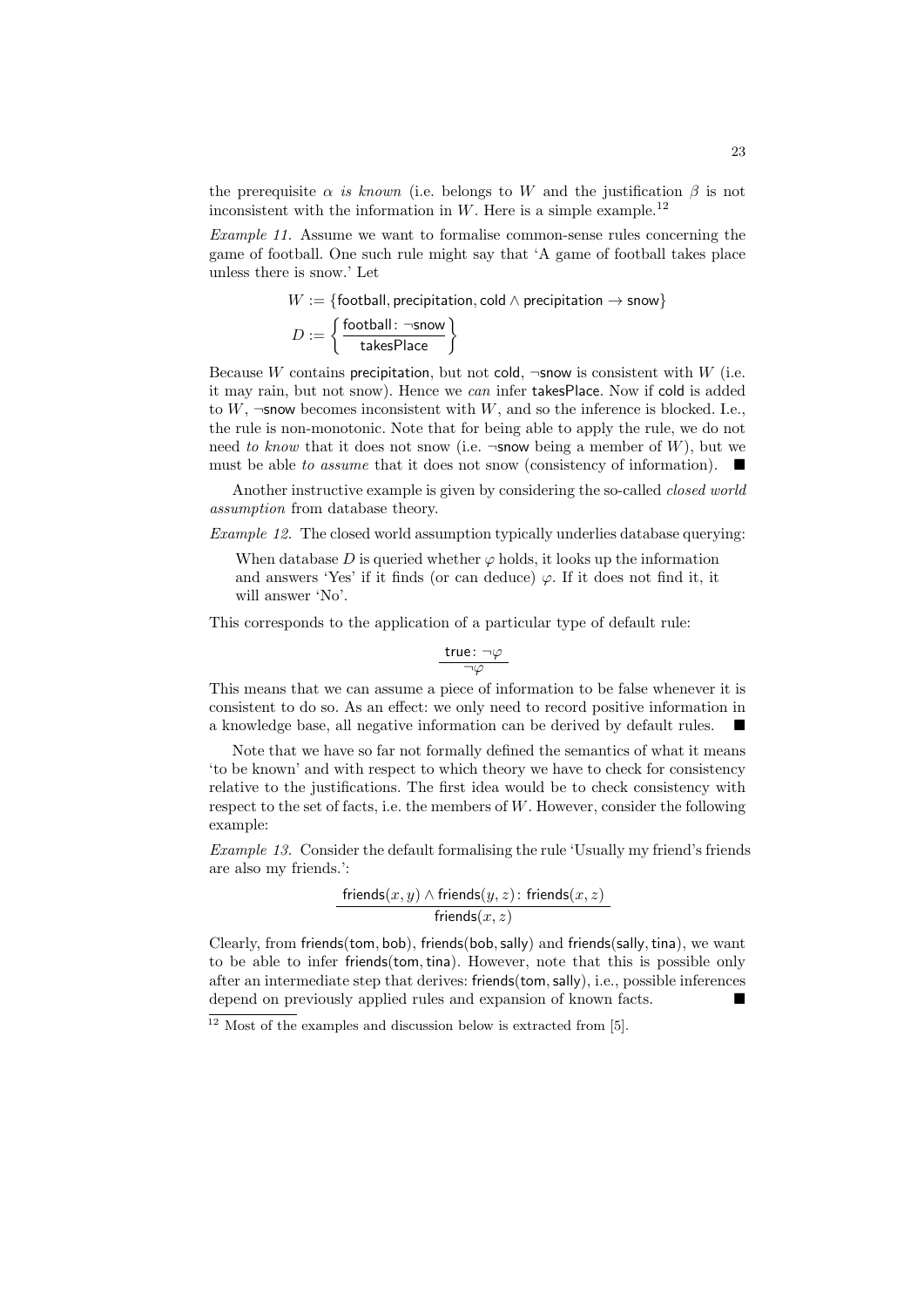Moreover, we can have default rules with conflicting information, which is one way to get around logical explosion found in classical logic: if the 'certain knowledge' is consistent, then application of default rules cannot lead to inconsistency. Here we notice another problem with considering just the set of basic facts:

*Example 14.* Consider the following default theory:  $T = (W, D)$  with prerequisite  $W = \{\text{green}, \text{aaaa} \text{Member}\}\$ and rules  $D = \delta_1, \delta_2$ , where

$$
\delta_1 = \frac{\text{green: } \neg \text{likesCars}}{\neg \text{likesCars}} , \text{ and}
$$

$$
\delta_1 = \frac{\text{aaaMember: } \text{likesCars}}{\text{likesCars}}
$$

Here, the first rule says that by default green people do not like cars, whilst members of the AAA (American Automobile Association) typically do. Clearly, a green AAA member generates the inconsistency ¬likesCar ∧ likesCar.

Clearly, the application of default rules should not lead to inconsistency even in the presence of conflicting rules. Rather, such rule application should expand the set of knowledge. To take care of the problems described in the previous two examples, the key concept in the semantics of default logics was introduced, i.e. the notion of stable extensions.

Several alternative but equivalent definitions for this notion have been given in the literature, e.g. operational, argumentation theoretic, through a fixpoint equation, or quasi-inductive (see [5]). We here give Reiter's original 1980 definition based on a fixed-point equation [97], as well as its equivalent formulation through a stage construction. The definition of stable extensions in terms of a fixed-point equation is as follows.

Definition 15 (Stable Extension, Reiter 1980 [97]). For a default theory  $\langle W, D \rangle$  and set of formulae E we define  $\Gamma(E)$  as the smallest set such that

- 1.  $W \subset \Gamma(E)$ .
- 2. Γ(E) is deductively closed, and
- 3. for all defaults  $\frac{\alpha \,:\, \beta}{\gamma}$  with  $\alpha \in \Gamma(E)$  and  $\neg \beta \notin E$ , it holds that  $\gamma \in \Gamma(E)$ .

A stable extension of  $\langle W, D \rangle$  is a set E such that  $E = \Gamma(E)$ .

An intuitive motivation for this definition is to understand stable extensions as sets of facts that correspond to (maximal) possible views of an agent, which might, however, be mutually incompatible. Note that constructing stable extensions is not a constructive process, but essentially non-deterministic as we have to guess the order in which to apply rules. We give one example:

Example 16. Consider again the default theory given in Example 14. Stable extension 1: Apply rule  $\delta_1$  first; this blocks the application of rule  $\delta_2$ . Guess  $E = Th({\text{green}, \text{aaaMember}, \neg \text{likesCars}})$  and check that  $\Gamma(E) = E$ . Stable extension 2: Apply rule  $\delta_2$  first; this blocks the application of rule  $\delta_1$ . Guess  $E = Th({\text{green}, \text{aaa} \text{Member}, \text{likes} \text{Cars}})$  and check that  $\Gamma(E) = E$ .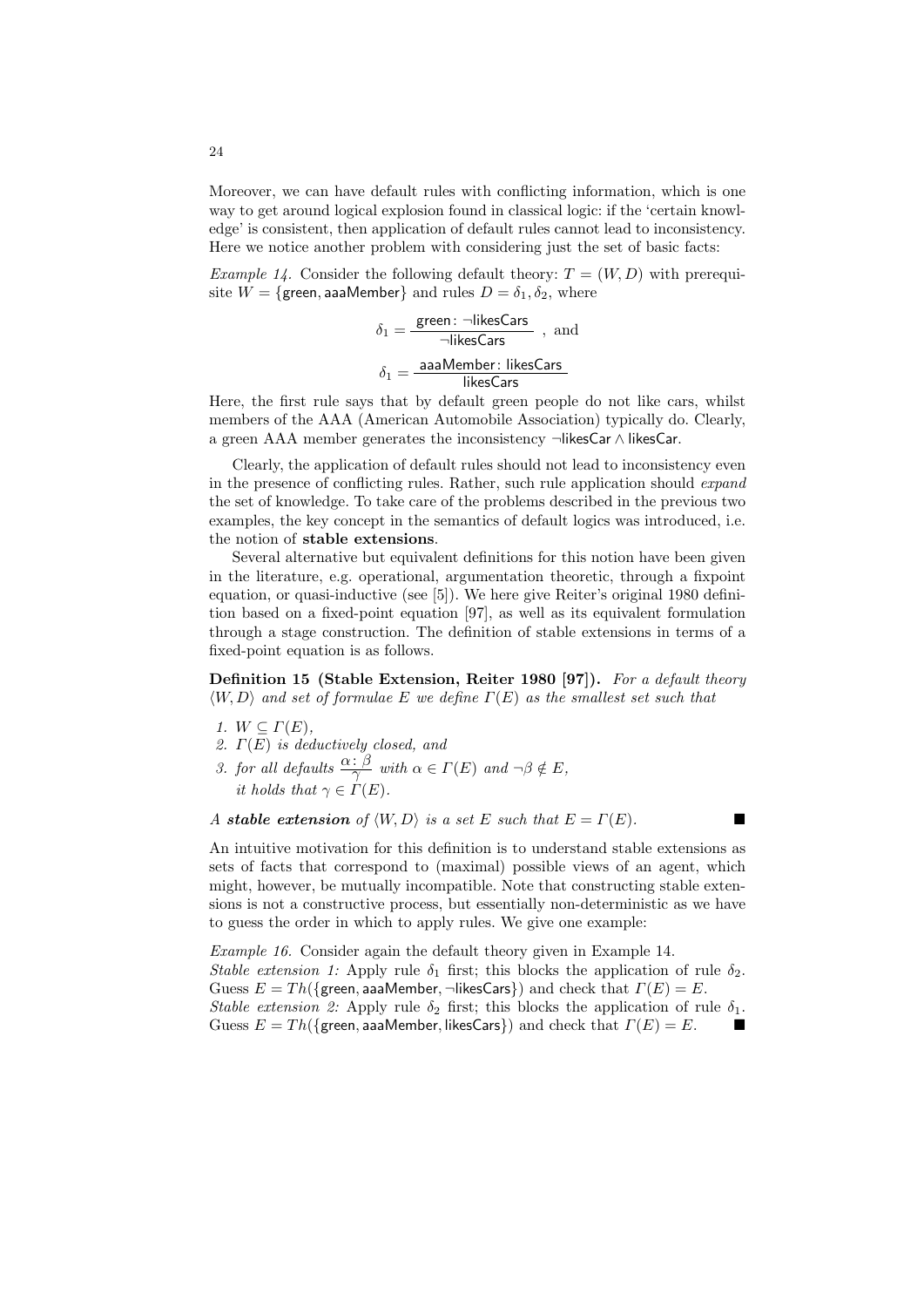The last example showed that stable extensions need not be unique, the next example shows that stable extensions do not always exist.

*Example 17.* Consider the default theory  $\left\langle \emptyset, \frac{p}{\overline{p}} \right\rangle$  $\langle \frac{p}{p} \rangle$ . None of the possible guesses yields a stable extension:

$$
E = Th(\varnothing) \implies \Gamma(E) = Th\{\neg p\}
$$
  
\n
$$
E = Th(p) \implies \Gamma(E) = Th\{\neg p\}
$$
  
\n
$$
E = Th(\neg p) \implies \Gamma(E) = Th\{\varnothing\}
$$

This shows that minimality is not enough (the third guess is minimal). Note that a stable extension only contains formulae for which there is a proof.

A default rule is called **normal** if it is of the form  $\frac{\varphi : \psi}{\psi}$ . Many default rules are normal, such as closed world defaults, exception defaults, or frame defaults. The following theorem is therefore of importance:

Theorem 18 (Normal Defaults, Reiter 1980 [97]). A default theory with only normal default rules always has stable extensions.

The following characterisation of stable extensions is equivalent to the fixpoint definition given above:

Theorem 19 (Stage Construction, Reiter 1980 [97]). Let  $E \subseteq \mathcal{L}$  be a set of formulae and  $\langle W, D \rangle$  be a default theory. Furthermore let  $E_0 = W$ , and

$$
E_{i+1} = Th(E_i) \cup \{c(\delta) \mid \delta \in D, E_i \vdash p(\delta), \neg j(\delta) \cap E = \varnothing\},\
$$

where  $\neg i(\delta)$  denotes the set of all negated sentences contained in  $i(\delta)$ . Then E is a (stable) extension of  $\langle W, D \rangle$  if and only if  $E = \bigcup_{i \in \mathbb{N}} E_i$ .

We have seen that a default theory  $\langle W, D \rangle$  can have none or several stable extensions (cf. [54] for more examples). Given a default theory  $\langle W, D \rangle$ , to determine whether  $\langle W, D \rangle$  has a stable extension is called the **extension existence problem**. We then say a sentence  $\psi \in \mathcal{L}$  is **credulously** entailed by  $\langle W, D \rangle$  if  $\psi$ holds in *some* stable extension of  $\langle W, D \rangle$ . Moreover, if  $\psi$  holds in *every* extension of  $\langle W, D \rangle$ , then  $\psi$  is **sceptically** entailed by  $\langle W, D \rangle$ .

Default rules with empty justification are called residues. We use the notation  $\mathcal{L}^{res} = \mathcal{L} \cup \left\{ \frac{\alpha}{\gamma} \mid \alpha, \gamma \in \mathcal{L} \right\}$  for the set of all formulae and residues. Residues can be used to alternatively characterise stable extensions. For a set D of defaults and  $E \subseteq \mathcal{L}$  let  $RES(D, E) = \left\{ \frac{p(\delta)}{c(\delta)} \right\}$  $\frac{p(\delta)}{c(\delta)} | \delta \in D, E \cap \neg j(\delta) = \varnothing$ . Apparently,  $RES(D, E)$  is a set of residues. We can then build stable extensions via the following closure operator. For a set R of residues we define  $Cl_0(W, R)$  = W and  $Cl_{i+1}(W, R) = Th(Cl_i(W, R)) \cup \left\{ \gamma \mid \frac{\alpha}{\gamma} \in R, \alpha \in Th(Cl_i(W, R)) \right\}$ . Let  $Cl(W, R) = \bigcup_{i=0}^{\infty} Cl_i(W, R)$ . Then we obtain for the sets  $E_i$  from Theorem 19: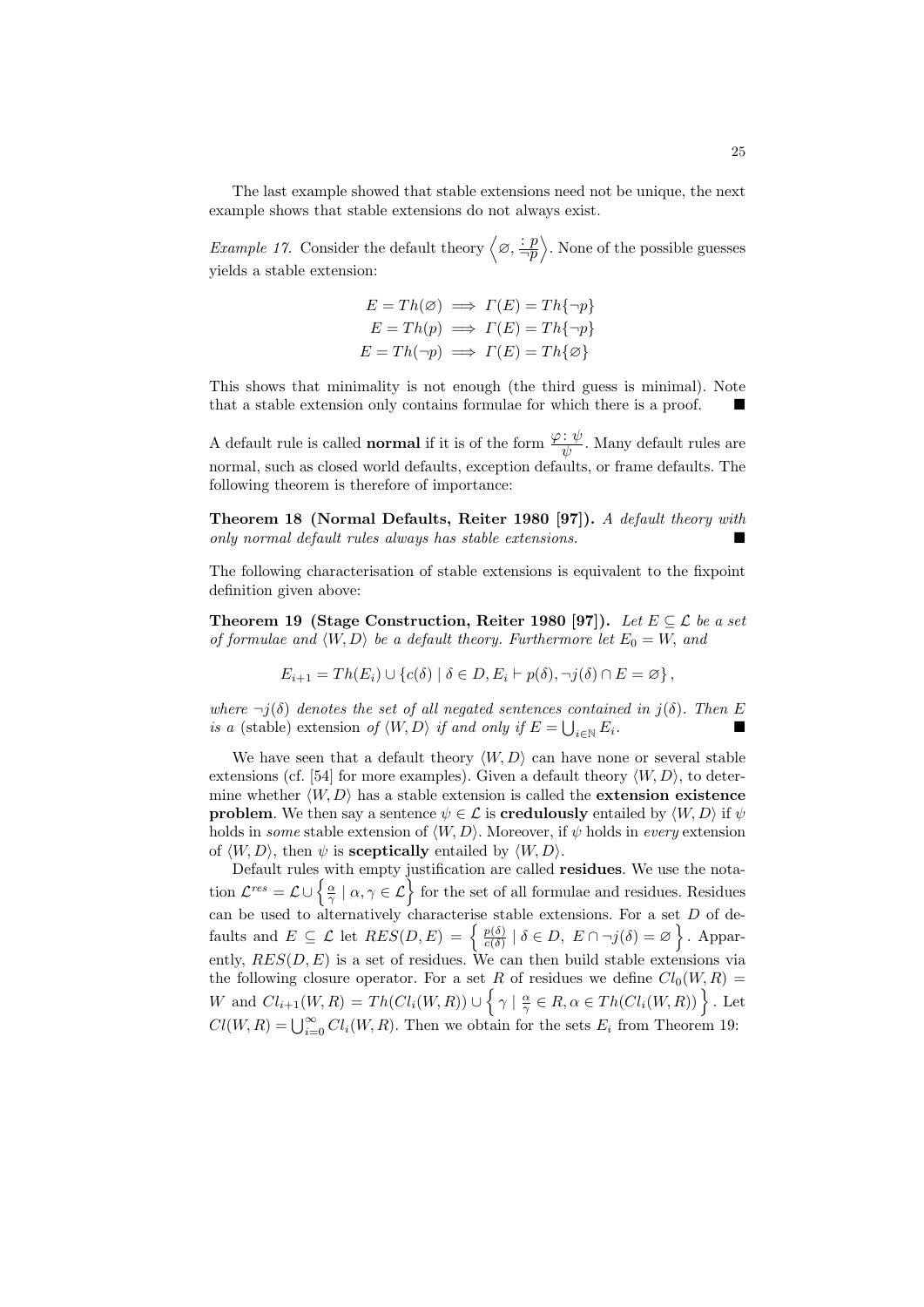**Proposition 20 (Bonatti, Olivetti [16]).** Let  $\langle W, D \rangle$  be a default theory and let  $E \subseteq \mathcal{L}$ . Then  $E_i = Cl_i(W,RES(D, E))$  for all  $i \in \mathbb{N}$ . In particular, E is a stable extension of  $\langle W, D \rangle$  if and only if  $E = Cl(W, RES(D, E)).$ 

If  $D$  only contains residues, then there is an easier way of characterising  $Cl$ :

Lemma 21 (Bonatti, Olivetti [16]). For  $D \subseteq \mathcal{L}^{res} \setminus \mathcal{L}$ ,  $W \subseteq \mathcal{L}$ , and for  $i \in \mathbb{N}$ let  $C_0 = W$  and  $C_{i+1} = C_i \cup \left\{ \gamma \mid \frac{\alpha}{\gamma} \in D, \alpha \in Th(C_i) \right\}$ . Then  $\gamma \in Cl(W, D)$  if and only if there exists  $k \in \mathbb{N}$  with  $\gamma \in Th(C_k)$ .

The semantics and the complexity of default logic have been intensively studied during the last decades (cf. [29] for a survey). In particular, Gottlob [54] has identified and studied two reasoning tasks for propositional default logic: the credulous and the sceptical reasoning problem (see above), which can be understood as analogues of the classical problems SAT and TAUT. Because of the higher expressivity of default logic, however, credulous and sceptical reasoning become harder than their classical counterparts—they are complete for the second level  $\Sigma_2^{\mathsf{p}}$  and  $\Pi_2^{\mathsf{p}}$  of the polynomial hierarchy [54]. Indeed, the extension existence problem itself is  $\Sigma_2^p$ -complete.

In Section 7, we will introduce simple and elegant sequent calculi for credulous and sceptical default reasoning, introduced by Bonatti and Olivetti [16], and use this to study the proof complexity of default logic.

## 4 Interpolation and the Feasible Interpolation Technique

Interpolation is a very interesting and important topic in logic. In this section we first explain Craig's classical interpolation theorem and then discuss interpolation for non-classical logics. After this we continue with feasible interpolation. Feasible interpolation is a general lower bound technique that works for a number of diverse proof systems. In Section 5, we want to use a variant of this method to obtain lower bounds even for Frege systems in modal logics.

## 4.1 Interpolation in Classical and Non-Classical Logic

The Classical Case. Feasible interpolation has been successfully used to show lower bounds to the proof size of a number of proof systems like Resolution and Cutting Planes. It originates in the classical interpolation theorem of Craig of which we only need the propositional version.

#### Theorem 22 (Craig's Interpolation Theorem [36]).

Let  $\varphi(\bar{x}, \bar{y})$  and  $\psi(\bar{x}, \bar{z})$  be propositional formulae with all variables displayed. Let  $\bar{y}$  and  $\bar{z}$  be distinct tuples of variables such that  $\bar{x}$  are the common variables of  $\varphi$  and  $\psi$ . If

$$
\varphi(\bar{x}, \bar{y}) \to \psi(\bar{x}, \bar{z})
$$

is a tautology, then there exists a propositional formula  $\theta(\bar{x})$  using only the common variables of  $\varphi$  and  $\psi$  such that

$$
\varphi(\bar{x}, \bar{y}) \to \theta(\bar{x})
$$
 and  $\theta(\bar{x}) \to \psi(\bar{x}, \bar{z})$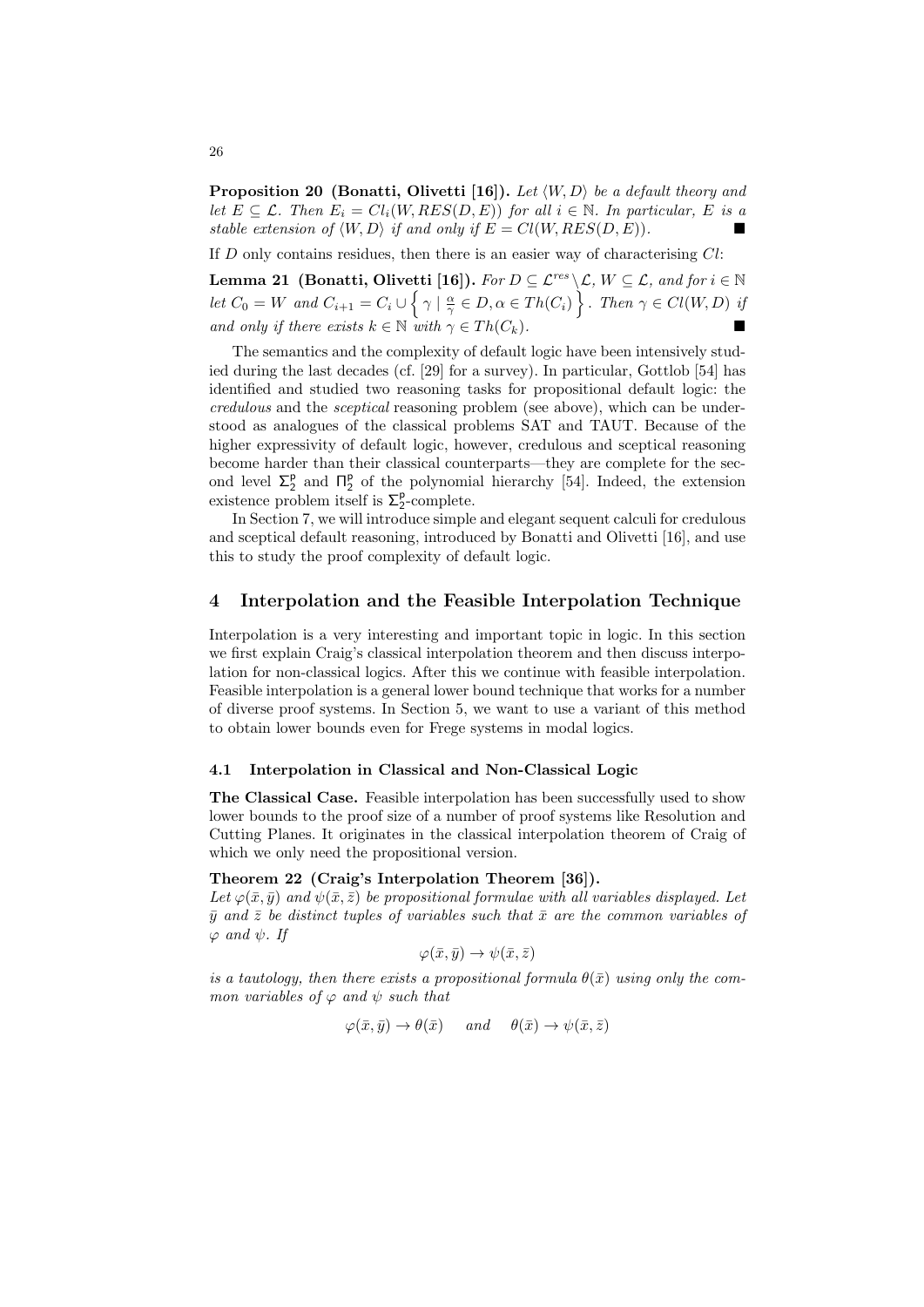are tautologies.

*Proof.* Consider the Boolean function  $\exists \bar{y} \varphi(\bar{x}, \bar{y})$ . This function interpolates  $\varphi(\bar{x}, \bar{y})$ and  $\psi(\bar{x}, \bar{y})$  because

$$
\varphi(\bar{x}, \bar{y}) \to \exists \bar{y} \varphi(\bar{x}, \bar{y})
$$

is always a tautology and since  $\varphi(\bar{x}, \bar{y}) \to \psi(\bar{x}, \bar{z})$  is tautological this is also true for

$$
(\exists \bar{y}\varphi(\bar{x},\bar{y})) \to \psi(\bar{x},\bar{z}) .
$$

Every Boolean function can be described by a propositional formula in the same variables. Hence any formula expressing  $\exists \bar{y} \varphi(\bar{x}, \bar{y})$  is an interpolant of  $\varphi(\bar{x}, \bar{y}) \to \psi(\bar{x}, \bar{z})$ . Alternatively we could have taken a formula for  $\forall \bar{z} \psi(\bar{x}, \bar{z})$ .  $\psi(\bar{x}, \bar{z})$ . Alternatively we could have taken a formula for  $\forall \bar{z}\psi(\bar{x}, \bar{z})$ .

A formula  $\varphi(\bar{x}, \bar{y})$  is **monotone** in the variables  $\bar{x}$  if these variables do not occur in the scope of connectives other than conjunction and disjunction. A formula is called monotone, if it is monotone in all its variables, i.e. there are only conjunctions and disjunctions, but no negations or implications.

In the previous theorem, if  $\varphi(\bar{x}, \bar{y}) \to \psi(\bar{x}, \bar{z})$  is monotone in  $\bar{x}$ , then there exists a monotone interpolating formula  $\theta(\bar{x})$ .

The Non-Classical Case. The basic definition of Craig interpolation straightforwardly carries over to the non-classical case. However, additional distinctions can be introduced, as for instance requiring the interpolant to use only shared modalities. Whilst several of the more well-known non-classical logics enjoy interpolation, such as INT,  $K$ ,  $K4$ , T, and  $S4$ , a general characterisation or giving criteria for modal logics that have Craig interpolation are rather complex problems. A comprehensive overview of results concerning modal and intuitionistic logics can be found in the monograph [47]. Another point to note is that in the non-classical case, extensions of the language can easily lead to the loss of the interpolation property. For instance, consider the language  $M(D)$  which extends the basic modal language with the **difference operator** D, where  $D\varphi$  is true at a point x if  $\varphi$  is true at every point  $y \neq x$ . It has been shown by ten Cate that full first-order logic is the least expressive extension of  $M(D)$  that has interpolation [103], i.e. that there is no decidable language using the difference operator that has interpolation.

In non-classical logics, there is also a distinction between Craig's interpolation property (CIP, formulated as in Theorem 22) and the interpolation property for derivability (IPD, formulated with  $\varphi(\bar{x}, \bar{y}) \vdash \psi(\bar{x}, \bar{z})$  instead of  $\varphi(\bar{x}, \bar{y}) \rightarrow \psi(\bar{x}, \bar{z})$ and similarly for the two implications involving the interpolant).

In the following, we will restrict our attention to a more restricted form of interpolation that takes into account the size of the interpolant, namely the problem of feasible interpolation.

#### 4.2 Feasible Interpolation

Craig's interpolation theorem (Theorem 22) only states the existence of an interpolating formula. Mundici [88] was the first to consider the question whether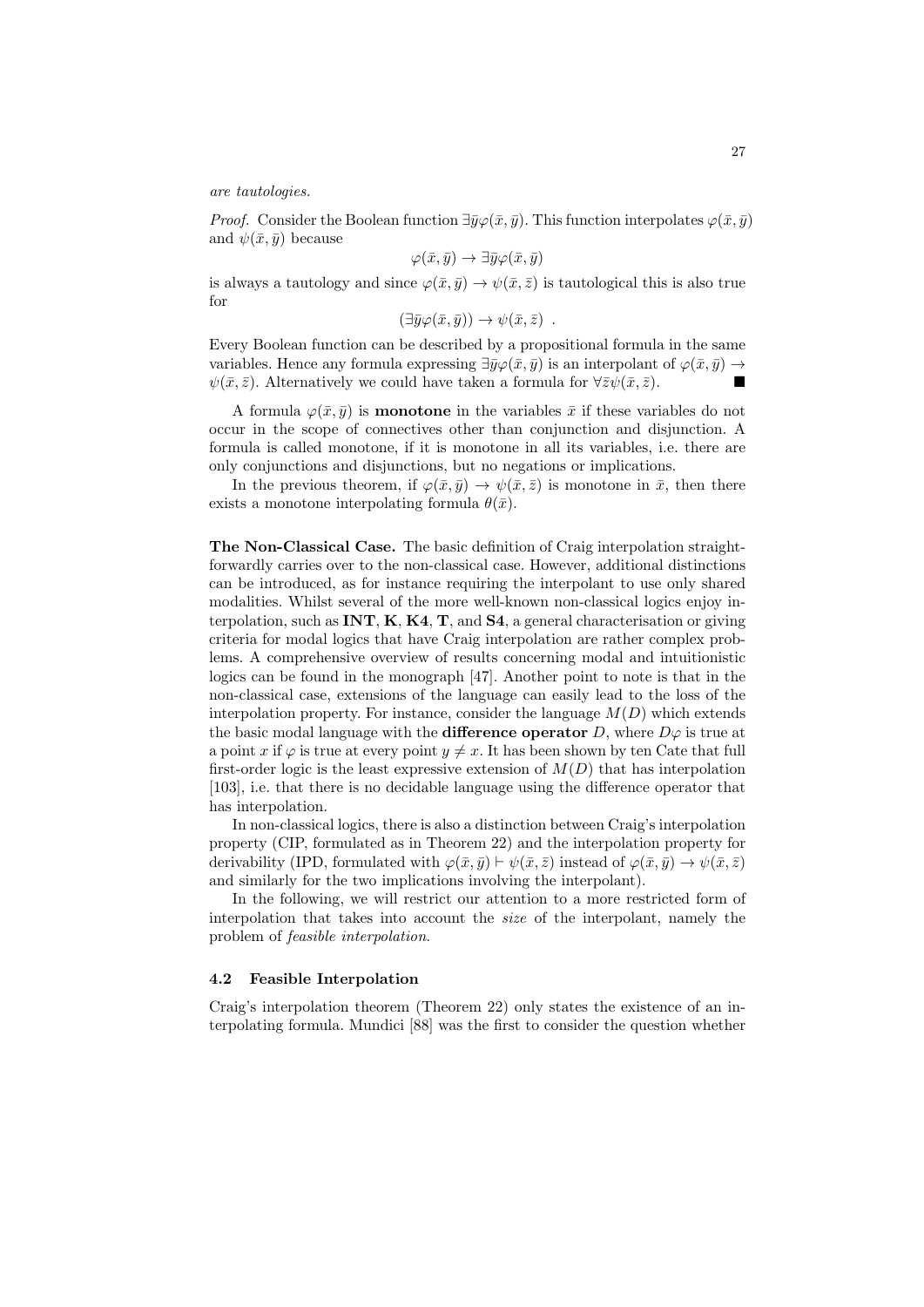there is even an interpolant that has polynomial size in terms of the formulae  $\varphi(\bar{x}, \bar{y})$  and  $\psi(\bar{x}, \bar{z})$ . His results indicate that this is not likely to be the case (unless NP ∩ coNP  $\subseteq$  P/poly). It was Krajíček's idea [71] to measure the size of the interpolant not only in terms of the initial formulae, but also in terms of a proof of the implication  $\varphi(\bar{x}, \bar{y}) \to \psi(\bar{x}, \bar{z})$  in a particular proof system. This leads to the notion of feasible interpolation.

Definition 23 (Krajíček [73]). A proof system P has feasible interpolation if there exists a polynomial-time procedure that takes as input an implication  $\varphi(\bar{x}, \bar{y}) \to \psi(\bar{x}, \bar{z})$  and a P-proof  $\pi$  of  $\varphi(\bar{x}, \bar{y}) \to \psi(\bar{x}, \bar{z})$  and outputs a Boolean circuit  $C(\bar{x})$  such that for every propositional assignment  $\bar{a}$  the following holds:

1. If  $\varphi(\bar{a}, \bar{y})$  is satisfiable, then  $C(\bar{a})$  outputs 1. 2. If  $\neg \psi(\bar{a}, \bar{z})$  is satisfiable, then  $C(\bar{a})$  outputs 0.

We note that the standard definition of feasible interpolation given in [73] is non-uniform: it only states that there exists a polynomial-size circuit  $C$  with the required properties. The uniform version is conceptually better and in fact holds for most proof systems with (non-uniform) feasible interpolation. Under mild requirements satisfied by all proof systems encountered in the wild (namely, that there is a polynomial-time algorithm which given a proof of a formula  $\varphi(\bar{x}, \bar{y})$  and an assignment  $\bar{a}$  produces a proof of  $\varphi(\bar{a}, \bar{y})$ , the uniform definition of feasible interpolation (Definition 23) can be considerably simplified: it is equivalent to its special case with empty  $\bar{x}$ , in which case one does not have to mention any circuits at all.

Feasible interpolation has been shown for Resolution [73], the Cutting Planes system [18, 73, 91] and some algebraic proof systems [93].

If we have feasible interpolation for a proof system, this immediately implies conditional super-polynomial lower bounds to the proof size in the proof system as in the following theorem:

**Theorem 24.** Let P be a proof system with feasible interpolation. If NP ∩ coNP  $\nsubseteq$  P/poly, then P is not polynomially bounded.

This method uses the following idea: suppose we know that a sequence of formulae  $\varphi_0^n(\bar{x}, \bar{y}) \to \varphi_1^n(\bar{x}, \bar{z})$  cannot be interpolated by a family of polynomial-size circuits as in Definition 23. Then the formulae  $\varphi_0^n \to \varphi_1^n$  do not have polynomialsize proofs in any proof system which has feasible interpolation. Such formulae  $\varphi_0^n \to \varphi_1^n$  are easy to construct under suitable assumptions. For instance, the formulae could express that factoring integers is not possible in polynomial time (which implies  $\mathsf{NP} \cap \mathsf{coNP} \not\subseteq \mathsf{P/poly}$ ).

To improve Theorem 24 to an unconditional lower bound, we need superpolynomial circuit lower bounds for suitable functions, and such lower bounds are only known for restricted classes of Boolean circuits (cf. [107]). One such restricted class consists of all monotone Boolean circuits which only use gates ∧ and ∨. Building on earlier work of Razborov [94], Alon and Boppana [3] were able to show exponential lower bounds to the size of monotone circuits which separate the Clique-Colouring pair. The components of this pair contain graphs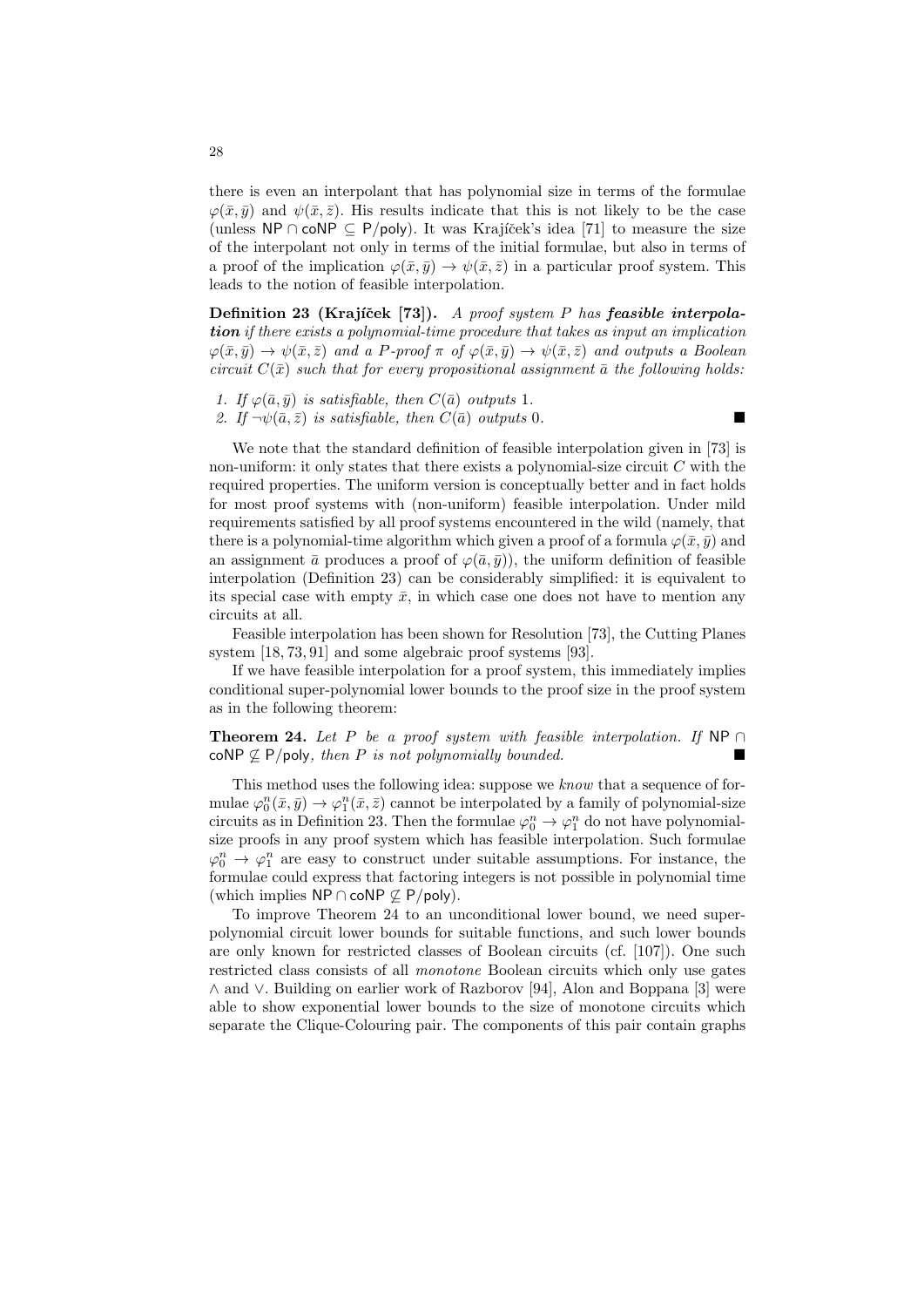which are k-colourable or have a clique of size  $k + 1$ , respectively. Clearly, this yields a disjoint NP-pair. The disjointness of the Clique-Colouring pair can be expressed by a sequence of propositional formulae

$$
Clique_n^{k+1}(\bar{p}, \bar{r}) \to \neg Color_n^k(\bar{p}, \bar{s})
$$
\n<sup>(1)</sup>

where  $Color_n^k(\bar{p}, \bar{s})$  expresses that the graph encoded in the variables  $\bar{p}$  is kcolourable. Similarly,  $Clique_n^{k+1}(\bar{p}, \bar{r})$  expresses that the graph specified by  $\bar{p}$ contains a clique of size  $k+1$ . Alon and Boppana [3] prove a strong lower bound on the monotone circuit complexity of computing the size of the largest clique in a graph. Choosing  $k = \sqrt{n}$ , Alon and Boppana's theorem yields:

**Theorem 25 (Alon, Boppana [3]).** For  $k = \sqrt{n}$ , the Clique-Colour formu*lae* (1) require monotone interpolating circuits of size  $2^{\Omega(n^{\frac{1}{4}})}$ .

For example for Resolution, we have monotone feasible interpolation:

**Theorem 26 (Krajíček [73]).** Let  $\varphi(\bar{x}, \bar{y}) \to \psi(\bar{x}, \bar{z})$  be a tautology such that  $\varphi(\bar{x}, \bar{y})$  or  $\psi(\bar{x}, \bar{z})$  is monotone in  $\bar{x}$ . If  $\pi$  is a Resolution refutation of  $\varphi(\bar{x}, \bar{y}) \wedge \pi$  $\neg\psi(\bar{x},\bar{z})$ , then there exists a polynomial-size interpolating circuit C as in Definition 23 which is monotone.

Combining this monotone interpolation for Resolution with Theorem 25 yields:

**Theorem 27.** For  $k = \sqrt{n}$ , the clause sets expressing the negation of the Clique-Colour formulae (1) require Resolution refutations of size  $2^{n^{\Omega(1)}}$ .

Monotone feasible interpolation is also known to hold for other systems as Cutting Planes, but does not hold for Frege systems under reasonable assumptions (factoring integers is not possible in polynomial time [77, 19]).

## 5 Lower Bounds for Modal and Intuitionistic Logics

One of the first topics in proof complexity of non-classical logics was the investigation of the **disjunction property** in intuitionistic logic, stating that if  $\varphi \vee \psi$ is an intuitionistic tautology, then either  $\varphi$  or  $\psi$  already is. Buss, Mints, and Pudlák [27, 28] showed that this disjunction property even holds in the following feasible form:

Theorem 28 (Buss, Mints, Pudlák [27, 28]). Intuitionistic logic has the feasible disjunction property, i. e., for the standard natural deduction calculus for intuitionistic logic (which is polynomially equivalent to the usual intuitionistic Frege system) there is an algorithm A such that for each proof  $\pi$  of a disjunction  $\varphi \lor \psi$ , the algorithm A outputs a proof of either  $\varphi$  or  $\psi$  in polynomial time in the size of  $\pi$ time in the size of  $\pi$ .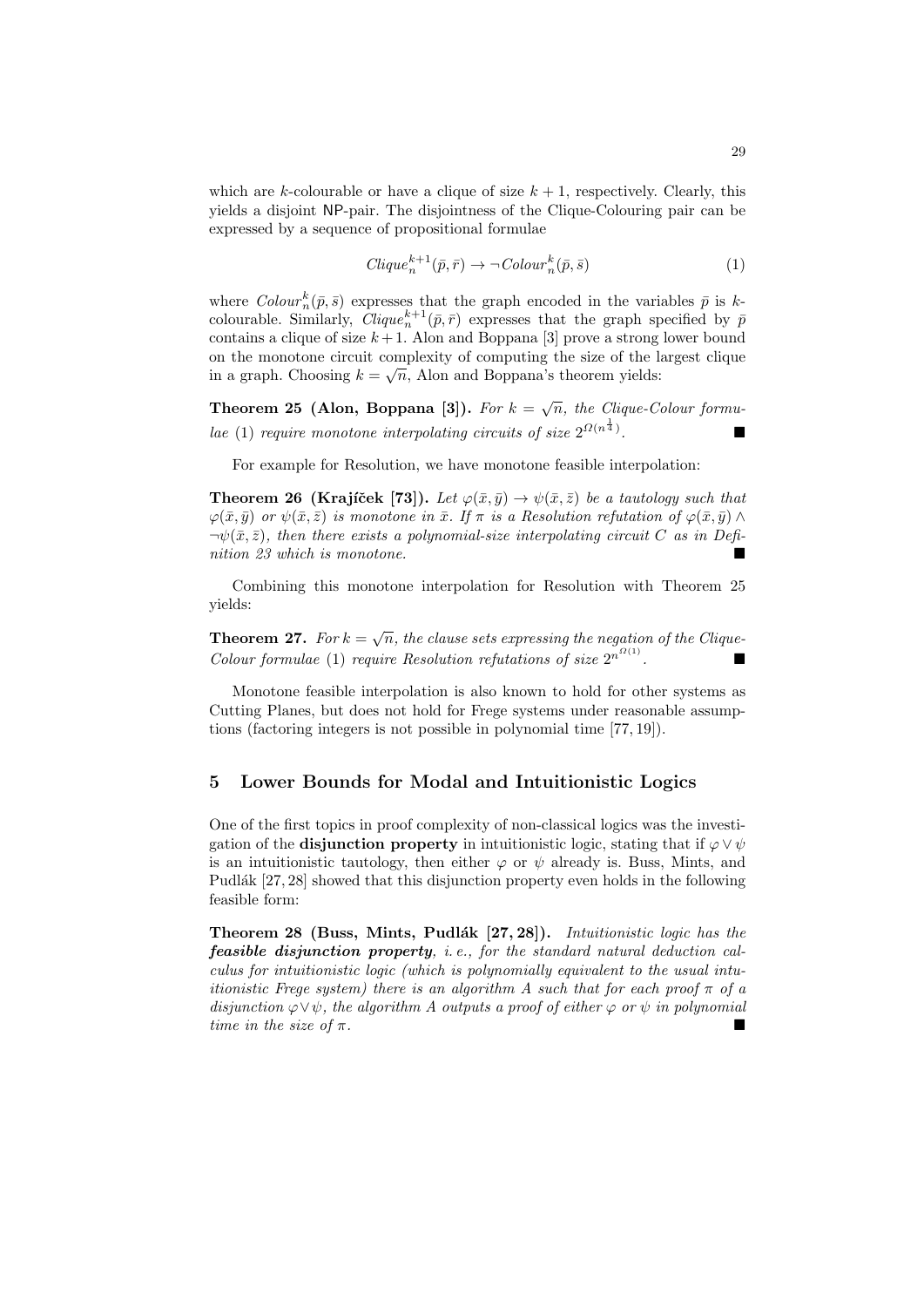Subsequently, Ferrari, Fiorentini, and Fiorino [42] extended this result to further logics. They proved the feasible disjunction property for intuitionistic natural deduction (just like Buss and Mints [27]), natural deduction systems for S4, S4.Grz, and S4.1, and Frege systems for GL and Fisher Servi's IK.

A related property to feasible disjunction is the feasible interpolation property. As mentioned in Section 1, feasible interpolation is one of the general approaches to lower bounds in proof complexity. This technique was developed by Krajíček [73] and has been successfully applied to show lower bounds for a number of weak systems as Resolution or Cutting Planes (but unfortunately fails for strong systems as Frege systems and their extensions [77, 19]). For intuitionistic logic, feasible interpolation holds in the following form:

**Theorem 29 (Buss, Pudlák [28]).** Intuitionistic logic has the feasible interpolation property, i.e., from a proof  $\pi$  of an intuitionistic tautology

 $(p_1 \vee \neg p_1) \wedge \cdots \wedge (p_n \vee \neg p_n) \rightarrow \varphi_0(\bar{p}, \bar{q}) \vee \varphi_1(\bar{p}, \bar{r})$ 

using distinct sequences of variables  $\bar{p}, \bar{q}, \bar{r}$  (such that  $\bar{p} = p_1, \ldots, p_n$  are the common variables of  $\varphi_0$  and  $\varphi_1$ ) we can construct a Boolean circuit C of size  $|\pi|^{O(1)}$  such that for each input  $\bar{a} \in \{0,1\}^n$ , if  $C(\bar{a}) = i$ , then  $\varphi_i(\bar{p}/\bar{a})$  is an intuitionistic tautology (where variables  $\bar{p}$  are substituted by  $\bar{a}$ , and  $\bar{q}$  or  $\bar{r}$  are still free).

A version of feasible interpolation for some special class of modal formulae was also shown for the modal logic S4 by Ferrari, Fiorentini, and Fiorino [42]. From this version of feasible interpolation<sup>13</sup> we obtain conditional super-polynomial lower bounds to the proof size in the proof systems as in Theorem 24.

Theorem 30 (Buss, Pudlák [28], Ferrari, Fiorentini, Fiorino [42]). If NP∩coNP  $\nsubseteq$  P/poly, then neither intuitionistic Frege systems nor Frege systems for **S4** are nolunomially bounded for S4 are polynomially bounded.

Our aim in the rest of this section is to improve Theorem 30 to an unconditional lower bound. The lower bound for Frege in  $\bf{K}$  which we will show now is due to Hrubeš [60]. The proof method is a variant of the feasible interpolation technique discussed in Section 4.2 and yields a lower bound for modal formulae derived from the Clique-Colour tautologies. We will first sketch the proof idea and then give the details.

 $13$  A terminological note (which we owe to Emil Jeřábek): while it became customary to refer to "feasible interpolation" in the context of intuitionistic proof systems, it may be worth a clarification that this is actually a misnomer. Interpolation means that if  $\varphi(\bar{p}, \bar{q}) \to \psi(\bar{p}, \bar{r})$  is provable, where  $\bar{p}, \bar{q}, \bar{r}$  are disjoint sequences of variables, then there is a formula  $\theta(\bar{p})$  such that  $\varphi(\bar{p}, \bar{q}) \to \theta(\bar{p})$  and  $\theta(\bar{p}) \to \psi(\bar{p}, \bar{r})$  are also provable. In intuitionistic logic, this is a quite different property from the reformulations using disjunction which comes from classical logic. What is called "feasible interpolation" for intuitionistic logic (such as in Theorem 29) has nothing to do with interpolation, it is essentially a feasible version of Haldén completeness. Similarly, the modal "feasible interpolation" from [42] is a restricted version of the feasible modal disjunction property.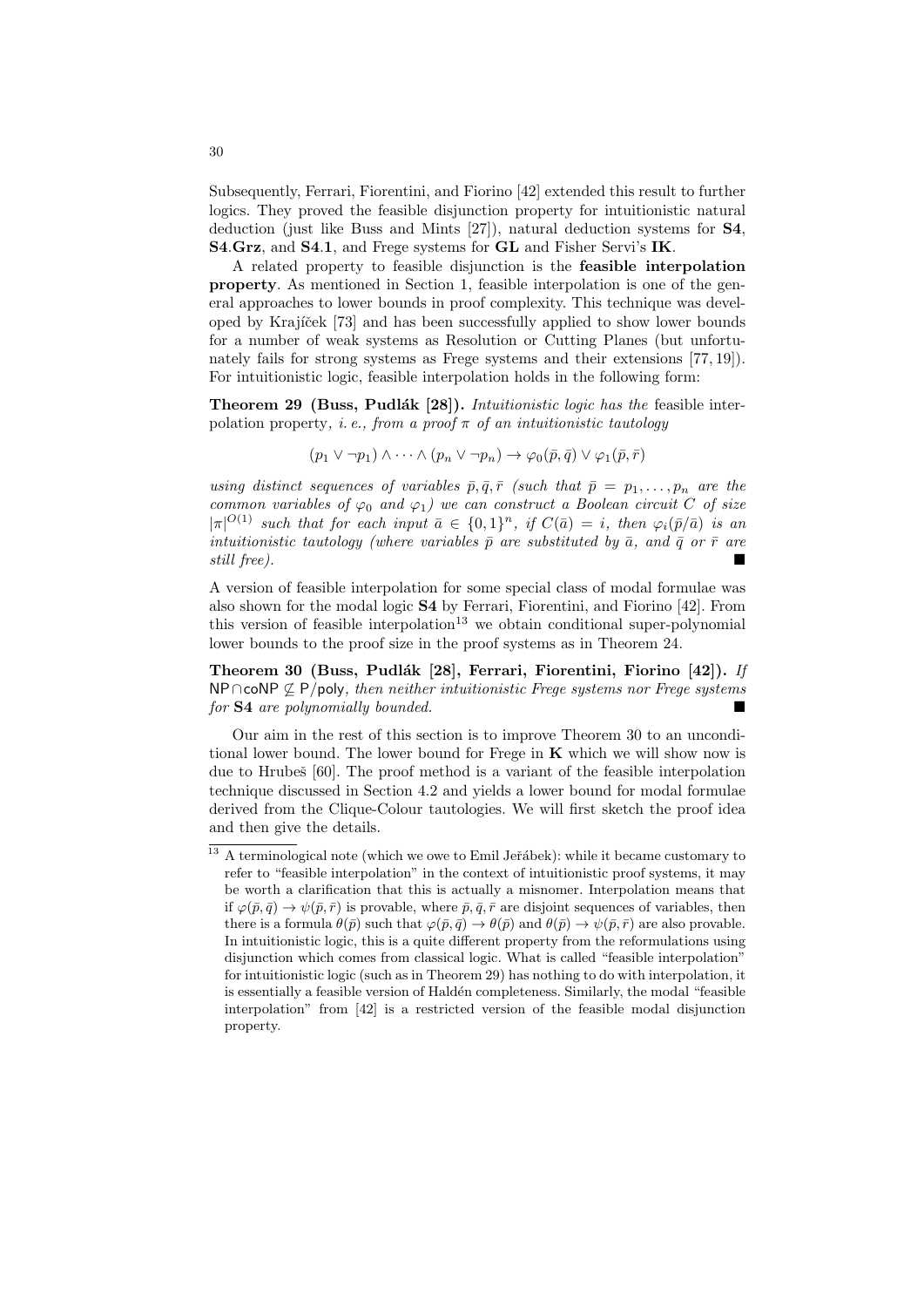#### 5.1 Sketch of the Lower Bound

Hrubeš  $[59, 60]$  had the idea to modify the Clique-Colouring formulae  $(1)$  in a clever way by introducing the modal operator  $\Box$  in appropriate places to obtain

$$
Clique_n^{k+1}(\Box \bar{p}, \bar{r}) \to \Box(\neg \text{Color}_n^k(\bar{p}, \bar{s})) \tag{2}
$$

with  $k = \sqrt{n}$ . For these formulae he was able to show in [60] that

- 1. the formulae (2) are modal tautologies;
- 2. if the formulae (2) are provable in **K** with  $m(n)$  distributivity axioms, then the original formulae (1) can be interpolated by monotone circuits of size  $O(m(n)^2)$ .

Together these steps yield unconditional lower bounds for modal Frege systems:

**Theorem 31 (Hrubeš [59, 60]).** The formulae (2) are  $K$ -tautologies. If  $L$  is a sublogic of GL or S4, then every Frege proof of the formulae (2) in the logic  $L$  uses  $2^{n^{\Omega(1)}}$ steps.

The first proof of Theorem 31 in [59] was obtained by a rather involved modeltheoretic argument, but his later paper [60] contains the simplified approach sketched above.

#### 5.2 Lower Bounds for Intuitionistic Logic

Along the same lines, Hrubes proved lower bounds for intuitionistic Frege systems. For this he modified the Clique-Colouring formulae to the intuitionistic version

$$
\bigwedge_{i=1}^{n} (p_i \vee q_i) \to (\neg Colour_n^k(\bar{p}, \bar{s}) \vee \neg Clique_n^{k+1}(\neg \bar{q}, \bar{r})
$$
\n(3)

where again  $k = \sqrt{n}$ .

**Theorem 32 (Hrubeš** [58, 60]). The formulae  $(3)$  are intuitionistic tautologies and require intuitionistic Frege proofs with  $2^{n^{\Omega(1)}}$  steps.

The first proof of Theorem 32 in [58] was given via a translation of intuitionistic logic into modal logic, but again [60] reproves the result via the simplified approach. Theorem 32 also implies an exponential speed-up of classical logic over intuitionistic logic, because the formulae (3) have polynomial-size classical Frege proofs [58]. The lower bounds of Theorems 31 and 32 were extended by Jeřábek [65] to further logics, namely all modal and superintuitionistic logics with infinite branching.

The rest of this section contains the full proof of Theorem 31 for the modal logic K. We follow the paper [60].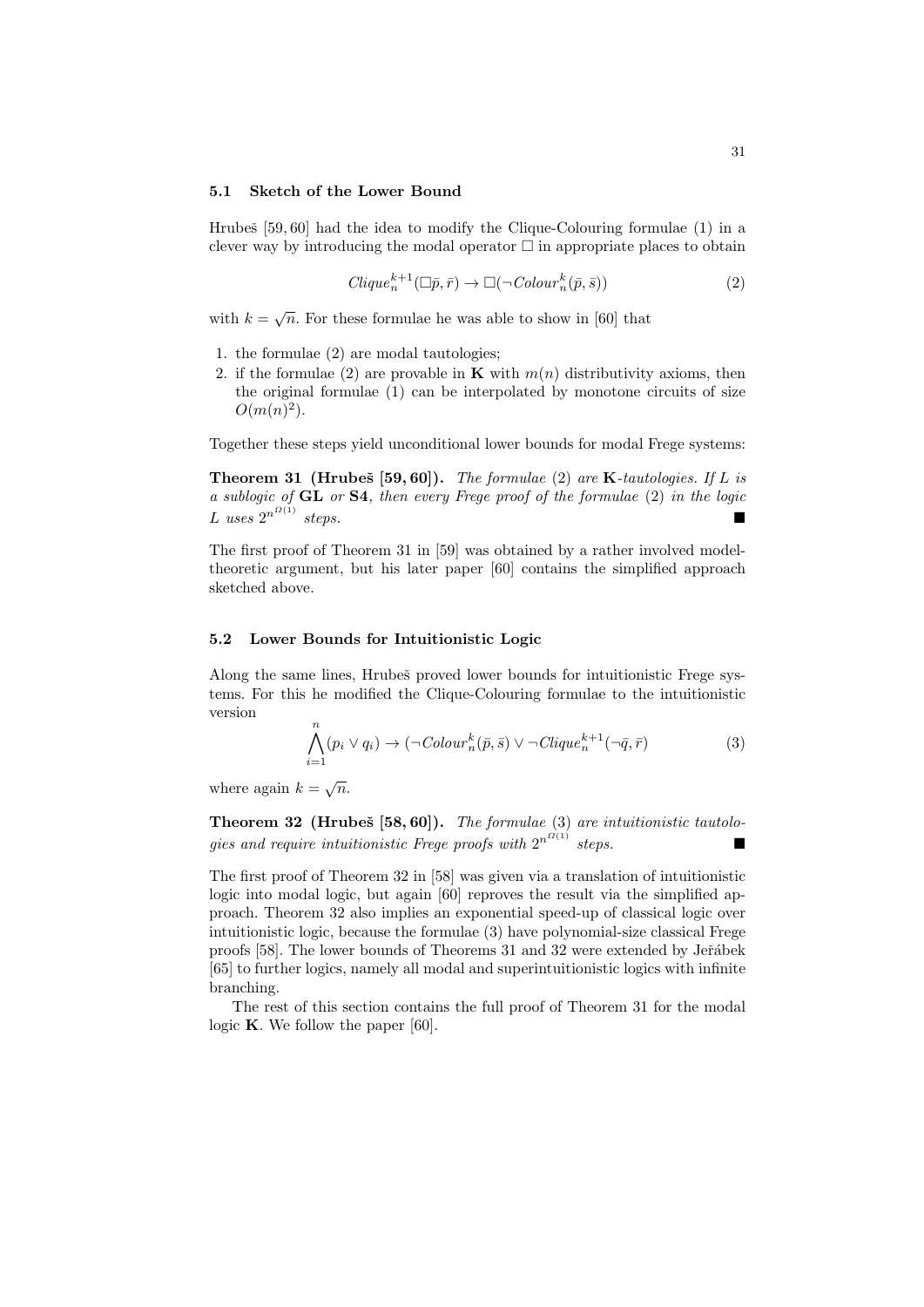#### 5.3 The Modal Clique-Colour Tautologies

For a sequence of variables  $\bar{p} = p_1, \ldots, p_n$  we denote the sequence  $\Box p_1, \ldots, \Box p_n$ by  $\Box \bar{p}$ . The following proposition provides a general method how to transform propositional tautologies into K-tautologies.

**Proposition 33.** Let  $\varphi(\bar{p}, \bar{r})$  and  $\psi(\bar{p}, \bar{s})$  be propositional formulae which use common variables  $\bar{p}$  and let  $\varphi(\bar{p}, \bar{r})$  be monotone in  $\bar{p}$ . If  $\varphi(\bar{p}, \bar{r}) \to \psi(\bar{p}, \bar{s})$  is a propositional tautology, then  $\varphi(\Box \bar{p}, \bar{r}) \to \Box \psi(\bar{p}, \bar{s})$  is a **K**-tautology.

Proof. By the monotone version of Craig's interpolation theorem we obtain from the assumptions a monotone formula  $\theta(\bar{p})$  which interpolates  $\varphi(\bar{p}, \bar{r})$  and  $\psi(\bar{p}, \bar{s})$ , i.e.

$$
\varphi(\bar{p}, \bar{r}) \to \theta(\bar{p}) \tag{4}
$$

and

$$
\theta(\bar{p}) \to \psi(\bar{p}, \bar{s}) \tag{5}
$$

are propositional tautologies.

Substituting  $\bar{p}$  by  $\Box \bar{p}$  in (4) we obtain the **K**-tautology

$$
\varphi(\Box \bar{p}, \bar{r}) \to \theta(\Box \bar{p}) \tag{6}
$$

Because  $\theta(\bar{p})$  is monotone, we can prove from (6) inductively

$$
\varphi(\Box \bar{p}, \bar{r}) \to \Box \theta(\bar{p}) \tag{7}
$$

by using the modal tautologies  $\Box A \circ \Box B \to \Box (A \circ B)$  for ∘ = ∧, ∨. We also obtain

$$
\Box(\theta(\bar{p}) \to \psi(\bar{p}, \bar{s})) \qquad \qquad \text{(from (5) by rule of necessitation)}\\ \Box(\theta(\bar{p}) \to \psi(\bar{p}, \bar{s})) \to (\Box \theta(\bar{p}) \to \Box \psi(\bar{p}, \bar{s})) \qquad \qquad \text{(axiom of distributivity)}\\ \Box \theta(\bar{p}) \to \Box \psi(\bar{p}, \bar{s}) \qquad \qquad \text{(Modus Ponens)}
$$

From this last formula and (7) we obtain the desired K-tautology  $\varphi(\Box \bar{p}, \bar{r}) \rightarrow \Box \psi(\bar{p}, \bar{s})$ .  $\Box \psi(\bar{p}, \bar{s}).$ 

Applying this proposition to the Clique-Colour formulae yields:

**Corollary 34.** For all  $n \geq 2$  and  $k < n$  the formulae  $Clique_n^{k+1}(\Box \bar{p}, \bar{r}) \rightarrow$  $\square(\neg \textit{Column}_n^k(\bar{p}, \bar{s}))$  are **K**-tautologies.

Thus we have shown step 1 from the sketch of the lower bound in Section 5.1.

#### 5.4 Modal Assignments

Step 2 of Section 5.1 requires some preparations and preliminary observations on modal assignments and Horn clauses which we give in this and the following section.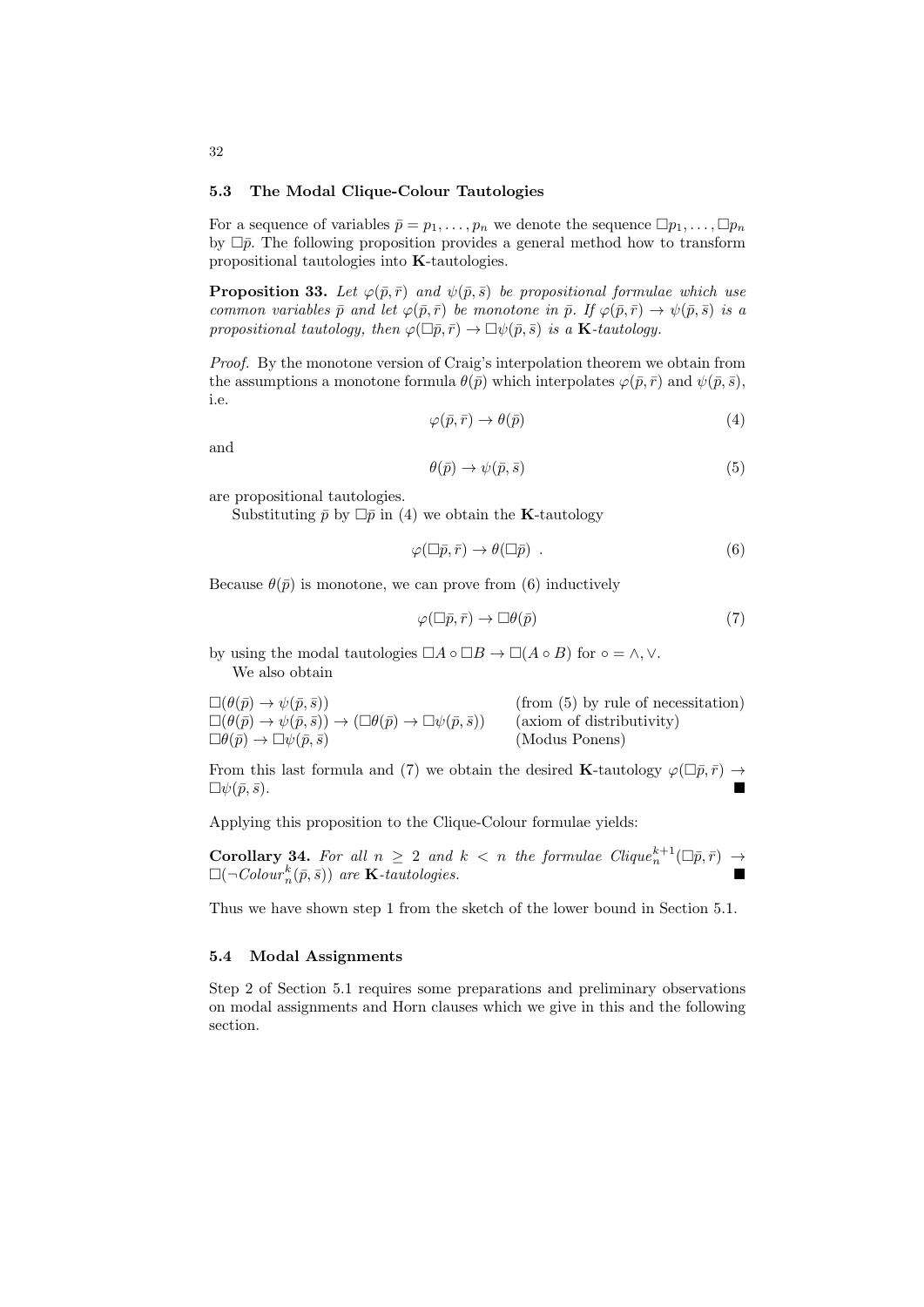Definition 35. We call  $\Box A$  an immediate modal subformula of a modal formula  $\varphi$  if  $\Box A$  appears as a subformula in  $\varphi$  which is not in the scope of a  $\Box$  modal connective  $\Box$ .

If  $\Box A_1, \ldots, \Box A_n$  are the immediate modal subformulae of  $\varphi$ , then  $\varphi$  can be written as

$$
\psi(\Box A_1,\ldots,\Box A_n,s_1,\ldots,s_l)
$$

where  $\psi$  is a propositional formula and  $s_1, \ldots, s_l$  are the variables appearing in  $\varphi$  outside the scope of a modal connective.

If we view  $\Box A_1, \ldots, \Box A_n$  as new variables, then we can evaluate  $\varphi$  under a truth assignment  $\sigma$  to  $s_1, \ldots, s_l$  and  $\Box A_1, \ldots, \Box A_n$ .

**Definition 36.** We call such an assignment  $\sigma$  **consistent with**  $\varphi$  if there exists a modal model M, w such that  $M, w \models \varphi$ , and  $M, w \models \Box A_i$  if and only if  $\sigma(\Box A_i) = 1$  for  $i = 1, \ldots, k$ .

### 5.5 A Characteristic Set of Horn Clauses

One of the central ideas of  $[60]$  is to extract from a **K**-proof a "characteristic set" that in some sense only captures the applications of the modal rules in the proof. By the **modal rules** we mean the rule  $\frac{p}{\Box p}$  of necessitation and the modal distributivity axiom  $\Box(p \to q) \to (\Box p \to \Box q)$ . A modal step in the proof is an application of one of the modal rules.

Instead of arguing on the full K-proof, the analysis is then carried out on the structurally simpler "characteristic skeleton" of the proof that only takes into account the modal steps. This characteristic set is defined as follows:

**Definition 37.** Let  $\pi$  be a proof in the Freque system for **K**. We define a **char**acteristic set  $C_{\pi}$  of clauses for  $\pi$ :

- $-$  if the rule  $\frac{A}{\Box A}$  occurs in π, then **C**<sub>π</sub> contains the clause { $\Box A$ };
- $-$  if the axiom  $\Box C \rightarrow (\Box A \rightarrow \Box B)$  occurs in  $\pi$  where  $C = A \rightarrow B$ , then  $C_{\pi}$ contains the clause  $\{\neg \Box C, \neg \Box A, \Box B\}.$

Note that  $C_{\pi}$  is a set of Horn clauses which does not contain a negative clause.

In the rest of this section we will explore the connection between the characteristic set and the actual K-proof from which it originates. First we need two general lemmas on Horn clauses:

**Lemma 38.** Let  $D$  be a set of Horn clauses not containing a negative clause and let N be a set of negative clauses. If  $D \cup N$  is unsatisfiable, then there exists a clause  $C \in N$  such that  $D \cup \{C\}$  is unsatisfiable. a clause  $C \in N$  such that  $D \cup \{C\}$  is unsatisfiable.

**Definition 39.** For a set of variables V and an assignment  $\sigma$ , let

$$
V_{\sigma} := \{ \{q\} \mid q \in V, \sigma(q) = 1 \} .
$$

 $\blacksquare$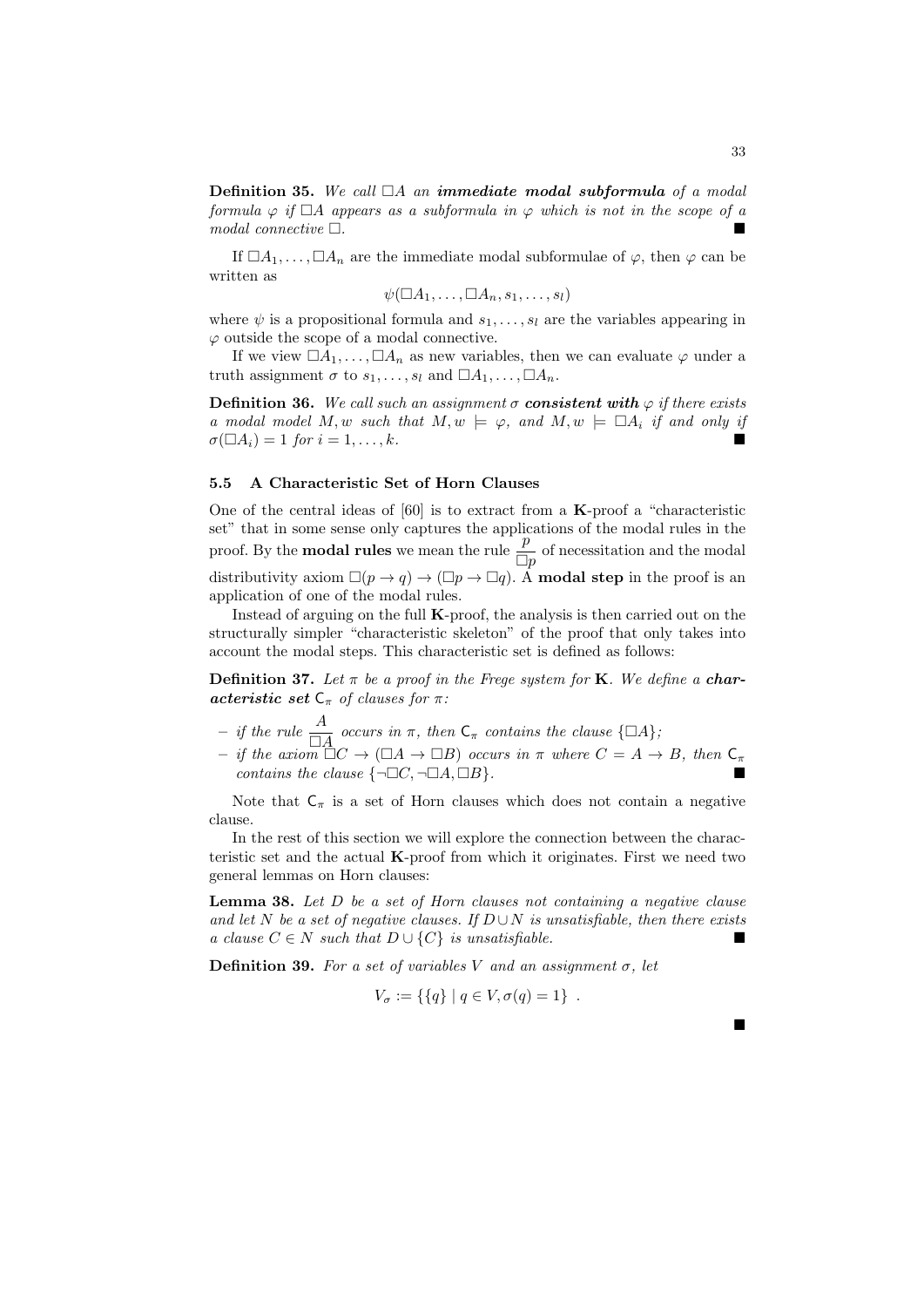**Lemma 40.** Let  $D$  be a set of Horn clauses of size n not containing a negative clause. Let  $V$  be a set of variables and  $p$  be a variable. Then there exists a monotone circuit C in variables V of size  $O(n^2)$  such that for any assignment  $\sigma$  to V, C outputs 1 if and only if

$$
D, V_{\sigma}, \{\neg p\}
$$

is unsatisfiable.

The proof the two previous lemmas follows from the analysis of the standard satisfiability algorithm for Horn formulae.

The following three lemmas explain the connection between characteristic sets of clauses of K-proofs and actual K-proofs.

**Lemma 41.** Let  $\pi = A_1, \ldots, A_k$  be a proof in the Frege system for **K**. Let  $\sigma$  be an assignment to the immediate modal subformulae in  $\pi$  and all variables in  $\pi$ outside the scope of a modal connective  $\Box$ . If  $\sigma$  satisfies  $C_{\pi}$ , then  $\sigma$  satisfies all formulae  $A_i$  in the proof  $\pi$ .

*Proof.* If  $\sigma$  satisfies  $C_{\pi}$ , then all conclusions of the modal rule of necessitation and all modal distributivity axioms in  $\pi$  are satisfied by  $\sigma$ . The other formulae in  $\pi$  are derived either by propositional axioms or Modus Ponens. Substitution instances of propositional axioms are true under all assignments  $\sigma$ , and if  $\sigma$ satisfies the two prerequisites of an application of Modus Ponens, then  $\sigma$  also satisfies the conclusion.

**Lemma 42.** Let  $\pi = A_1, \ldots, A_n$  be a proof in the Frege system for **K** and let  $B_1, \ldots, B_k, B$  be formulae. If

$$
\mathsf{C}_\pi,\{\Box B_1\},\ldots,\{\Box B_k\},\{\neg\Box B\}
$$

is not satisfiable, then

$$
\bigwedge_{i=1}^k \Box B_i \to \Box B
$$

is a K-tautology.

*Proof.* Let  $F_\pi$  be the set of distributivity axioms and conclusions of necessitation rules in the proof  $\pi$ . If  $\mathsf{C}_{\pi}$ ,  $\{\Box B_1\}, \ldots, \{\Box B_k\}, \{\neg \Box B\}$  is not satisfiable, then

$$
\left(\bigwedge F_{\pi} \land \bigwedge_{i=1}^{k} \Box B_{i}\right) \to \Box B
$$

is a formula which by the deduction theorem is provable in a propositional Frege system. As all formulae in  $F_{\pi}$  are **K**-tautologies, also

$$
\bigwedge_{i=1}^k \Box B_i \to \Box B
$$

is a K-tautology, proving the claim.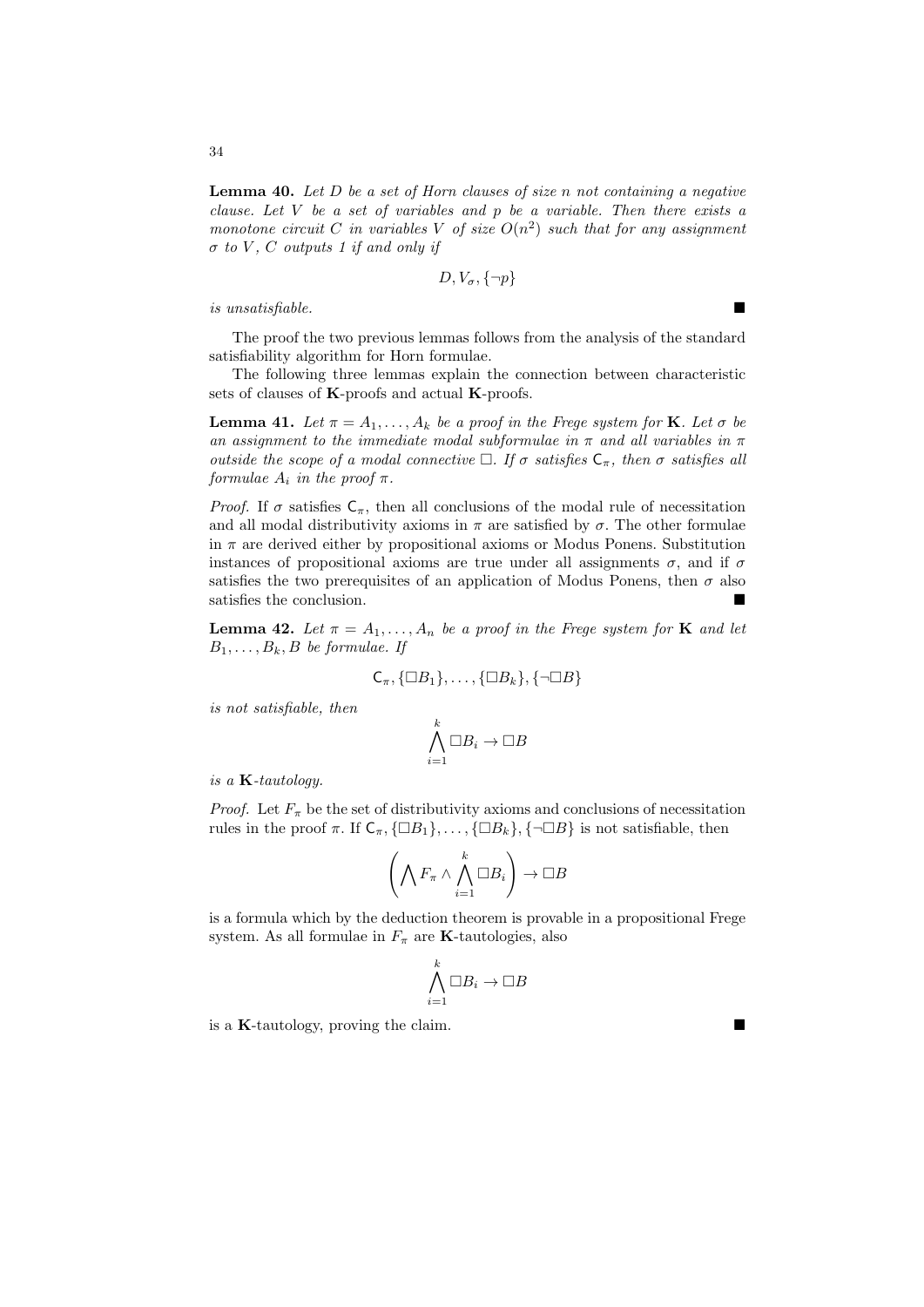The next lemma is the key lemma in the chain of arguments leading to the lower bound in K. It expresses that the characteristic set of clauses of a K-proof  $\pi$  is indeed "characteristic" for the proof  $\pi$  in the sense that the validity of the proof  $\pi$  is transferred to its characteristic set  $C_{\pi}$  (in the precise meaning stated below).

**Lemma 43.** Let  $\varphi$  and  $\Box \psi$  be modal formulae and let  $\Box A_1, \ldots, \Box A_k$  be the immediate subformulae of  $\varphi$ . Let  $\pi$  be a proof of the formula

$$
\varphi \to \Box \psi
$$

in the Frege system for **K**. Let  $V = {\square A_1, \ldots, \square A_k}$  and let  $\sigma$  be an assignment to V which is consistent with  $\varphi$ . Then the set of clauses

$$
\mathsf{C}_\pi, V_\sigma, \{\neg \Box \psi\}
$$

is not satisfiable.

*Proof.* Let  $Y_{\sigma} := \{\{\neg v\} \mid v \in V, \sigma(v) = 0\}$ . We claim that

$$
\mathsf{D}:=\mathsf{C}_\pi, V_\sigma, Y_\sigma, \{\neg \Box \psi\}
$$

is not satisfiable. Aiming for a contradiction, we us assume that D is satisfied by the assignment  $\rho$ . As  $\sigma$  is fully described by  $V_{\sigma}$  and  $Y_{\sigma}$ , the assignment  $\rho$ extends  $\sigma$ .

As  $\sigma$  is consistent with  $\varphi$  there exists a model M, w of  $\varphi$  such that  $M, w \models$  $\Box A_i$  if and only if  $\sigma(\Box A_i) = 1$ . Let  $\bar{s}$  be the variables in  $\pi$  which do not appear in a modal context. For these variables we define an assignment  $\rho'$  by setting  $\rho'(s) = 1$  if and only if  $M, w \models s$ .

Let  $\sigma' := \rho \cup \rho'$ . By Lemma 41  $\sigma'$  satisfies all formulae from the proof  $\pi$ . Therefore, in particular,  $\sigma'(\varphi \to \Box \psi) = 1$ .

On the other hand, by the choice of  $\sigma$ , we have  $\sigma(\neg \Box \psi) = 1$  and therefore also  $\sigma'(\neg \Box \psi) = 1$ . Also M, w is a model of  $\varphi$  and M, w is consistent with  $\sigma'$ , implying  $\sigma'(\varphi) = 1$ . This yields  $\sigma'(\varphi \to \Box \psi) = 0$  which is a contradiction to the previous paragraph.

It remains to show that also

$$
\mathsf{C}_\pi, V_\sigma, \{\neg \Box \psi\}
$$

is unsatisfiable. The only negative clauses in D are  $\{\neg \Box \psi\}$  and the clauses from  $Y_{\sigma}$ . By Lemma 38 we know that there exists a clause  $C \in \{\neg \Box \psi\} \cup Y_{\sigma}$  such that  $C_{\pi}$ ,  $V_{\sigma}$ , C is already unsatisfiable. We have to show that C is not a clause from  $Y_{\sigma}$ . Assume on the contrary that  $C = {\neg \Box A_j}$  for some  $j \in [k]$ . Then, by Lemma 42, the formula

$$
\bigwedge_{\Box A_i \in V_{\sigma}} \Box A_i \to \Box A_j
$$

is a K-tautology. But  $M, w \models \bigwedge_{\Box A_i \in V_{\sigma}} \Box A_i$  and  $M, w \models \neg \Box A_j$  which is a  $\blacksquare$ contradiction.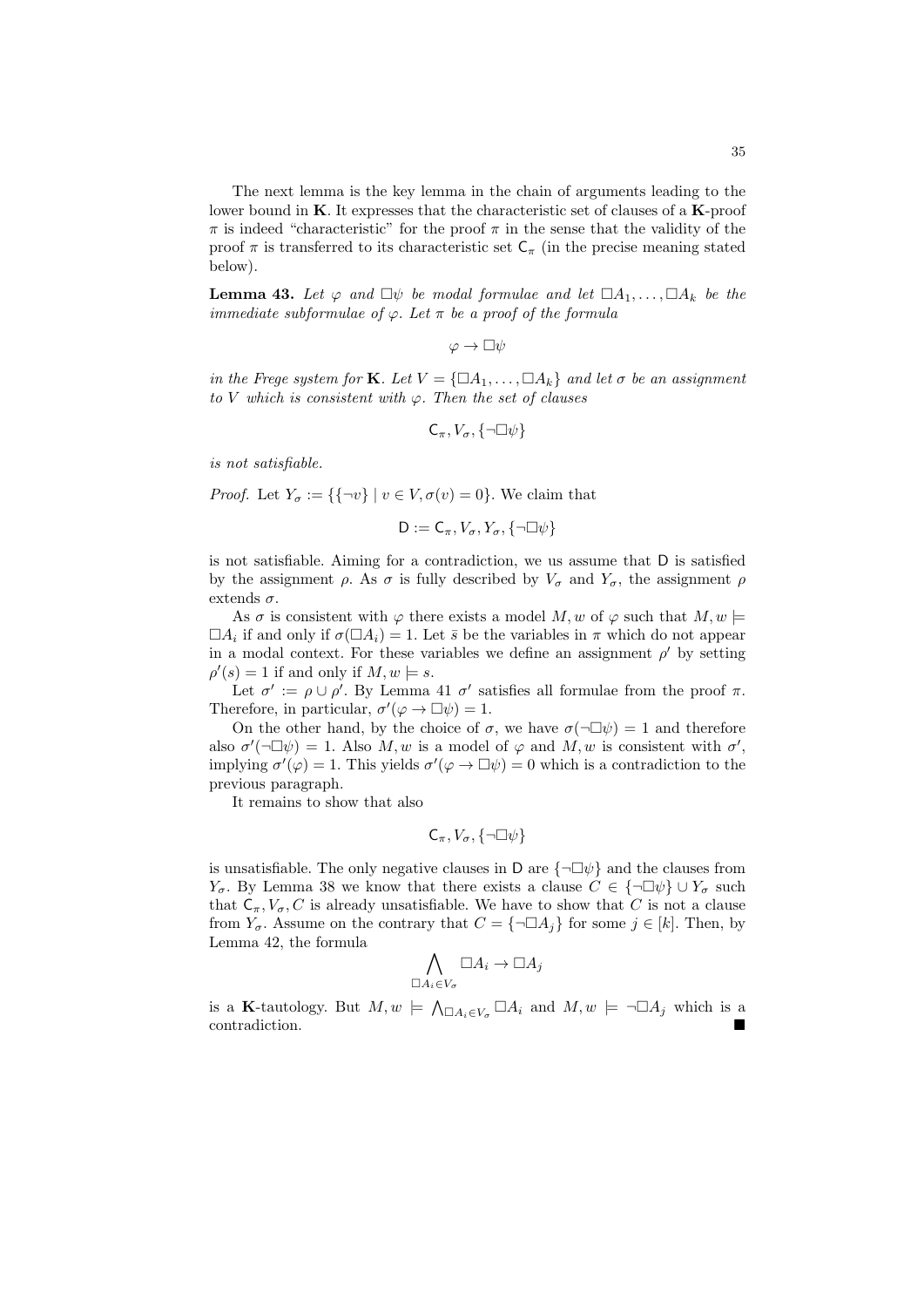## 5.6 A Version of Monotone Interpolation for K

The following theorem is a version of monotone feasible interpolation for Frege systems for  $K$ . It is not a full interpolation theorem (and we also cannot expect such a result because presumably we do not have feasible interpolation for classical Frege, cf. Section 4.2), but only holds for a special class of modal formulae.

**Theorem 44.** Let  $\pi$  be a proof of the formula

 $\varphi \to \Box \psi$ 

in the Frege system for **K** which uses n modal steps. Let  $\Box A_1, \ldots, \Box A_k$  be the immediate modal subformulae of  $\varphi$ . Then there exists a monotone circuit C of size  $O(n^2)$  in k variables such that

$$
\varphi(\Box A_1,\ldots,\Box A_k,\bar{s})\to C(\Box A_1,\ldots,\Box A_k)
$$
 and  $C(\Box A_1,\ldots,\Box A_k)\to \Box\psi$ 

are K-tautologies.

*Proof.* The characteristic set  $C_{\pi}$  has size  $\leq 3n$  as  $C_{\pi}$  contains n clauses and each clause contains at most three literals.

Let  $V = {\square}A_1, \ldots, \square A_k$ . Let C be the monotone circuit from Lemma 40 of size  $O(n^2)$  which outputs 1 if and only if  $\mathsf{C}_\pi$ ,  $V_\sigma$ ,  $\{\neg \Box \psi\}$  is unsatisfiable. We note that by the previous Lemma, C will always output 1 on assignments  $\sigma$  which are consistent with  $\varphi$ , but we also have to consider other assignments.

We first show that  $\varphi(\Box A_1, \ldots, \Box A_k, \bar{s}) \to C(\Box A_1, \ldots, \Box A_k)$  is a **K**-tautology. Let M, w be a model for  $\varphi$  and let  $\sigma$  be an assignment to V such that  $\sigma(\Box A_i) = 1$ if and only if  $M, w \models \Box A_i$ . As  $\sigma$  is consistent with  $\varphi$ , the set  $C_{\pi}, V_{\sigma}, \{\neg \Box \psi\}$  is unsatisfiable by Lemma 43.

Hence C outputs 1 and therefore  $M, w \models C(\Box A_1, \ldots, \Box A_k)$ .

 $\Box$ 

It remains to show that also  $C(\Box A_1, \ldots, \Box A_k) \rightarrow \Box \psi$  is a **K**-tautology. We choose again a model M, w such that  $M, w \models C(\Box A_1, \ldots, \Box A_k)$ . We choose again an assignment  $\sigma$  to V such that  $\sigma(\Box A_i) = 1$  if and only if  $M, w \models \Box A_i$ . By definition of C, the set  $C_{\pi}$ ,  $V_{\sigma}$ ,  $\{\neg \Box \psi\}$  is unsatisfiable. Now we can use Lemma 42 to conclude that

$$
\bigwedge_{\mathrm{I} A_i \in V_{\sigma}} \Box A_i \to \Box \psi
$$

is a K-tautology. The model  $M, w$  satisfies  $\bigwedge_{\Box A_i \in V_{\sigma}} \Box A_i$ , hence it also satisfies  $\Box \psi$ .

As a corollary we obtain:

**Corollary 45.** Let  $\varphi(\Box p_1, \ldots, \Box p_k, \bar{s}) \rightarrow \Box \psi(\bar{p}, \bar{r})$  be a **K**-tautology where the formulae  $\varphi(p_1,\ldots,p_k)$  and  $\psi$  do not contain any modal operator. Let  $\pi$  be a proof of this formula in the Frege system for  $K$  which uses n modal steps. Then there exists a monotone circuit C of size  $O(n^2)$  in variables  $\bar{p}$  variables such that

$$
\varphi(p_1,\ldots,p_k,\bar{s})\to C(p_1,\ldots,p_k)
$$
 and  $C(p_1,\ldots,p_k)\to\psi(\bar{p},\bar{r})$ 

are propositional tautologies.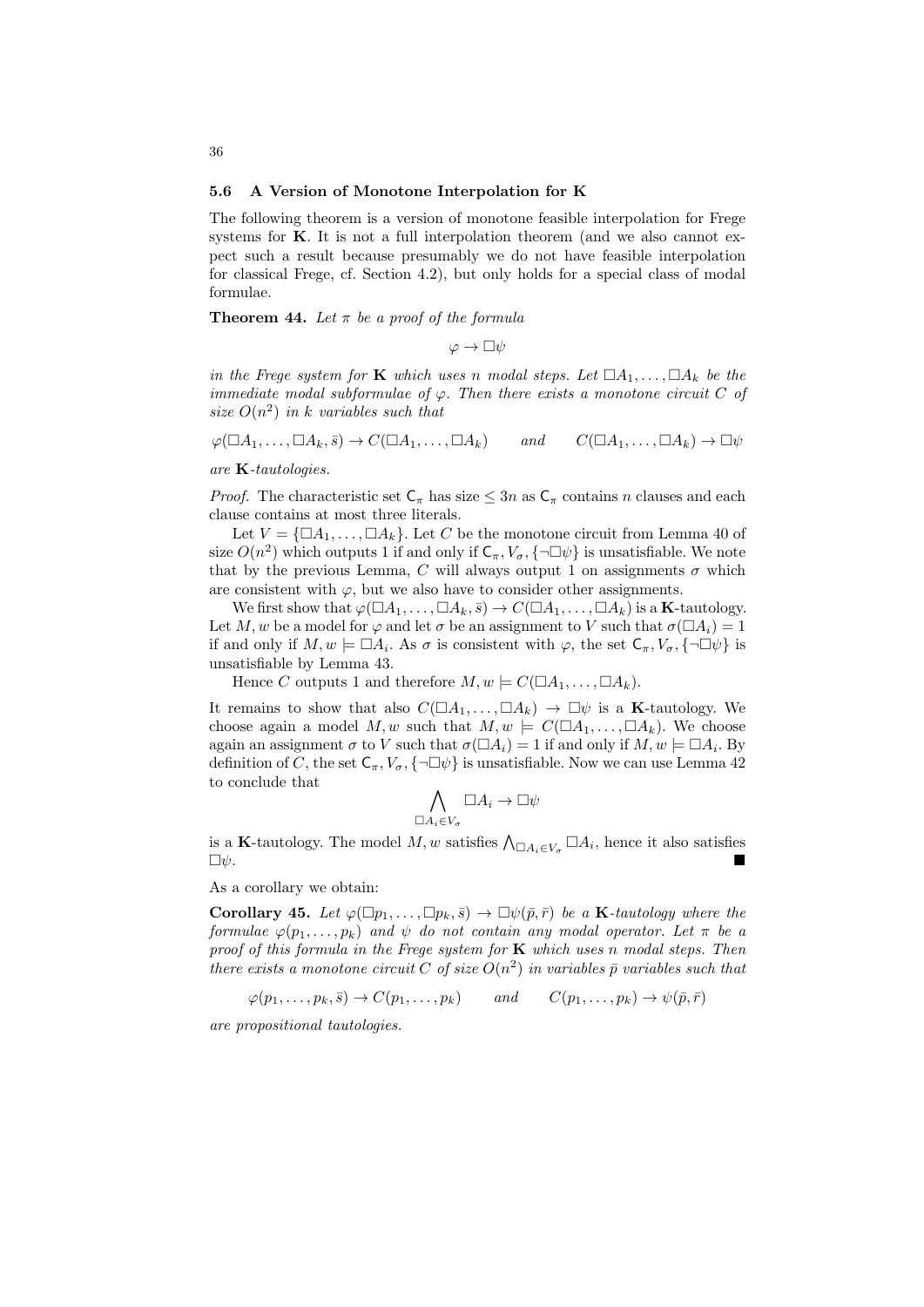Proof. The corollary follows from the previous theorem together with the following fact: if we start with a K-tautology  $\theta$  and delete in  $\theta$  all occurrences of  $\square$ , then we obtain a propositional tautology.

#### 5.7 The Lower Bound

Putting things together we obtain the lower bound for Frege systems in  $K$  which we already stated in the beginning of this section as Theorem 31:

Theorem 46 (Hrubeš  $[59, 60]$ ). Every K-Frege proof of the formulae

$$
\textit{Clique}^{\sqrt{n}+1}_n(\Box \bar{p}, \bar{r}) \to \Box (\neg \textit{Colour}^{\sqrt{n}}_n(\bar{p}, \bar{s}))
$$

uses  $2^{n^{\Omega(1)}}$  steps.

Proof. By Corollary 34 the formulae are K-tautologies. By Corollary 45 every **K**-proof with m modal steps yields a monotone circuit of size  $O(m^2)$  which interpolates the formulae

$$
\textit{Clique}^{\sqrt{n}+1}_{n}(\bar{p},\bar{r}) \rightarrow (\neg \textit{Colour}^{\sqrt{n}}_{n}(\bar{p},\bar{s}))
$$

and by Theorem 25 every such interpolating monotone circuit has size  $2^{n^{\Omega(1)}}$ .

Hrubeš' lower bounds (Theorems 31, 32, 46) were extended by Jeřábek  $[65]$ to a large class of logics with infinite branching in the underlying Kripke frames.

## 6 Simulations between Non-Classical Proof Systems

So far we have concentrated on proving lower bounds in non-classical logics. A second important topic in proof complexity is the comparison of proof systems via simulations introduced in [34] and [76] (cf. Section 2 for the definitions). While lower bounds show us *absolute* limitations on the strength of proof systems, simulations explain the *relative* strength of proof systems to each other. This is even possible when lower bounds are not yet available as is the case for classical Frege systems.

Indeed, Frege systems and its extensions are one of the most interesting cases with respect to simulations. Frege systems also depend on the choice of the language, i. e., the choice of the propositional connectives. When speaking of the polynomial equivalence of two systems over different propositional languages, it is implicitly understood that the formulae are suitably translated into formulae over the new basis (see [90] for a discussion). In the classical setting, Cook and Reckhow were able to show the equivalence of all Frege systems using different axioms, rules, and propositional connectives [34, 96]. For this equivalence to hold, two things have to be verified:

– First, let  $F_1$  and  $F_2$  be two Frege systems using the same propositional language. Then the equivalence of  $F_1$  and  $F_2$  can be shown by deriving every  $F_1$ -rule in  $F_2$  and vice versa.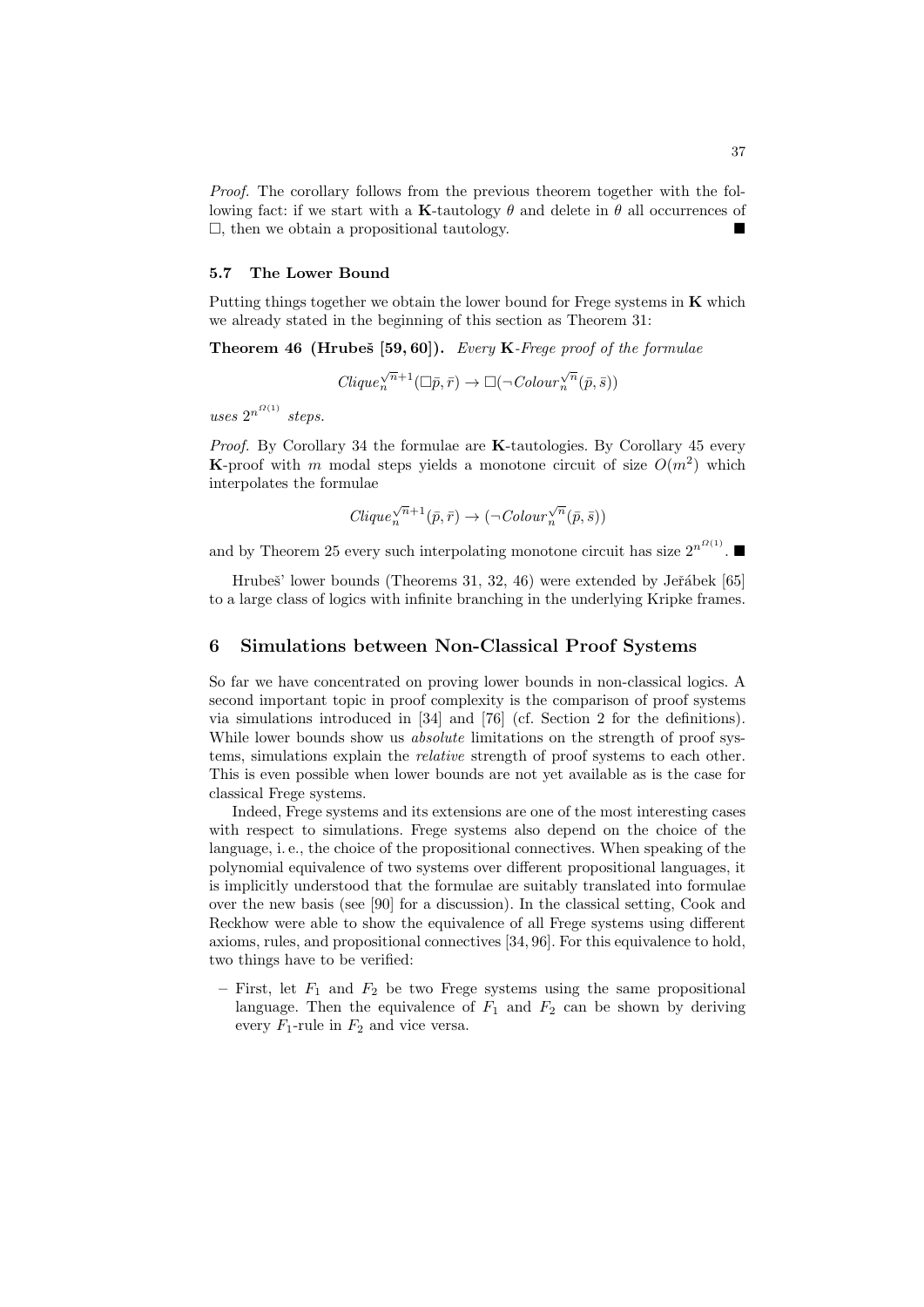– Second, if  $F_1$  and  $F_2$  are Frege systems over distinct propositional languages  $L_1$  and  $L_2$ , respectively, then we have to translate  $L_1$ -formulae into  $L_2$ formulae before we can apply the method from the previous item. To still obtain polynomial size formulae after the translation, Reckhow [96] first rebalances the formulae to logarithmic logical depth. In classical propositional logic this is possible by Spira's theorem.

For non-classical logics the situation is more complicated. Rebalancing the formulae to logarithmic depth is not possible because in modal and intuitionistic logic there are examples of formulae which indeed require linear depth. For this reason, the equivalence of modal or intuitionistic Frege systems using different connectives is still open (cf. [63]).

But even for Frege systems in a fixed language the question is quite intricate because of the presence of *admissible rules*.<sup>14</sup> In general, inference rules

$$
R = \frac{\varphi_1 \quad \cdots \quad \varphi_k}{\psi}
$$

can be classified according to whether they are valid or admissible. The rule  $R$ is **valid** in a logic L if  $\varphi_1, \ldots, \varphi_k \models_L \psi$  where  $\models_L$  is the consequence relation of the logic L. The rule R is admissible in L if for every substitution  $\sigma$  the following holds: if  $\sigma(\varphi_1), \ldots, \sigma(\varphi_k)$  are theorems of L, i.e.,  $\models_L \sigma(\varphi_i)$  holds for  $i = 1, \ldots, k$ , then also  $\sigma(\psi)$  is a theorem of L, i.e.,  $\models_L \sigma(\psi)$ . In classical logic, every admissible rule is also valid. A property that is also known as structural completeness.

As was the case with the interpolation property, the situation with structural completeness in non-classical logic is rather different from the classical case. Here, several important examples of admissible but non-valid rules are known, and the general characterisation of structural completeness in non-classical logics is extremely difficult. We refer the interested reader to the extensive monograph by Rybakov on the subject [100] and here give just one illustrative example:

**Proposition 47.** The  $(\Box)$  rule

$$
(\Box) \qquad \frac{\Box \varphi}{\varphi}
$$

is valid in  $S4$ . It is admissible, but not valid, in the modal logic  $K$ . It is not admissible in some extensions of **K**, for instance in  $K \oplus \Box \bot$ 

 $14$  At this point it should be mentioned that the definition of Frege systems for nonclassical logics is a delicate subject. Here we follow the interpretation of Mints and Kojevnikov [86] and Jeřábek [63], where Frege systems are required to be sound and "implicationally" (rather, derivationally) complete, but not necessarily "implicationally" sound. In contrast, a direct adoption of the definition in Section 2.1 would make the systems also implicationally sound (the definition does not even distinguish soundness and completeness), and some authors actually interpret it that way. For implicationally sound Frege systems there is no issue with admissible rules, the easy argument sketched above that all Frege systems in the same language are equivalent works.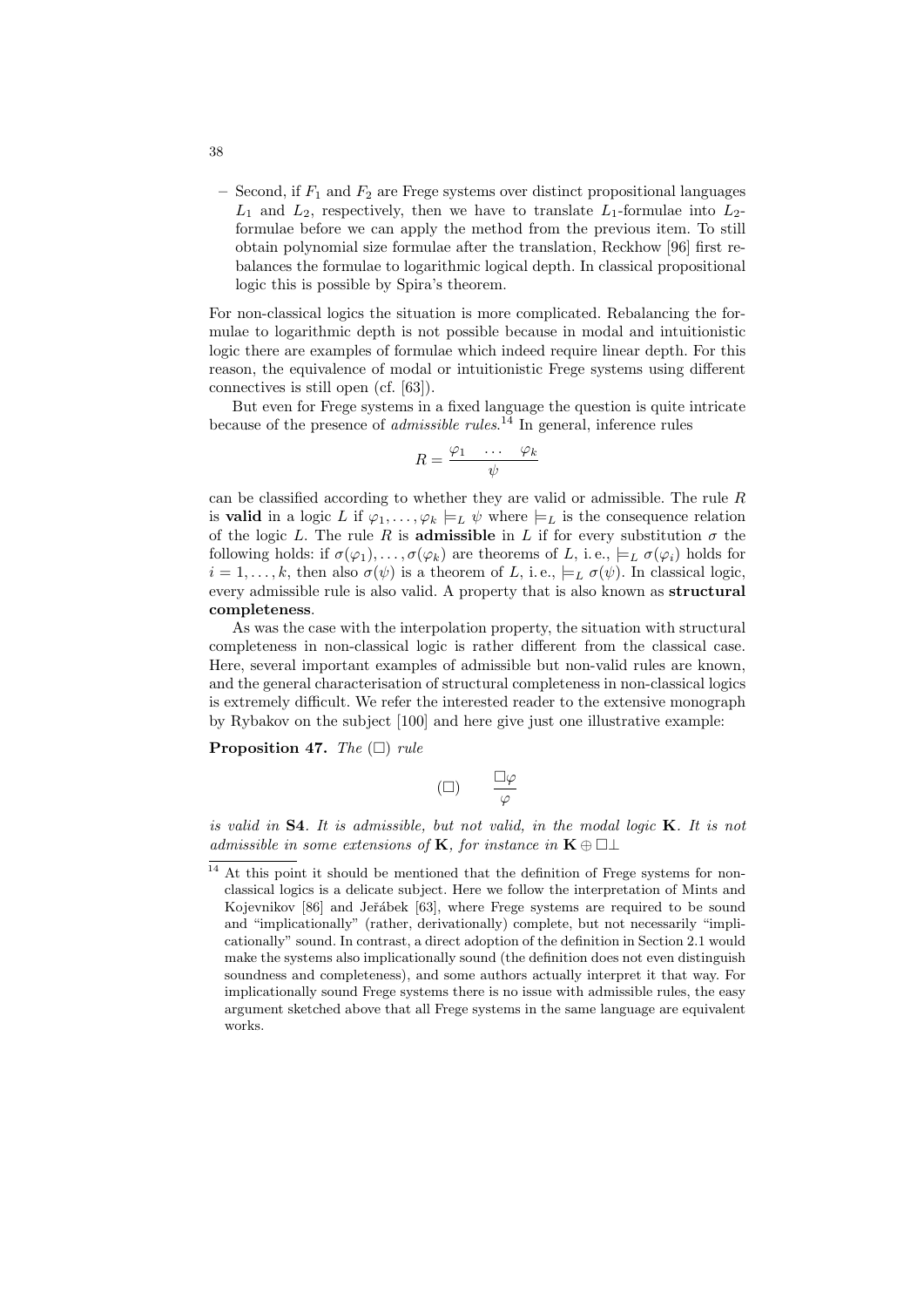*Proof.* Validity: Clearly, because  $\Box p \rightarrow p$  is an axiom of **S4**, the rule  $(\Box)$  is valid in S4 (i.e. assume a proof for  $\square \varphi$  and apply modus ponens once). Next, because the formula  $\Box^n p \rightarrow p$  can be refuted in the one point irreflexive frame,  $(\Box)$  cannot be valid in **K**.



Fig. 3. Admissibility of  $(\Box)$  in K.

frame  $\mathcal{F} = (F, R)$  and substitution  $\sigma$ . Pick some  $y \notin F$ , and define a new frame Admissibility in **K**: By contraposition, assume  $\langle (F, R), \beta, x \rangle \not\models \sigma(p)$  for some G with worlds  $G = F \cup \{y\}$ , accessibility relation  $S = R \cup \{\langle y, x \rangle\}$ , and valuation  $\gamma(p) = \beta(p)$  for all p—see Fig. 3. It then holds that  $\langle (G, S), \gamma, y \rangle \models \neg \Box \sigma(p)$ whilst we still have  $\langle (G, S), \gamma, x \rangle \models \neg \sigma(p)$ .

Non-Admissibility in  $\mathbf{K} \oplus \square \perp$ : The logic  $\mathbf{K} \oplus \square \perp$  (i.e. the least normal modal logic extending **K** by the axiom  $\Box \bot$ ) is consistent because it is satisfied in the one point irreflexive frame. Now if  $(\Box)$  were admissible, it would imply the provability of ⊥, i.e. inconsistency. It follows, in particular, that a rule admissible in a logic L need not be admissible in its extensions.

Admissibility has been thoroughly studied for many non-classical logics. In particular, starting with a question of Friedman [44] it was investigated whether admissibility of a given rule is a decidable property, and this was answered affirmatively for many modal and intuitionistic logics [100]. In fact, for intuitionistic logic and many important modal logics such as  $K4$ ,  $GL$ ,  $S4$ , and  $S4.G$ rz, deciding the admissibility of a given rule is  $coNEXP$ -complete as shown by Jeřábek [64]. Thus this task is presumably even harder than deciding derivability in these logics which is complete for PSPACE.

Let us come back to the above question of the equivalence of all Frege systems for a non-classical logic. If a Frege system uses non-valid admissible rules, then we might not be able to re-derive the rules in another Frege system. Hence, again Reckhow's proof method from the first item above fails. But of course, admissible rules may help to shorten proofs. Luckily, there is a way out. Building on a characterisation of admissible rules for intuitionistic logic by Ghilardi [50], Iemhoff [61] constructed an explicit set of rules which forms a basis for all admissible intuitionistic rules. Using this basis, Mints and Kojevnikov [86] were able to prove the equivalence of all intuitionistic Frege systems:

Theorem 48 (Mints, Kojevnikov [86]). All intuitionistic Frege systems in the language  $\rightarrow$ ,  $\land$ ,  $\lor$ ,  $\bot$  are polynomially equivalent.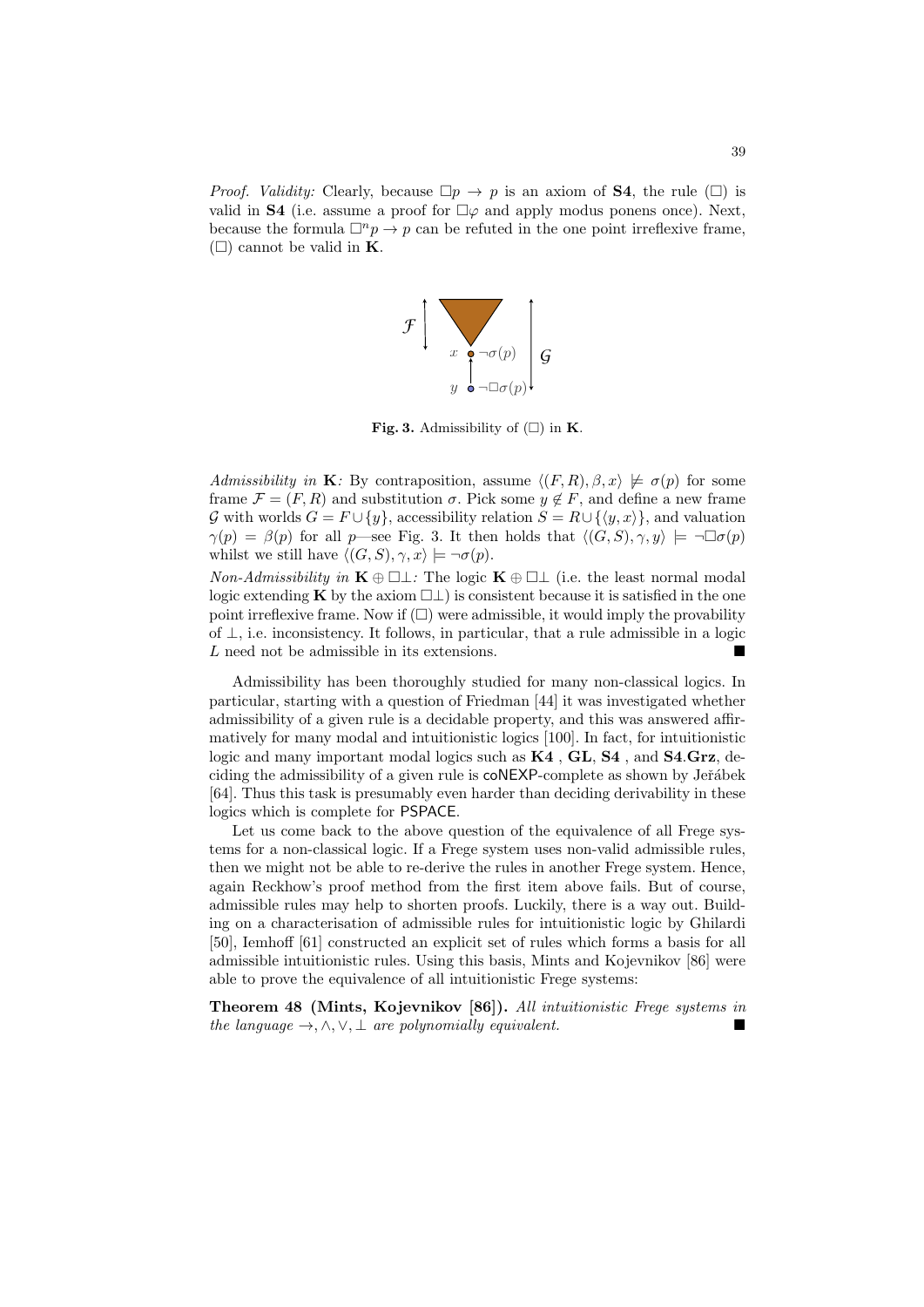Subsequently, Jeřábek [63] generalised these results to an infinite class of modal logics (so-called extensible logics [62]). We single out some of the most important instances in the next theorem:

Theorem 49 (Jeřábek [63]). Let L be one of the modal logics  $K4$ ,  $GL$ ,  $S4$ , or  $S4.Grz$  and let B be a complete Boolean basis. Then any two Frege systems for L in the language  $B \cup \{\Box\}$  are polynomially equivalent.

We also mention that admissible rules have very recently been studied for manyvalued logics by Jeřábek [66, 67].

Another interesting topic is the comparison of Frege systems and their extensions such as extended and substitution Frege systems. Extended Frege allows the abbreviation of possibly complex formulae by propositional atoms. Substitution Frege systems allow to infer arbitrary substitution instances of a proven formula in one step by the so-called substitution rule. Both these mechanisms might decrease the size of proofs in comparison with Frege, but a separation between these systems is not known for classical propositional logic.

Already in the first paper [34] which introduces these systems, Cook and Reckhow observe that substitution Frege polynomially simulates extended Frege, but conjecture that the former might be strictly stronger than the latter. However, in classical propositional logic both systems are indeed polynomially equivalent as was shown independently by Dowd [40] and Krajíček and Pudlák [76]. While this proof of equivalence fails in non-classical logics, it is still possible to extract some general information from it as in the next result:

Theorem 50 (Jeřábek  $[65]$ ). For any modal or superintuitionistic logic, extended Frege and tree-like substitution Frege are polynomially equivalent.<sup>15</sup>

This shows that Cook and Reckhow's intuition on extended vs. substitution Frege was indeed correct and is further confirmed by results of Jeřábek [65] who shows that going from extended to substitution Frege corresponds to a conservative strengthening of the underlying logic by a new modal operator. Building on these characterisations, Je $\check{\text{right}}$  exhibits examples for logics where the  $EF$  vs. SF question receives different answers:

## Theorem 51 (Jeřábek [65]).

- 1. Extended Frege and substitution Frege are polynomially equivalent for all extensions of the modal logic KB.
- 2. Substitution Frege is exponentially better than extended Frege for the modal logic  $\bf{K}$  and for intuitionistic logic.

The precise meaning of the phrase "exponentially better" is that there are sequences of tautologies which have polynomial-size substitution Frege proofs, but require exponential-size proofs in extended Frege. These sequences are again the

 $15$  In Theorem 50 and the subsequent discussion, it is essential that we only deal with modal logics using a single unary modality. Already for bimodal logics, it is not even clear whether SF simulates EF.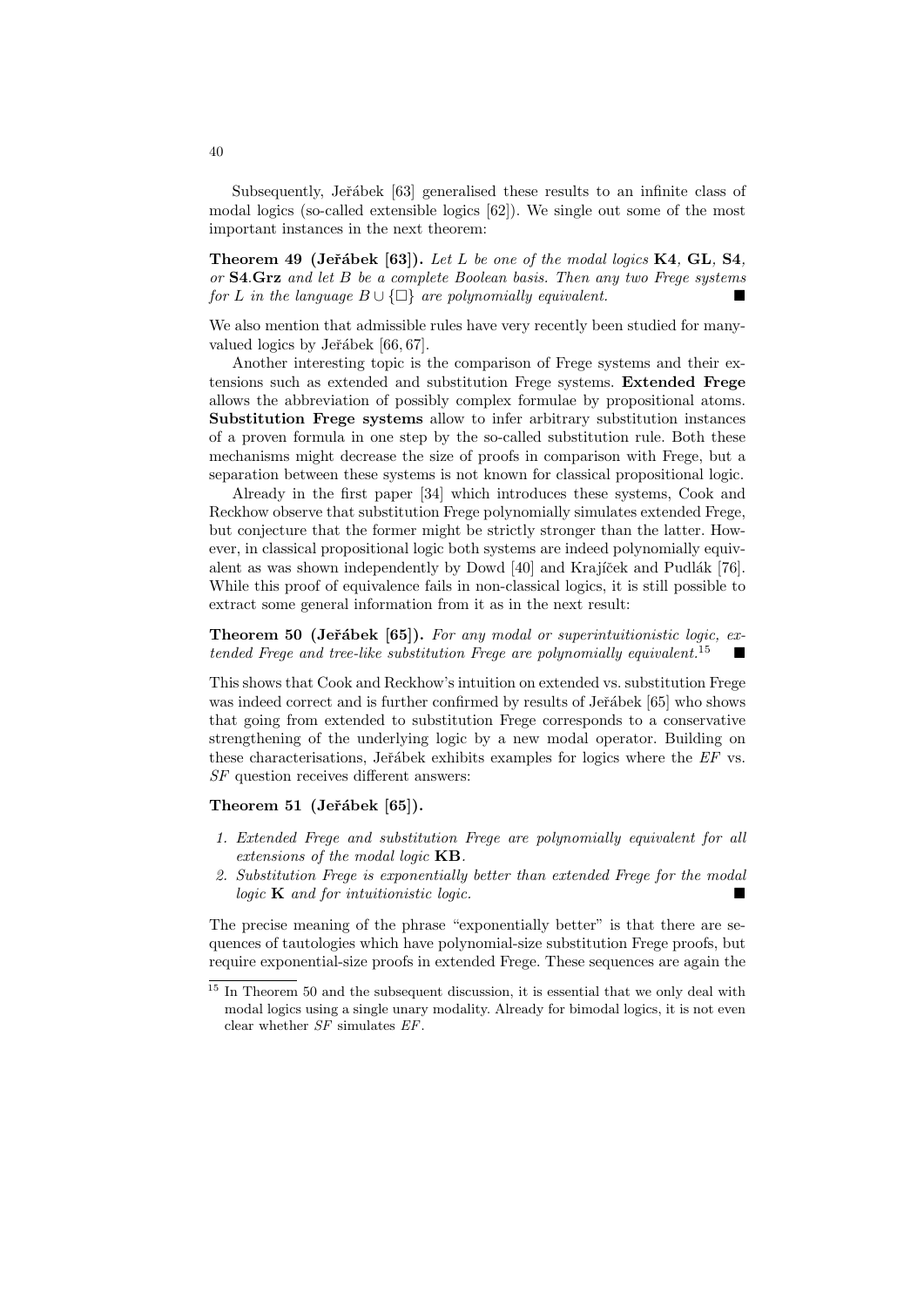Clique-Colour tautologies used by Hrubeš  $[60]$ . Item 2 of Theorem 51 also holds for all logics with infinite branching for which Jeřábek [65] showed exponential lower bounds.

## 7 Proof Complexity of Default Logic

Besides modal and intuitionistic logics there are many other non-classical logics which are interesting to analyse from a proof complexity perspective. In this section we will have a look at the proof complexity of propositional default logic (cf. Section 3.3 for background on default logic).

Starting with Reiter's work [97], several proof-theoretic methods have been developed for default logic (cf. [45, 84, 79, 98, 4] and [39] for a survey). However, most of these formalisms employ external constraints to model non-monotonic deduction and thus cannot be considered purely axiomatic (cf. [41] for an argument). This was achieved by Bonatti and Olivetti [16] who designed simple and elegant sequent calculi for credulous and sceptical default reasoning. Subsequently, Egly and Tompits [41] extended Bonatti and Olivetti's calculi to first-order default logic and showed a speed-up of these calculi over classical first-order logic, *i.e.*, they construct sequences of first-order formulae which need long classical proofs but have short derivations using default rules.

In what follows we will explain the sequent-style calculi of Bonatti and Olivetti from [16] and accompany this by a proof-theoretic investigation of the calculi. In our exposition we follow the paper [13].

#### 7.1 Complexity of the Antisequent and Residual Calculi

Bonatti and Olivetti's calculi for default logic use four main ingredients: usual propositional sequents and rules of LK, antisequents to refute formulae, residual rules, and default rules. In this section we will investigate the complexity of the antisequent calculus AC and the residual calculus RC .

We start with the definition of Bonatti's *antisequent calculus AC* from [15]. A related refutation calculus for first-order logic was previously developed by Tiomkin [104]. In AC we use antisequents  $\Gamma \nvdash \Delta$ , where  $\Gamma, \Delta \subseteq \mathcal{L}$ . Intuitively,  $\Gamma \nvdash \Delta$  means that  $\bigvee \Delta$  does not follow from  $\bigwedge \Gamma$ . Axioms of AC are all sequents  $\Gamma \nvdash \Delta$ , where  $\Gamma$  and  $\Delta$  are disjoint sets of propositional variables. The inference rules of  $AC$  are shown in Fig. 4. For this calculus, Bonatti [15] shows:

**Theorem 52 (Bonatti [15]).** The calculus AC is sound and complete.

Concerning the size of proofs in the antisequent calculus we observe:

**Proposition 53.** The antisequent calculus AC is polynomially bounded.

Proof. Observe that the calculus contains only unary inference rules, each of which reduces the logical complexity of one of the contained formulae (if perceived bottom-up). Thus each use of an inference rule decrements the size of the formulae by at least one. After a linear number of steps we end up with only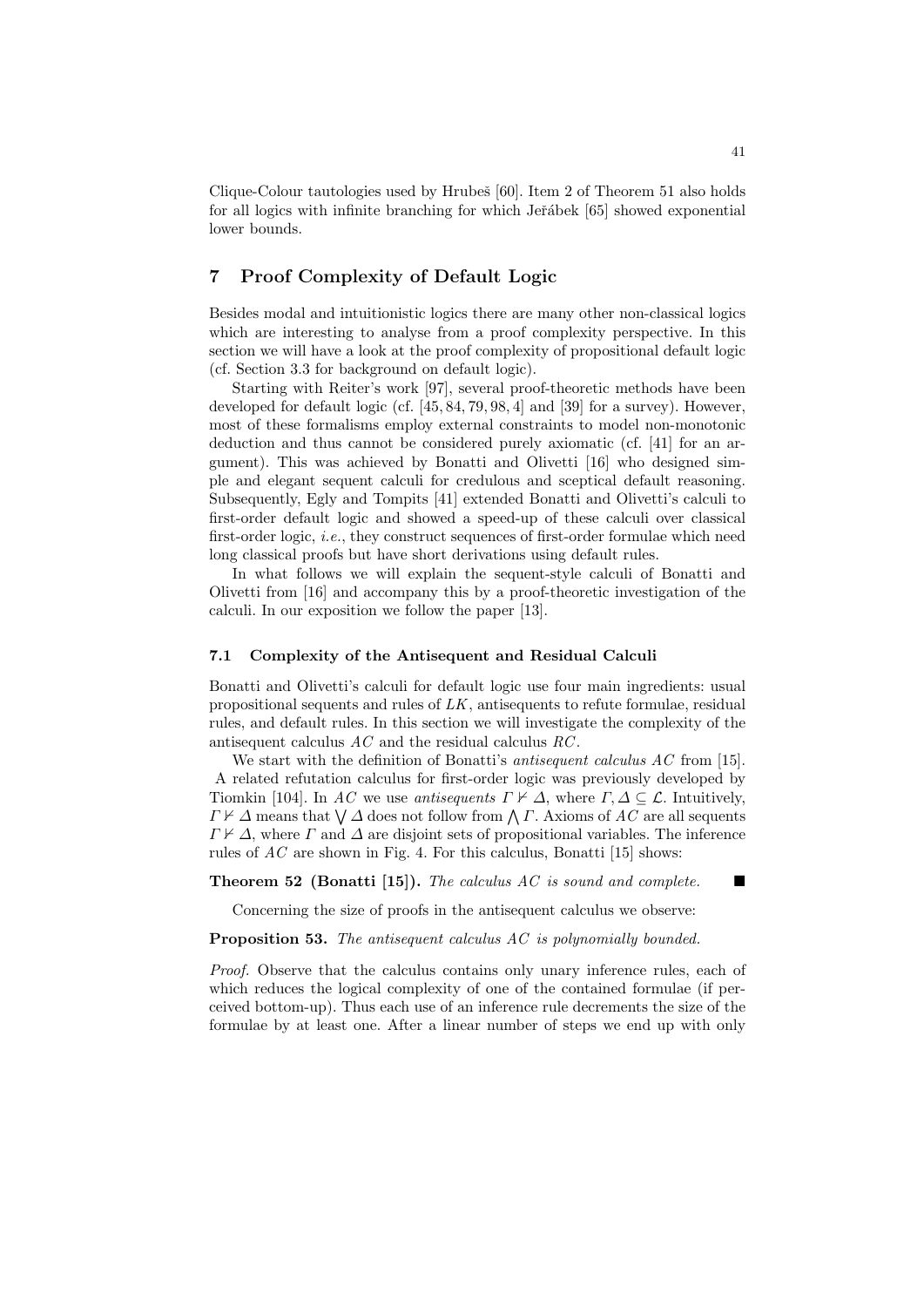$$
\frac{\Gamma \nvdash \Sigma, \alpha}{\Gamma, \neg \alpha \nvdash \Sigma} (\neg \nvdash) \qquad \frac{\Gamma, \alpha \nvdash \Sigma}{\Gamma \nvdash \Sigma, \neg \alpha} (\nvdash \neg)
$$
\n
$$
\frac{\Gamma, \alpha, \beta \nvdash \Sigma}{\Gamma, \alpha \land \beta \nvdash \Sigma} (\land \nvdash) \qquad \frac{\Gamma \nvdash \Sigma, \alpha}{\Gamma \nvdash \Sigma, \alpha \land \beta} (\nvdash \bullet \land) \qquad \frac{\Gamma \nvdash \Sigma, \beta}{\Gamma \nvdash \Sigma, \alpha \land \beta} (\nvdash \land \bullet)
$$
\n
$$
\frac{\Gamma \nvdash \Sigma, \alpha, \beta}{\Gamma \nvdash \Sigma, \alpha \lor \beta} (\nvdash \lor) \qquad \frac{\Gamma, \alpha \nvdash \Sigma}{\Gamma, \alpha \lor \beta \nvdash \Sigma} (\bullet \lor \nvdash) \qquad \frac{\Gamma, \beta \nvdash \Sigma}{\Gamma, \alpha \lor \beta \nvdash \Sigma} (\lor \bullet \nvdash)
$$
\n
$$
\frac{\Gamma, \alpha \nvdash \Sigma, \beta}{\Gamma \nvdash \Sigma, \alpha \to \beta} (\nvdash \rightarrow) \qquad \frac{\Gamma \nvdash \Sigma, \alpha}{\Gamma, \alpha \to \beta \nvdash \Sigma} (\bullet \rightarrow \nvdash) \qquad \frac{\Gamma, \beta \nvdash \Sigma}{\Gamma, \alpha \to \beta \nvdash \Sigma} (\rightarrow \bullet \nvdash)
$$
\n
$$
\text{Fig. 4. Inference rules of the antisquent calculus } AC.
$$

propositional variables which we cannot reduce any further. Each antisequent is of linear size, hence the complete derivation has quadratic size.

The above observation is not very astounding, since, to verify  $\Gamma \nvdash \Delta$  we could alternatively guess assignments to the propositional variables in  $\Gamma$  and  $\Delta$ and thereby verify antisequents in NP.

We now turn to the *residual calculus RC* of Bonatti and Olivetti [16]. Its objects are residual sequents  $\langle W, R \rangle \vdash \Delta$  and residual antisequents  $\langle W, R \rangle \nvdash \Delta$ where  $W, \Delta \subseteq \mathcal{L}$  and  $R \subseteq \mathcal{L}^{res}$ . The intuitive meaning is that  $\Delta$  does (respectively does not) follow from  $W$  using the residues  $R$ . The rules of  $RC$  comprise of the inference rules from Fig. 5 together with the rules of  $LK$  and  $AC$ . However, the use of rules from  $LK$  and  $AC$  is restricted to purely propositional (anti)sequents. For this calculus, Bonatti and Olivetti [16] showed:



Theorem 54 (Bonatti, Olivetti [16]). The residual calculus RC is sound and complete, i.e., for all default theories  $\langle W, R \rangle$  with  $R \subseteq \mathcal{L}^{res}$  and all  $\Delta \subseteq \mathcal{L}$ ,

1.  $\langle W, R \rangle \vdash \Delta$  is derivable in RC if and only if  $\bigvee \Delta \in Cl(W, R)$ ;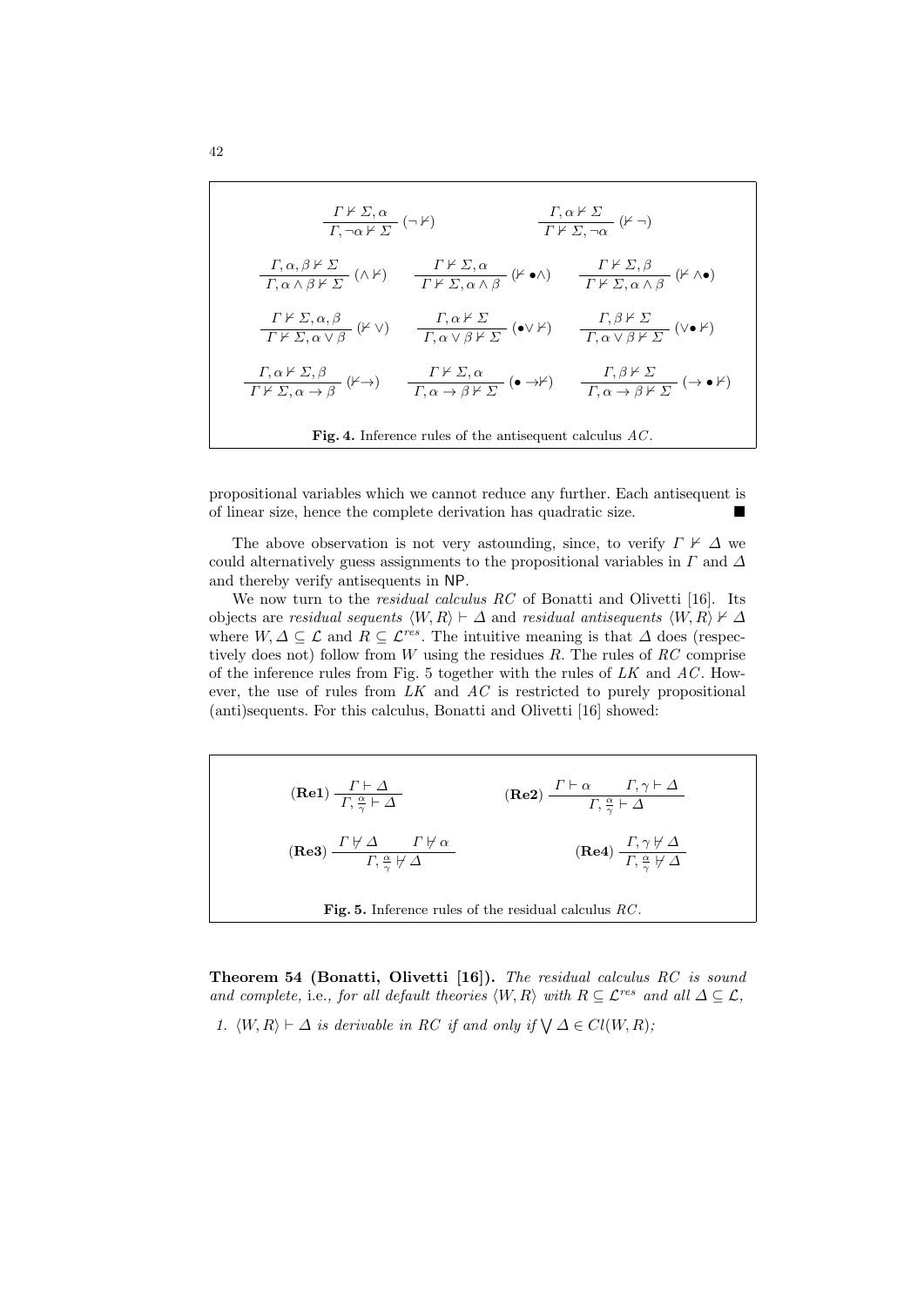## 2.  $\langle W, R \rangle \nvdash \Delta$  is derivable in RC if and only if  $\bigvee \Delta \notin Cl(W, R)$ .

To bound the lengths of proofs in this calculus we exploit the property that residues only have to be used at a certain level and are not used to deduce any formulae afterwards (cf. Lemma 21). Using this we prove that the complexity of RC is tightly linked to that of LK.

**Lemma 55.** There exist a polynomial p and a constant c such that  $s_{RC}(n) \leq$  $p(n) \cdot s_{LK}(cn)$  and  $t_{RC}(n) \leq p(n) \cdot t_{LK}(cn)$ .

Proof. The proof consists of two parts. First we will show the bounds stated above for sequents. In the second part we will then show that antisequents even admit polynomial-size proofs in RC .

Assume first that we want to derive the sequent  $\langle W, R \rangle \vdash \Delta$ , where  $W, \Delta \subseteq \mathcal{L}$ and  $R = \{r_1, \ldots, r_k\}$  is a set of residues with  $r_i = \frac{\alpha_i}{\gamma_i}$ . Let  $R' \subseteq R$  be minimal with respect to the size  $|R'|$  such that  $\langle W, R'\rangle \vdash \Delta$ . We may w.l.o.g. assume that  $R' = \{r_1, \ldots, r_{k'}\}$  and  $k' \leq k$ . Furthermore, by Lemma 21, we may assume that the rules  $r_i$  are ordered in the way they are applied when computing the sets  $C_i$ . In particular, this means that for each  $i = 1, \ldots, k'$ ,

$$
W\cup\{\gamma_1,\ldots,\gamma_{i-1}\}\vdash\alpha_i
$$

is a true propositional sequent for which we fix an  $LK$ -proof  $\Pi_i$ . We augment  $\Pi_i$  by  $k'-i$  applications of rule (**Re1**) to obtain

$$
\langle W \cup \{\gamma_1,\ldots,\gamma_{i-1}\},\{r_{i+1},\ldots,r_{k'}\}\rangle \vdash \alpha_i.
$$

Let us call the proof of this sequent  $\Pi_i'$ .

The proof tree depicted in Fig. 6 for deriving  $\langle W, R \rangle \vdash \Delta$  unfurls as follows. We start with an LK-proof for the sequent  $W \cup \{\gamma_1, \ldots, \gamma_{k'}\} \vdash \Delta$  and then apply  $k'$ -times the rule ( $\bf{Re2)}$ ) in the step

$$
\frac{\langle W \cup \{\gamma_1,\ldots,\gamma_{i-1}\}, \{r_{i+1},\ldots,r_{k'}\}\rangle \vdash \alpha_i \qquad \langle W \cup \{\gamma_1,\ldots,\gamma_i\}, \{r_{i+1},\ldots,r_{k'}\}\rangle \vdash \Delta}{\langle W \cup \{\gamma_1,\ldots,\gamma_{i-1}\}, \{r_i,\ldots,r_{k'}\}\rangle \vdash \Delta}
$$

to reach  $\langle W, R' \rangle \vdash \Delta$ . To derive the left prerequisite we use the proof  $\Pi_i'$ . Finally we use  $k - k'$  applications of the rule (**Re1**) to get  $\langle W, R \rangle \vdash \Delta$ .

Our proof for  $\langle W, R \rangle \vdash \Delta$  uses at most  $(k' + 1) \cdot t_{LK}(n) + \frac{k'(k'+1)}{2} + k$ steps, *i.e.*,  $t_{RC}(n) \leq \mathcal{O}(n \cdot t_{LK}(n) + n^2)$ . Each sequent is of linear size. Hence,  $s_{RC}(n) \leq p(n) \cdot s_{LK}(n)$  for some polynomial p.

In the second part of the proof we have to show that any true antisequent has an RC-proof of polynomial size. We omit the details.

Let us remark that while the RC-proof of  $\langle W, R \rangle \vdash \Delta$  in Fig. 6 is tree-like, this is not true for our dag-like RC-proof of  $\langle W, R \rangle \nvdash \Delta$  constructed in the second part of the proof of Lemma 55.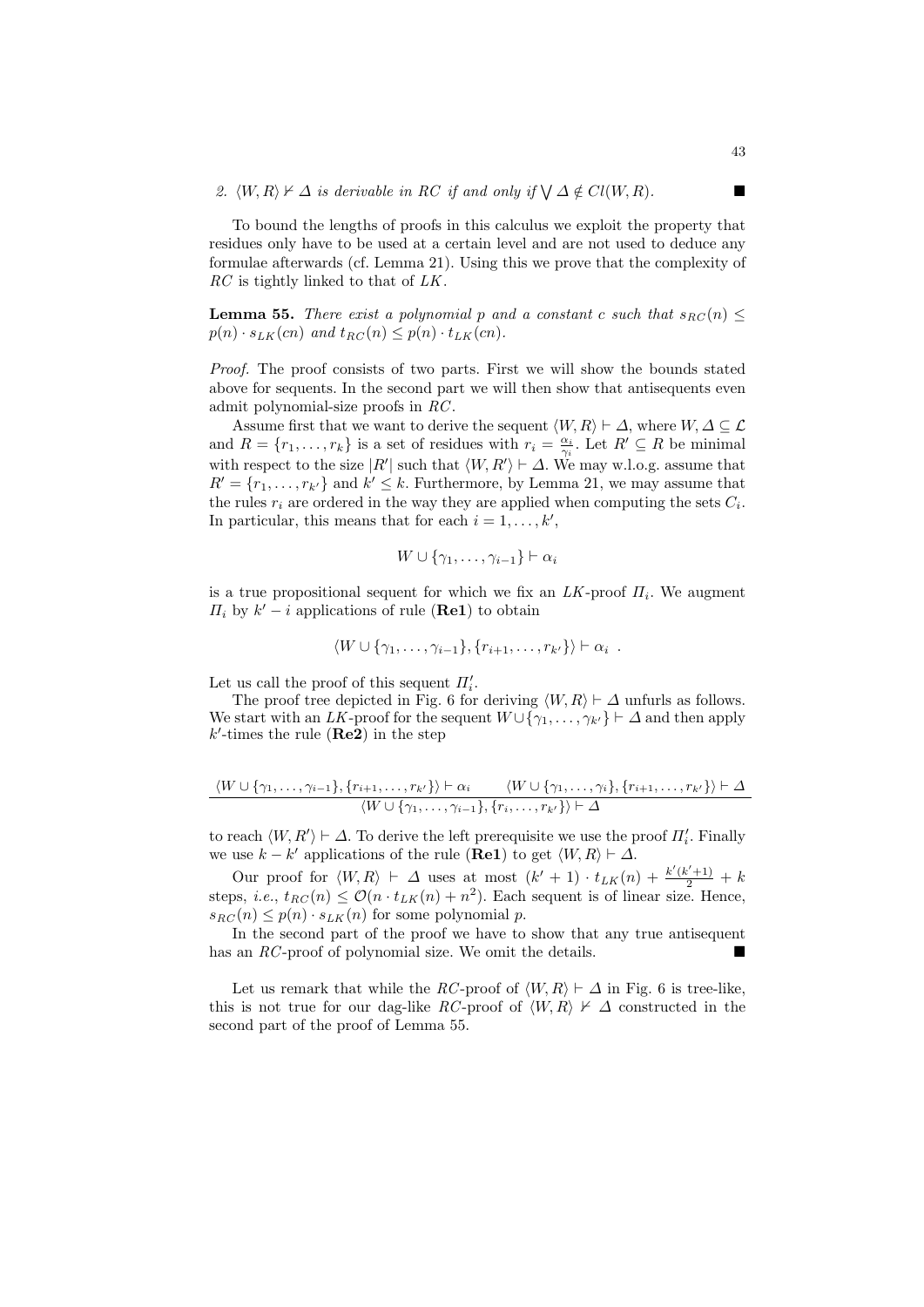$$
\frac{\Pi'_{k'} \qquad \langle W \cup \{\gamma_1, \dots, \gamma_{k'}\}, \varnothing \rangle \vdash \Delta}{\vdots}
$$
\n
$$
\frac{\Pi'_{2} \qquad \langle W \cup \{\gamma_1, \gamma_2\}, \{r_3, \dots, r_{k'}\} \rangle \vdash \Delta}{\langle W \cup \{\gamma_1\}, \{r_2, \dots, r_{k'}\} \rangle \vdash \Delta} \quad \textbf{(Re2)}
$$
\n
$$
\frac{\langle W, R' \rangle \vdash \Delta}{\vdots}
$$
\n
$$
\langle W, R \rangle \vdash \Delta
$$
\n
$$
\vdots
$$
\n
$$
\langle W, R \rangle \vdash \Delta
$$

Fig. 6. Proof tree for the sequent  $\langle W, R \rangle \vdash \Delta$  in the residual calculus.

#### 7.2 Proof Complexity of Credulous Default Reasoning

Now we turn to the analysis of Bonatti and Olivetti's calculus for credulous default reasoning. An essential ingredient of the calculus are provability constraints which resemble a necessity modality. Provability constraints are of the form  $\mathbf{L}\alpha$  or  $\neg \mathbf{L}\alpha$  with  $\alpha \in \mathcal{L}$ . A set  $E \subseteq \mathcal{L}$  satisfies a constraint  $\mathbf{L}\alpha$  if  $\alpha \in Th(E)$ . Similarly, E satisfies  $\neg \mathbf{L}\alpha$  if  $\alpha \notin Th(E)$ .

We can now describe the calculus  $BO_{\text{cred}}$  of Bonatti and Olivetti [16] for credulous default reasoning. A credulous default sequent is a 3-tuple  $\langle \Sigma, \Gamma, \Delta \rangle$ , denoted by  $\Sigma$ ;  $\Gamma \rightarrow \Delta$ , where  $\Gamma = \langle W, D \rangle$  is a default theory,  $\Sigma$  is a set of provability constraints and  $\Delta$  is a set of propositional sentences. Semantically, the sequent  $\Sigma$ ;  $\Gamma \sim \Delta$  is true, if there exists a stable extension E of  $\Gamma$  which satisfies all of the constraints in  $\Sigma$  and  $\bigvee \Delta \in E$ . The calculus  $BO_{\text{cred}}$  uses such sequents and extends  $LK$ ,  $AC$ , and  $RC$  by the inference rules in Fig. 7.

(cD1) 
$$
\frac{\Gamma \vdash \Delta}{;\Gamma \triangleright \Delta}
$$
 (cD2)  $\frac{\Gamma \vdash \alpha}{\mathbf{L}\alpha, \Sigma; \Gamma \triangleright \Delta}$  (cD3)  $\frac{\Gamma \not\vdash \alpha}{\neg \mathbf{L}\alpha, \Sigma; \Gamma \triangleright \Delta}$   
\nwhere  $\Gamma \subseteq \mathcal{L}^{res}$  in rules (cD1), (cD2), and (cD3)  
\n(cD4)  $\frac{\mathbf{L}\neg\beta_i, \Sigma; \Gamma \triangleright \Delta}{\Sigma; \Gamma, \frac{\alpha:\beta_1...\beta_n}{\gamma} \triangleright \Delta}$  (cD5)  $\frac{\neg \mathbf{L}\neg\beta_1 \dots \neg \mathbf{L}\neg\beta_n, \Sigma; \Gamma, \frac{\alpha}{\gamma} \triangleright \Delta}{\Sigma; \Gamma, \frac{\alpha:\beta_1...\beta_n}{\gamma} \triangleright \Delta}$   
\nFig. 7. Inference rules for the credulous default calculus  $BO_{\text{cred}}$ .

For this calculus Bonatti and Olivetti [16] show the following:

**Theorem 56 (Bonatti, Olivetti [16]).**  $BO_{\text{cred}}$  is sound and complete, i.e., a credulous default sequent is true if and only if it is derivable in  $BO_{\text{cred}}$ .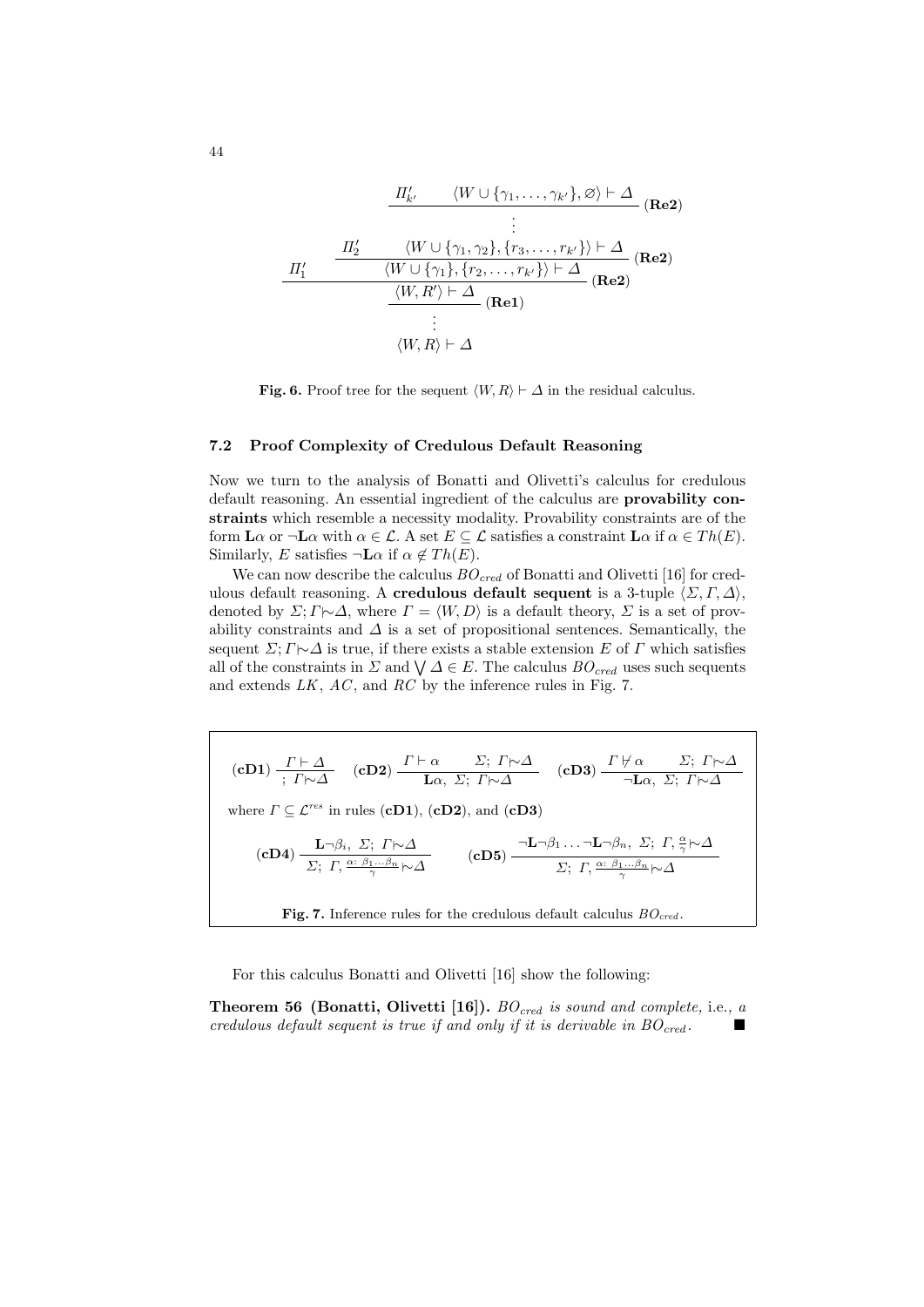We now investigate lengths of proofs in  $BO_{\text{cred}}$ . Our next lemma shows that upper bounds on the proof size of RC can be transferred to  $BO_{\text{cred}}$ .

**Lemma 57.** For any function  $t(n)$ , if RC is  $t(n)$ -bounded, then  $BO_{\text{cred}}$  is  $p(n)$ .  $t(n)$ -bounded for some polynomial p. The same relation holds for the number of steps in RC and  $BO_{\text{cred}}$ .

*Proof.* Let  $\Sigma$ ;  $\Gamma \sim \Delta$  be a true credulous default sequent. We will construct a BO<sub>cred</sub>-derivation of  $\Sigma$ ; Γ $\sim \Delta$  starting from the bottom with the given sequent. Observe that we cannot use any of the rules  $(cD1)$  through  $(cD3)$  as long as  $\Gamma$  contains proper defaults with nonempty justification. Thus we first have to reduce all defaults to residues plus some set of constraints using  $(cD4)$  or  $(cD5)$ . As one of these rules has to be applied exactly once for each appearance of some default in  $\Gamma$  we end up with  $\Sigma'; \Gamma' \sim \Delta$ , where  $|\Sigma'|$  is polynomial in  $|\Gamma \cup \Sigma|$  and  $\Gamma'$  is equal to  $\Gamma$  on its propositional part and contains some of the corresponding residues instead of the defaults from  $\Gamma$ . From this point on we can only use rules (cD2) and (cD3) until we have eliminated all constraints and then finally apply rule (cD1) once. Thus,  $BO_{cred}$ -proofs look as shown in Fig. 8 where RC indicates

$$
\frac{RC}{TC} \xrightarrow{r'\sim\Delta} \xrightarrow{(\text{cD1})} \xrightarrow{\text{(cD2) or (\text{cD3})}} \frac{\sigma; \Gamma'\sim\Delta}{\sigma; \Gamma'\sim\Delta} \xrightarrow{(\text{cD2}) \text{ or (\text{cD3})}} \vdots
$$
\n
$$
\frac{RC}{\Sigma'; \Gamma'\sim\Delta} \xrightarrow{(\text{cD2}) \text{ or (\text{cD3})}} \frac{\Sigma'; \Gamma'\sim\Delta}{\vdots}
$$
\n
$$
\Sigma; \Gamma\sim\Delta
$$

Fig. 8. The structure of the  $BO_{\text{cred}}$ -proof in Lemma 57

a derivation in the residual calculus and  $\sigma$  is the remaining constraint from  $\Sigma$ after applications of (cD2) or (cD3). Hence we obtain the bounds on  $s_{BO, red}$ and  $t_{BO_{cred}}$ .

Combining Lemmas 55 and 57 we obtain our main result in this section stating a tight connection between the proof complexity of LK and  $BO_{\text{cred}}$ .

Theorem 58 ([13]). The lengths of proofs in the credulous default calculus and in classical Frege systems are polynomially related. The same holds for the number of steps.

More precisely, there exist a polynomial p and a constant c such that  $s_{LK}(n) \leq$ <br> $\Omega_n(s) \leq n(n) \cdot s_{LK}(cn)$  and  $t_{LK}(n) \leq t_{RO}$   $(n) \leq n(n) \cdot t_{LK}(cn)$ .  $s_{BO_{cred}}(n) \leq p(n) \cdot s_{LK}(cn)$  and  $t_{LK}(n) \leq t_{BO_{cred}}(n) \leq p(n) \cdot t_{LK}(cn)$ .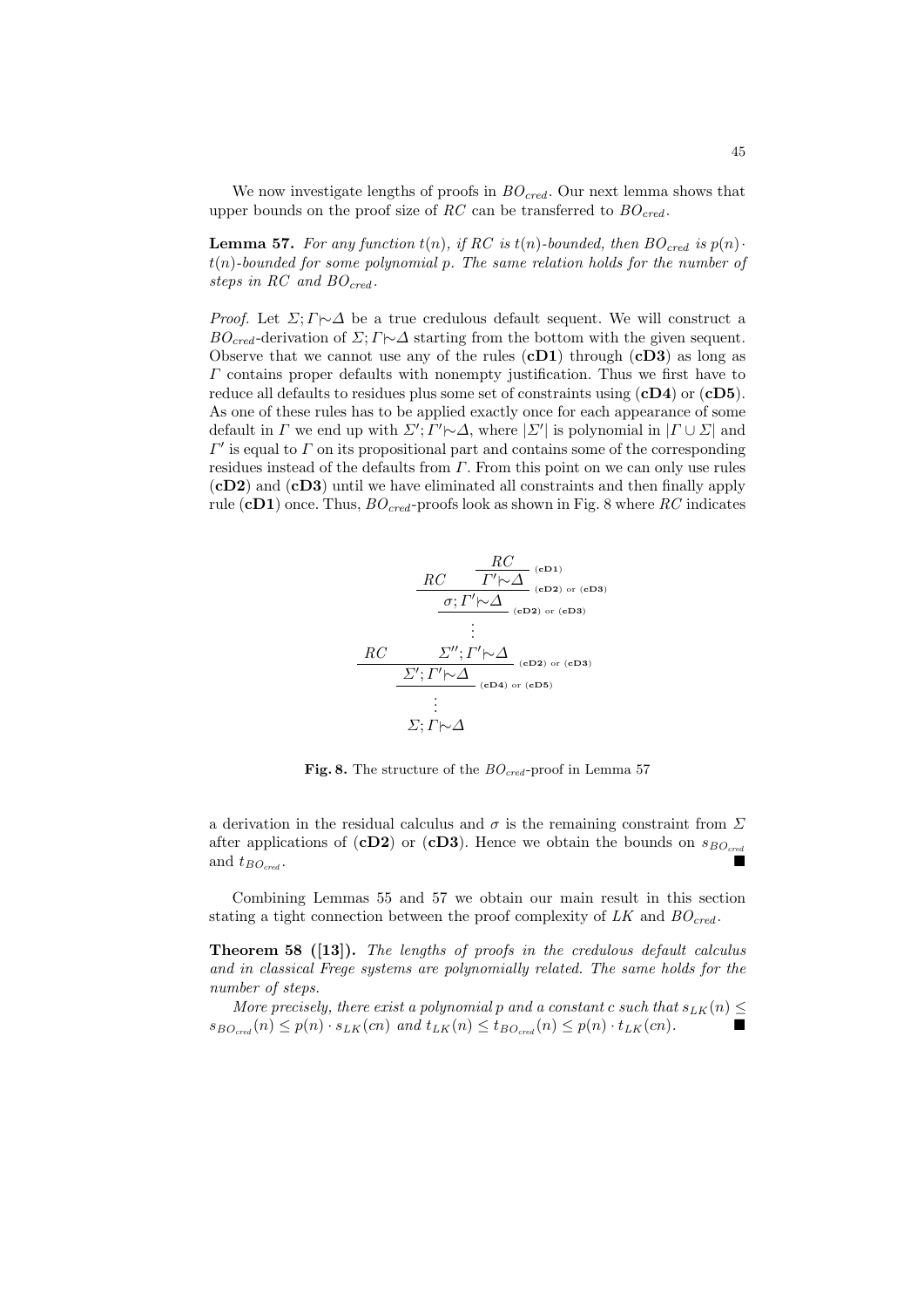This means that while the decision complexity of the logic increases, this increase does not manifest in the lengths of proofs. A similar result as Theorem 58 was observed by Jeřábek [65] for tabular modal and superintuitionistic logics which are in coNP. Jeřábek constructs translations of extended Frege proofs in these logics to propositional proofs, thereby obtaining analogous versions of Theorem 58 for extended Frege in these modal and superintuitionistic logics. Thus, the current barrier in classical proof complexity admits natural restatements in terms of non-classical logics.

#### 7.3 On the Automatisability of  $BO_{\text{cred}}$

Practitioners are not only interested in the size of a proof, but face the more complicated problem to actually construct a proof for a given instance. Of course, in the presence of super-polynomial lower bounds to the proof size this cannot be done in polynomial time. Thus, in proof search the best one can hope for is the following notion of automatisability:

Definition 59 (Bonet, Pitassi, Raz [19]). A proof system P for a language  $L$  is **automatisable** if there exists a deterministic procedure that takes as input a string  $x$  and outputs a P-proof of  $x$  in time polynomial in the size of the shortest P-proof of x if  $x \in L$ . If  $x \notin L$ , then the behaviour of the algorithm is unspecified. unspecified.

For practical purposes automatisable systems would be very desirable. Searching for a proof we may not find the shortest one, but we are guaranteed to find one that is only polynomially longer. Unfortunately, for  $BO_{cred}$  there are strong limitations towards this goal as our next result shows:

**Theorem 60.** BO<sub>cred</sub> is not automatisable unless factoring integers is possible in polynomial time.

*Proof.* First we observe that automatisability of  $BO_{\text{cred}}$  implies automatisability of Frege systems. For this let  $\varphi$  be a propositional tautology. By assumption, we can construct a  $BO_{cred}$ -proof of  $\varnothing \rightarrow \varphi$ . This  $BO_{cred}$ -proof contains an LK-proof of  $\varnothing \vdash \varphi$  by rule (cD1). As LK is polynomially equivalent to Frege systems [72], we can construct from this LK-proof a Frege proof of  $\varphi$  in polynomial time. By a result of Bonet, Pitassi, and Raz [19], Frege systems are not automatisable unless Blum integers can be factored in polynomial time (a Blum integer is the product of two primes which are both congruent 3 modulo 4).

## 7.4 A General Construction of Proof Systems for Credulous Default Reasoning

In this section we will explain a general method how to construct proof systems for credulous default reasoning. These proof systems arise from the canonical  $\Sigma_2^p$  algorithm for credulous default reasoning (Algorithm 1). Algorithm 1 first guesses a generating set  $G_{\text{ext}}$  for a potential stable extension and then verifies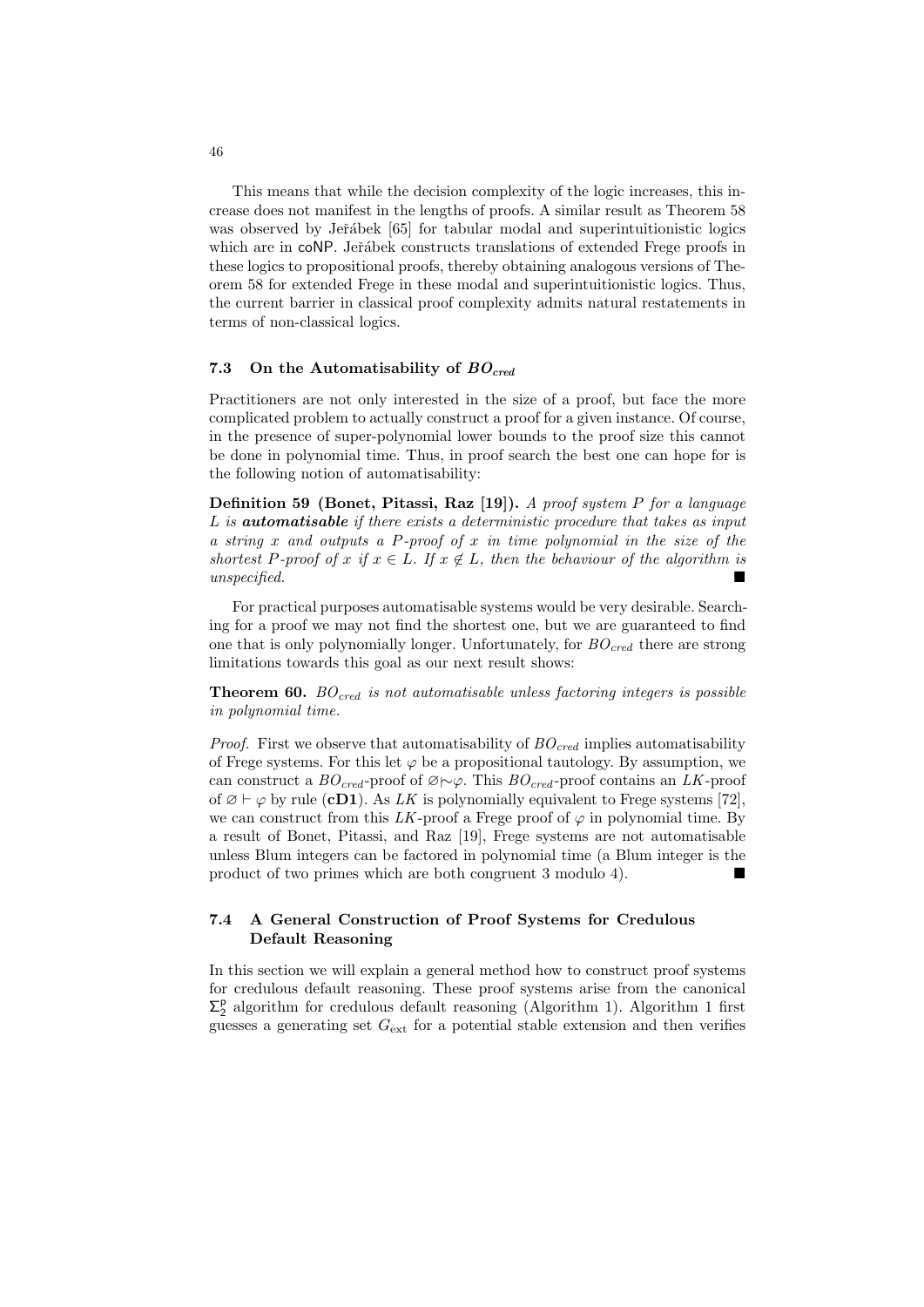by the stage construction from Theorem 19 that  $G_{\text{ext}}$  indeed generates a stable extension which moreover contains the formula  $\varphi$ . Algorithm 1 is a  $\Sigma_2^{\mathsf{p}}$  procedure, i.e., it can be executed by a nondeterministic polynomial-time Turing machine M with access to a coNP-oracle. The nondeterminism solely lies in line 1 and the oracle queries are made in lines 6 and 11 to the coNP-complete problem of propositional entailment IMP =  $\{\langle \Psi, \varphi \rangle \mid \Psi \subseteq \mathcal{L}, \varphi \in \mathcal{L}, \text{ and } \Psi \models \varphi\}.$ 

**Algorithm 1** A  $\Sigma_2^{\mathsf{p}}$  procedure for credulous default reasoning

Require:  $\langle W, D \rangle$ ,  $\varphi$ 1: guess  $D_0 \subseteq D$  and let  $G_{ext} \leftarrow W \cup \left\{ \gamma \mid \frac{\alpha:\beta}{\gamma} \in D_0 \right\}$ 2:  $G_{\text{new}} \leftarrow W$ 3: repeat 4:  $G_{\text{old}} \leftarrow G_{\text{new}}$ 5: for all  $\frac{\alpha:\beta}{\gamma} \in D$  do 6: if  $G_{\text{old}} \models \alpha$  and  $G_{\text{ext}} \not\models \neg \beta$  then 7:  $G_{\text{new}} \leftarrow G_{\text{new}} \cup {\gamma}$ <br>8: **end if** end if 9: end for 10: until  $G_{\text{new}} = G_{\text{old}}$ 11: if  $G_{\text{new}} = G_{\text{ext}}$  and  $G_{\text{ext}} \models \varphi$  then 12: return true 13: else 14: return false 15: end if

Algorithm 1 can be converted into a proof system for credulous default reasoning as follows. We fix a propositional proof system P and define a proof system  $Cred(P)$  for credulous default reasoning where proofs are of the form

 $\langle W, D, \varphi, comp, q_1, \ldots, q_k, a_1, \ldots, a_k \rangle$ .

Here *comp* is a computation of M on input  $\langle W, D, \varphi \rangle$  and  $q_1, \ldots, q_k$  are the queries to IMP during this computation. If the IMP-query  $q_i = \langle \Psi_i, \varphi_i \rangle$  is answered positively, then  $a_i$  is a P-proof of  $(\bigwedge_{\psi \in \Psi_i} \psi) \to \varphi_i$ , otherwise  $a_i$  is an assignment falsifying this formula. For this proof system we obtain the following bounds:

**Theorem 61.** Let P be a propositional proof system. Then  $Cred(P)$  is a proof system for credulous default reasoning with  $s_P(n) \leq s_{Cred(P)}(n) \leq \mathcal{O}(n^2 s_P(n)).$ 

*Proof.* The first inequality holds because we can use  $Cred(P)$  to prove propositional tautologies  $\varphi$  by choosing  $W = D = \varnothing$ .

For the second inequality, we observe that Algorithm 1 has quadratic running time. In particular, a computation of Algorithm 1 contains at most a quadratic number of queries to IMP. Each of these queries is of linear size because it only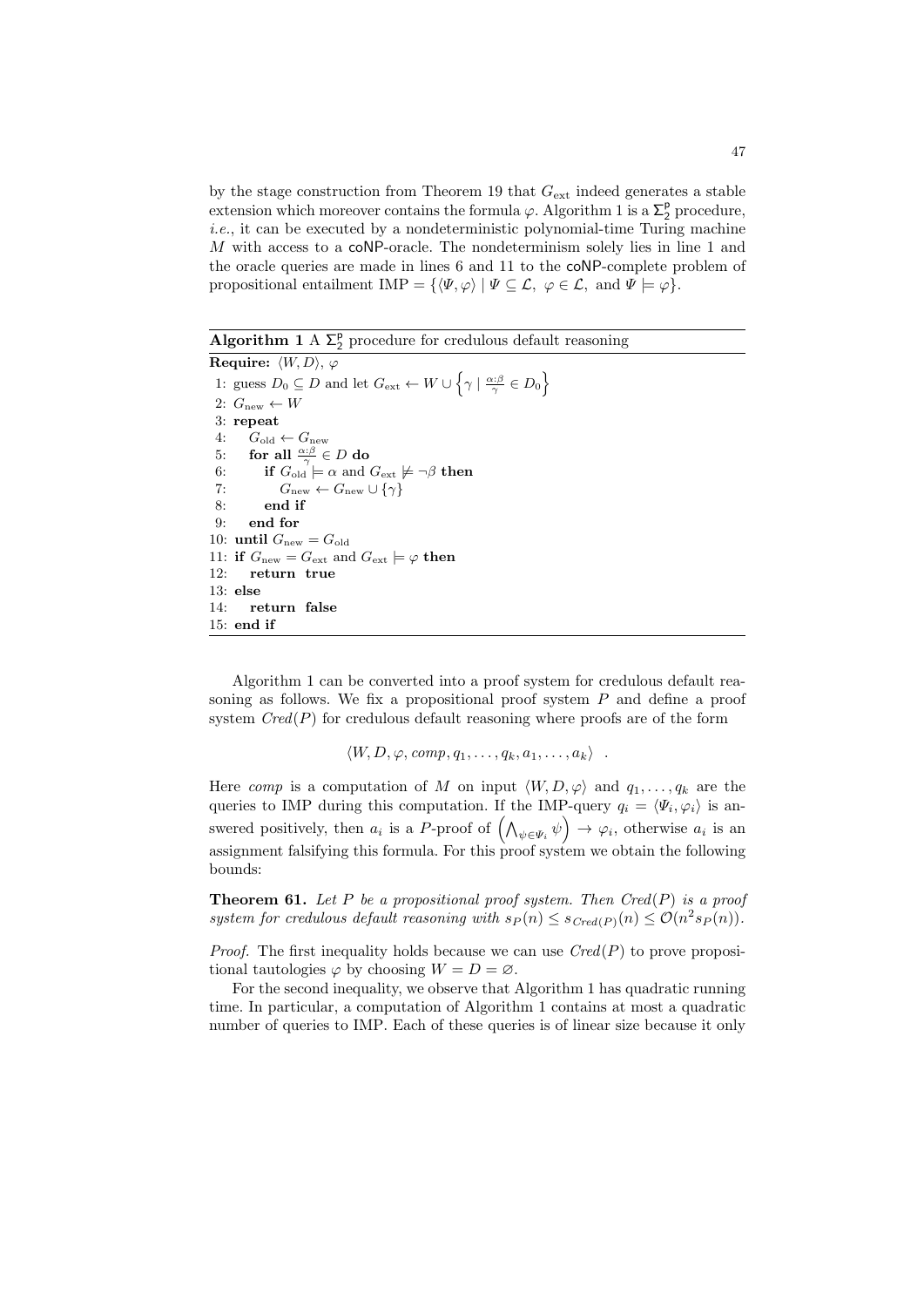consists of formulae from the input. If the query is answered positively, then we have to supply a P-proof and there exists such a P-proof of size  $\leq s_P(n)$ . For a negative answer we just include an assignment of linear size. This yields  $s_{Cred(P)}(n) \leq \mathcal{O}(n^2 s_P(n)).$ 

Theorem 61 tells us that proving lower bounds for proof systems for credulous default reasoning is more or less the same as proving lower bounds to propositional proof systems. In particular, we get:

Corollary 62. There exists a polynomially bounded proof system for credulous default reasoning if and only if there exists a polynomially bounded propositional proof system.

#### 7.5 Lower Bounds for Sceptical Default Reasoning

Bonatti and Olivetti [16] introduce two calculi for sceptical default reasoning. As before, objects are sequents of the form  $\Sigma$ ;  $\Gamma \sim \Delta$ , where  $\Sigma$  is a set of constraints,  $\Gamma$  is a propositional default theory, and  $\Delta$  is a set of propositional formulae. But now, the sequent  $\Sigma; \Gamma \rightarrow \Delta$  is true, if  $\bigvee \Delta$  holds in all extensions of  $\Gamma$  satisfying the constraints in  $\Sigma$ .

The first calculus  $BO_{skep}$  consists of the defining axioms of LK and AC, the inference rules of  $LK$ ,  $AC$ ,  $RC$ , and the rules from Fig. 9. Bonatti and Olivetti

$$
\begin{array}{ll}\n\textbf{(sD1)} \quad \frac{\Gamma \vdash \Delta}{\Sigma; \Gamma \nvdash \Delta} & \textbf{(sD2)} \quad \frac{\Gamma \vdash \alpha}{\neg \textbf{L}\alpha, \Sigma; \Gamma \nvdash \Delta} & \textbf{(sD3)} \quad \frac{\Gamma \not\models \alpha}{\textbf{L}\alpha, \Sigma; \Gamma \nvdash \Delta} \\
\text{where } \Gamma \subseteq \mathcal{L}^{res} \text{ in rules } \textbf{(sD1)}, \textbf{(sD2)}, \text{ and } \textbf{(sD3)} \\
\textbf{(sD4)} \quad \frac{\neg \textbf{L}\neg \beta_1, \dots, \neg \textbf{L}\neg \beta_n, \Sigma; \Gamma, \frac{\alpha}{\gamma} \nvdash \Delta}{\Sigma; \Gamma, \frac{\alpha; \beta_1 \dots \beta_n}{\gamma} \nvdash \Delta} \\
\textbf{Fig. 9. Inference rules for the sequential default calculus } BO_{\text{step}}.\n\end{array}
$$

show that each true sequent is derivable in  $BO_{skep}$ , *i.e.*, the calculus is sound and complete. However, they already remark that proofs in  $BO_{skep}$  are of exponential size in the number of default rules in the sequent. This is due to the residual rules for they cannot be applied unless all defaults with nonempty justifications have been eliminated using rule  $(sD4)$ .

To get more concise proofs, Bonatti and Olivetti [16] suggest an enhanced calculus  $BO'_{skep}$  where the rules (sD1) to (sD3) are replaced by rules (sD1<sup>'</sup>) to  $(sD3')$  and rule  $(sD4)$  is kept (see Fig. 10). Bonatti and Olivetti prove soundness and completeness for  $BO'_{skep}$ . Moreover, they show that  $BO'_{skep}$  is exponentially separated from  $BO_{skep}$ , *i.e.*, there exist sequents  $(S_n)_{n>1}$  which require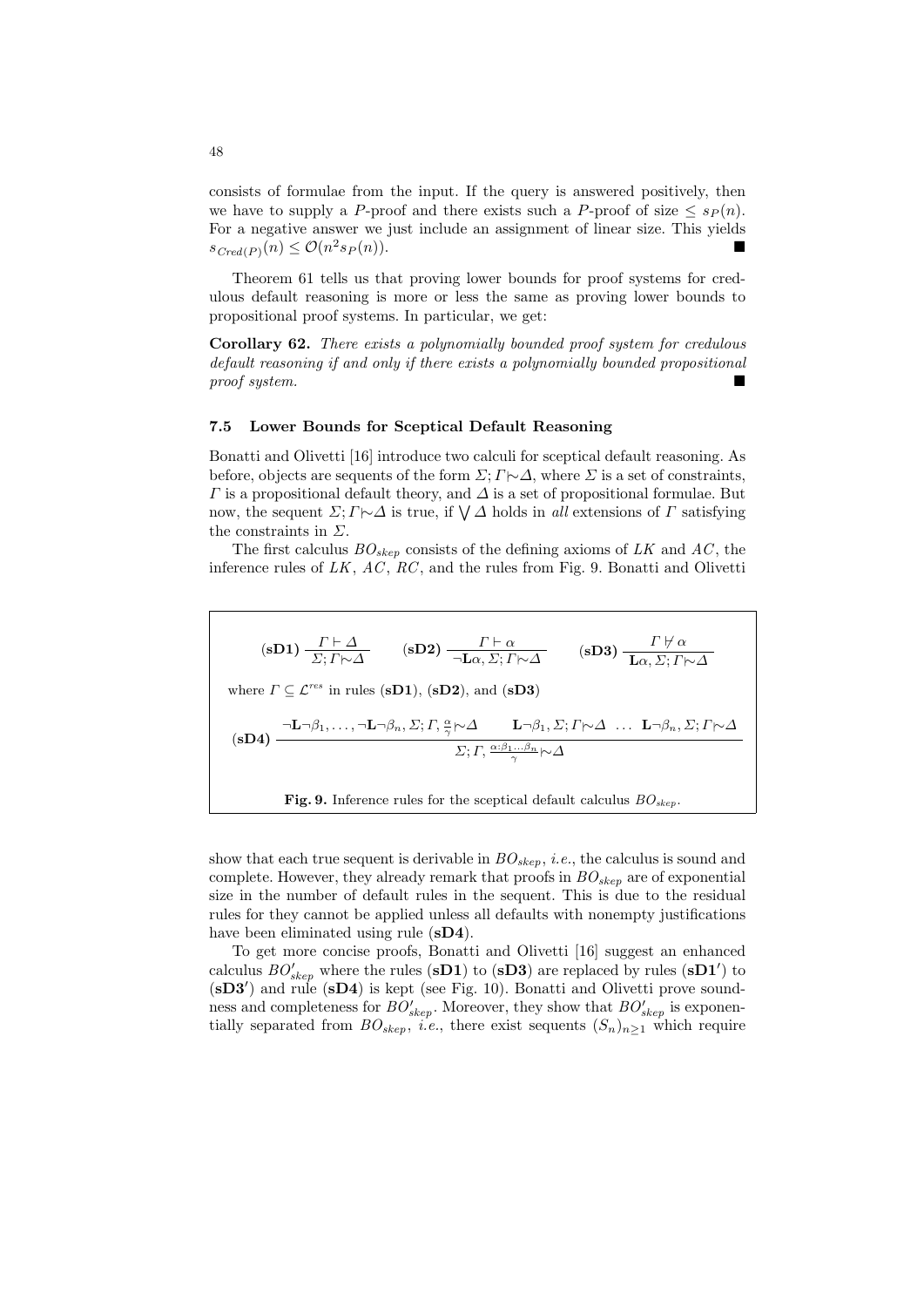$$
(\mathbf{sD1'}) \frac{\Sigma', \Gamma' \vdash \Delta}{\Sigma; \Gamma \uparrow \sim \Delta} \qquad (\mathbf{sD2'}) \frac{\Sigma; \Gamma \uparrow \sim \alpha}{\neg \mathbf{L}\alpha, \Sigma; \Gamma \uparrow \sim \Delta} \qquad (\mathbf{sD3'}) \frac{\Gamma'' \not\models \alpha}{\mathbf{L}\alpha, \Sigma; \Gamma \uparrow \sim \Delta}
$$

$$
(\mathbf{sD4}) \frac{\neg \mathbf{L}\neg \beta_1, \dots, \neg \mathbf{L}\neg \beta_n, \Sigma; \Gamma, \frac{\alpha}{\gamma} \uparrow \sim \Delta} {\Sigma; \Gamma, \frac{\alpha \cdot \beta_1 \dots \beta_n}{\gamma} \uparrow \sim \Delta} \dots \mathbf{L}\neg \beta_n, \Sigma; \Gamma \uparrow \sim \Delta}
$$
where  $\Sigma' \subseteq \{\alpha \mid \mathbf{L}\alpha \in \Sigma\}, \Gamma' \subseteq \Gamma \cap \mathcal{L}^{res}, \text{ and } \Gamma'' = (\Gamma \cap \mathcal{L}) \cup \left\{\frac{p(\delta)}{c(\delta)} \middle| \delta \in \Gamma\right\}.$   
Fig. 10. Inference rules for the enhanced sequential default calculus  $BO'_{\text{step}}$ .

exponential-size proofs in  $BO_{skep}$  but have linear-size derivations in  $BO_{skep}'$ . In our next result we will show an exponential lower bound to the proof length (and therefore also to the proof size) in the enhanced sceptical calculus  $BO'_{skep}$ .

**Theorem 63** ([13]). The calculus  $BO_{\text{skep}}'$  has exponential lower bounds to the lengths of proofs. More precisely, there exist sequents  $S_n$  of size  $\mathcal{O}(n)$  such that every  $BO'_{skep}$ -proof of  $S_n$  uses  $2^{\Omega(n)}$  steps. Therefore,  $s_{BO'_{skep}}(n), t_{BO'_{skep}}(n) \in$  $2^{\Omega(n)}$ .

*Proof.* (Sketch) We construct a sequence  $(S_n)_{n\geq 1} = (\Sigma_n; \Gamma_n \sim \psi_n)_{n\geq 1}$  such that for some constant c, every  $BO'_{skep}$ -proof of  $S_n$  has length at least  $2^{\Omega(n)}$ . We choose  $\Sigma_n = \emptyset$ ,  $\psi_n = x_{2n}$ , and  $\Gamma_n = \langle \emptyset, D_{2n} \rangle$ , where  $D_{2n}$  consists of the defaults listed in Fig. 11. The default theory  $\Gamma_n$  possesses  $2^{n+1}$  stable extensions. Observe that each of these contains  $x_{2n}$ , but that each pair of stable extensions differs in truth assigned to the propositional variables  $x_0, \ldots, x_n$ . We claim that

$$
\frac{1}{x_0} \quad \frac{1}{x_0} \quad \frac{-x_0}{-x_0}
$$
\n
$$
\frac{x_i}{x_{i+1}} \quad \frac{-x_i}{x_{i+1}} \quad \frac{x_i}{-x_{i+1}} \quad \frac{x_i}{-x_{i+1}} \quad \frac{-x_i}{-x_{i+1}} \quad \frac{-x_i}{-x_{i+1}}
$$
\n
$$
\frac{x_{n+j} : x_{n-j-1}}{x_{n+j+1}} \quad \frac{-x_{n+j} : x_{n-j-1}}{x_{n+j-1}} \quad \frac{x_{n+j} : -x_{n-j-1}}{-x_{n+j+1}}
$$
\nfor  $i = 0, ..., n-1$  and  $j = 0, ..., n-2$ \n
$$
\frac{x_{2n-1} : x_0}{x_{2n}} \quad \frac{-x_{2n-1} : x_0}{x_{2n}} \quad \frac{x_{2n-1} : -x_0}{x_{2n}} \quad \frac{-x_{2n-1} : -x_0}{x_{2n}}
$$
\nFig. 11. The defaults in  $D_{2n}$  in the proof of Theorem 63.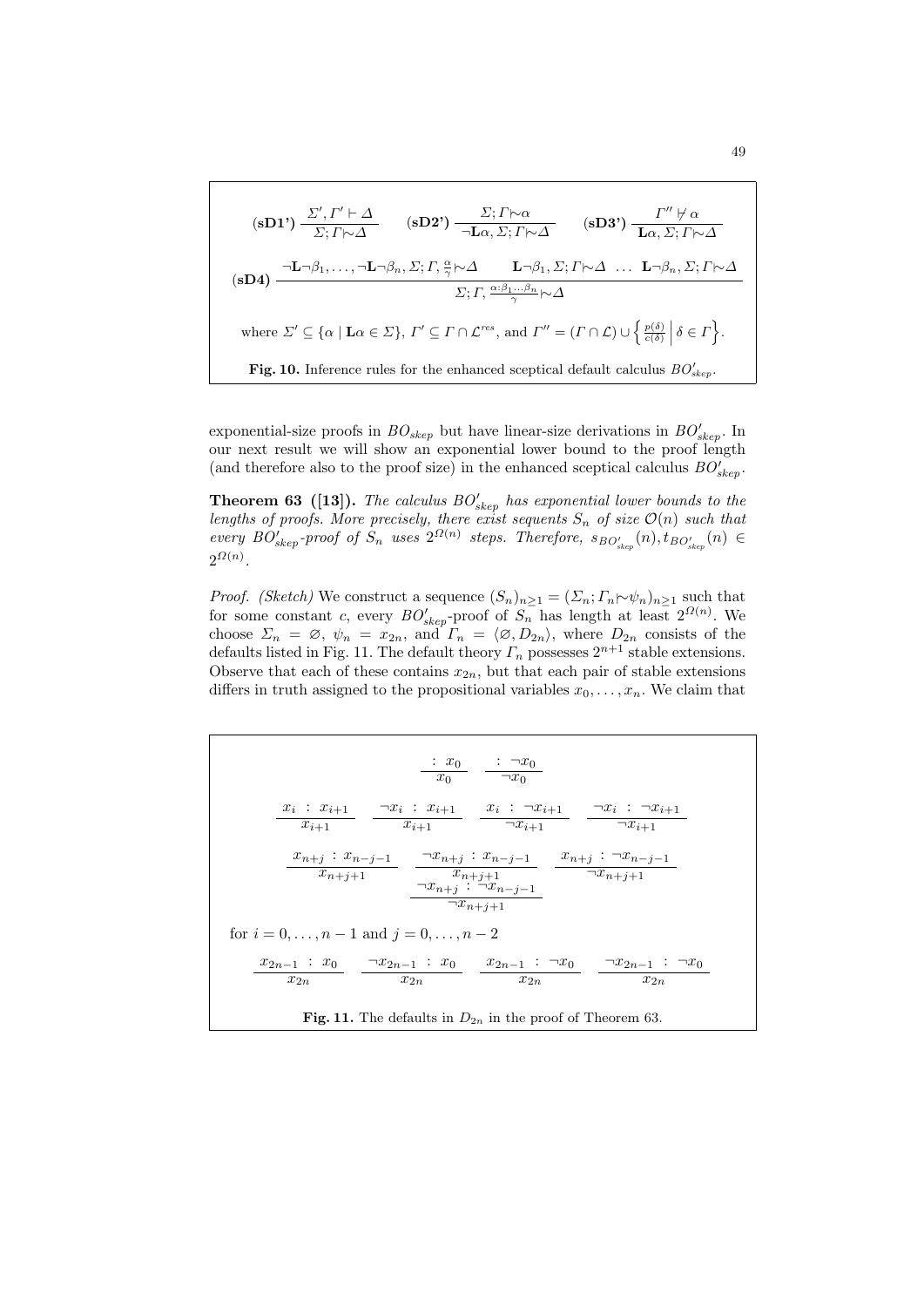every proof of  $S_n$  has exponential length in n. More precisely, we show that rule (sD4) has to be applied an exponential number of times.

We point out that our argument does not only work against tree-like proofs, but also rules out the possibility of sub-exponential dag-like derivations for  $D_{2n} \sim x_{2n}$ . The lower bound is obtained from the fact that to derive  $x_{2n}$ , we have to derive  $x_i$  and  $\neg x_i$  for each  $n < i < 2n$ , each of which can only be achieved from ancestors with mutually different proof constraints. This, by definition of  $BO_{sken}$ , leads to mutually disjoint sets of ancestor sequents.

## 8 Discussion and Open Problems

Our aim in these notes was to provide an introduction to the fascinating topic of proof complexity of non-classical logics. Proof complexity still offers a wealth of open problems, and this is even more true for the relatively new field of proof complexity of non-classical logics. All results presented here stem from the last decade. Rather than an open problem, an *open field* here is to extend analysis to further non-classical logics: many of these have not yet been investigated at all from a proof-complexity point of view. Instead of listing these logics we conclude with two general open questions which we find interesting.

- Problem I. So far, research on proof complexity of non-classical logics has concentrated on Frege type systems or their equivalent sequent style formulations. Quite in contrast, many results in classical proof complexity concern systems which are motivated by algebra, geometry, or combinatorics. Can we construct algebraic or geometric proof systems for non-classical logics?
- Problem II. One important tool in the analysis of classically strong systems such as Frege systems is their correspondence to weak arithmetic theories, known as bounded arithmetic (cf. the monographs [72, 33] or [11] for an introduction). Is there a similar connection between non-classical logics, particularly modal and intuitionistic logics, to first-order theories yielding further insight into lengths of proofs questions? Buss [23–25] and Cook and Urquhart [35] developed intuitionistic bounded arithmetic. From this perspective, it seems very interesting to study intuitionistic bounded arithmetic in proof complexity.

## Acknowledgements

We are very grateful to Rosalie Iemhoff and Emil Jeřábek for numerous helpful comments on an earlier version of these notes.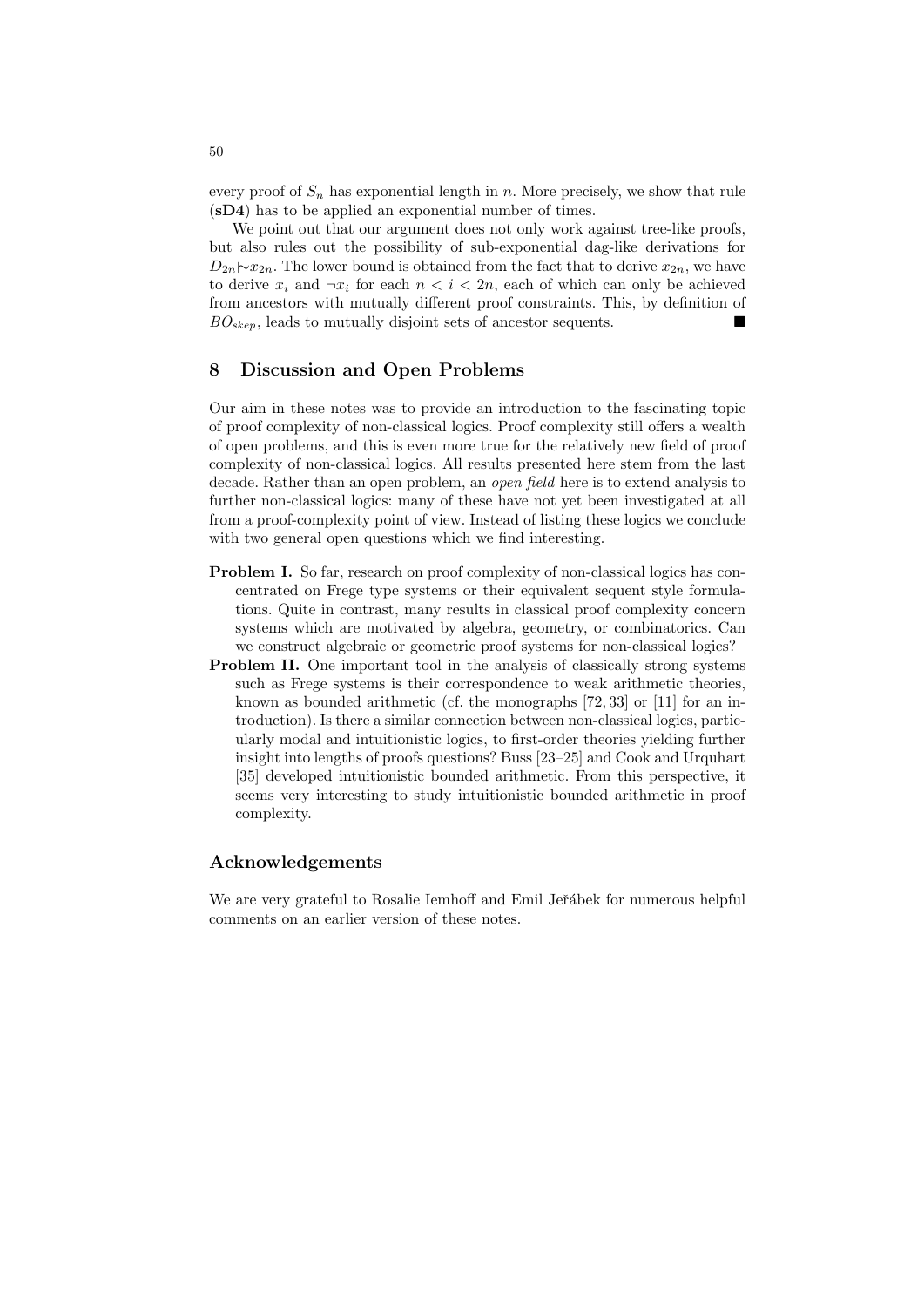#### References

- 1. AJTAI, MIKLÓS, 'The complexity of the pigeonhole-principle', Combinatorica, 14 (1994), 4, 417–433.
- 2. Alekhnovich, Michael, Eli Ben-Sasson, Alexander A. Razborov, and Avi WIGDERSON, 'Pseudorandom generators in propositional proof complexity', SIAM Journal on Computing, 34 (2004), 1, 67–88.
- 3. Alon, Noga, and Ravi B. Boppana, 'The monotone circuit complexity of boolean functions', Combinatorica, 7 (1987), 1, 1–22.
- 4. Amati, Gianni, Luigia Carlucci Aiello, Dov M. Gabbay, and Fiora Pirri, 'A proof theoretical approach to default reasoning I: Tableaux for default logic', Journal of Logic and Computation, 6 (1996), 2, 205–231.
- 5. Antoniou, Grigoris, and Kewen Wang, Handbook of the History of Logic, vol. 8, chap. Default Logic, North-Holland, 2007, pp. 517–556.
- 6. Areces, C., H. de Nivelle, and M. de Rijke, 'Resolution in Modal, Description and Hybrid Logic', Journal of Logic and Computation, 11 (2001), 5, 717–736.
- 7. BEAME, PAUL W., RUSSEL IMPAGLIAZZO, JAN KRAJÍČEK, TONIANN PITASSI, and PAVEL PUDLÁK, 'Lower bounds on Hilbert's Nullstellensatz and propositional proofs', Proc. London Mathematical Society, 73 (1996), 3, 1–26.
- 8. BEAME, PAUL W., RUSSEL IMPAGLIAZZO, JAN KRAJÍČEK, TONIANN PITASSI, PAVEL PUDLÁK, and ALAN WOODS, 'Exponential lower bounds for the pigeonhole principle', in Proc. 24th ACM Symposium on Theory of Computing, 1992, pp. 200–220.
- 9. Beame, Paul W., Toniann Pitassi, and Russel Impagliazzo, 'Exponential lower bounds for the pigeonhole principle', Computational Complexity, 3 (1993), 2, 97–140.
- 10. Ben-Sasson, Eli, and Avi Wigderson, 'Short proofs are narrow resolution made simple', Journal of the ACM, 48 (2001), 2, 149–169.
- 11. Beyersdorff, Olaf, 'On the correspondence between arithmetic theories and propositional proof systems – a survey', *Mathematical Logic Quarterly*, 55 (2009), 2, 116–137.
- 12. Beyersdorff, Olaf, 'Proof complexity of non-classical logics', in Proc. 7th Conference on Theory and Applications of Models of Computation, vol. 6108 of Lecture Notes in Computer Science, Springer-Verlag, Berlin Heidelberg, 2010, pp. 15–27.
- 13. BEYERSDORFF, OLAF, ARNE MEIER, SEBASTIAN MÜLLER, MICHAEL THOMAS, and Heribert Vollmer, 'Proof complexity of propositional default logic', Archive for Mathematical Logic, 50 (2011), 7, 727–742.
- 14. Blackburn, Patrick, Maarten de Rijke, and Yde Venema, Modal Logic, vol. 53 of Cambridge Tracts in Theoretical Computer Science, Cambridge University Press, Cambridge, 2001.
- 15. Bonatti, P. A., 'A Gentzen system for non-theorems', Technical Report CD/TR 93/52, Christian Doppler Labor für Expertensysteme, 1993.
- 16. Bonatti, Piero A., and Nicola Olivetti, 'Sequent calculi for propositional nonmonotonic logics', ACM Transactions on Computational Logic, 3 (2002), 2, 226–278.
- 17. Bonet, Maria Luisa, Samuel R. Buss, and Toniann Pitassi, 'Are there hard examples for Frege systems?', in P. Clote, and J. Remmel, (eds.), Feasible Math $ematics II$ , Birkhäuser, 1995, pp. 30–56.
- 18. Bonet, Maria Luisa, Toniann Pitassi, and Ran Raz, 'Lower bounds for cutting planes proofs with small coefficients', The Journal of Symbolic Logic, 62 (1997), 3, 708–728.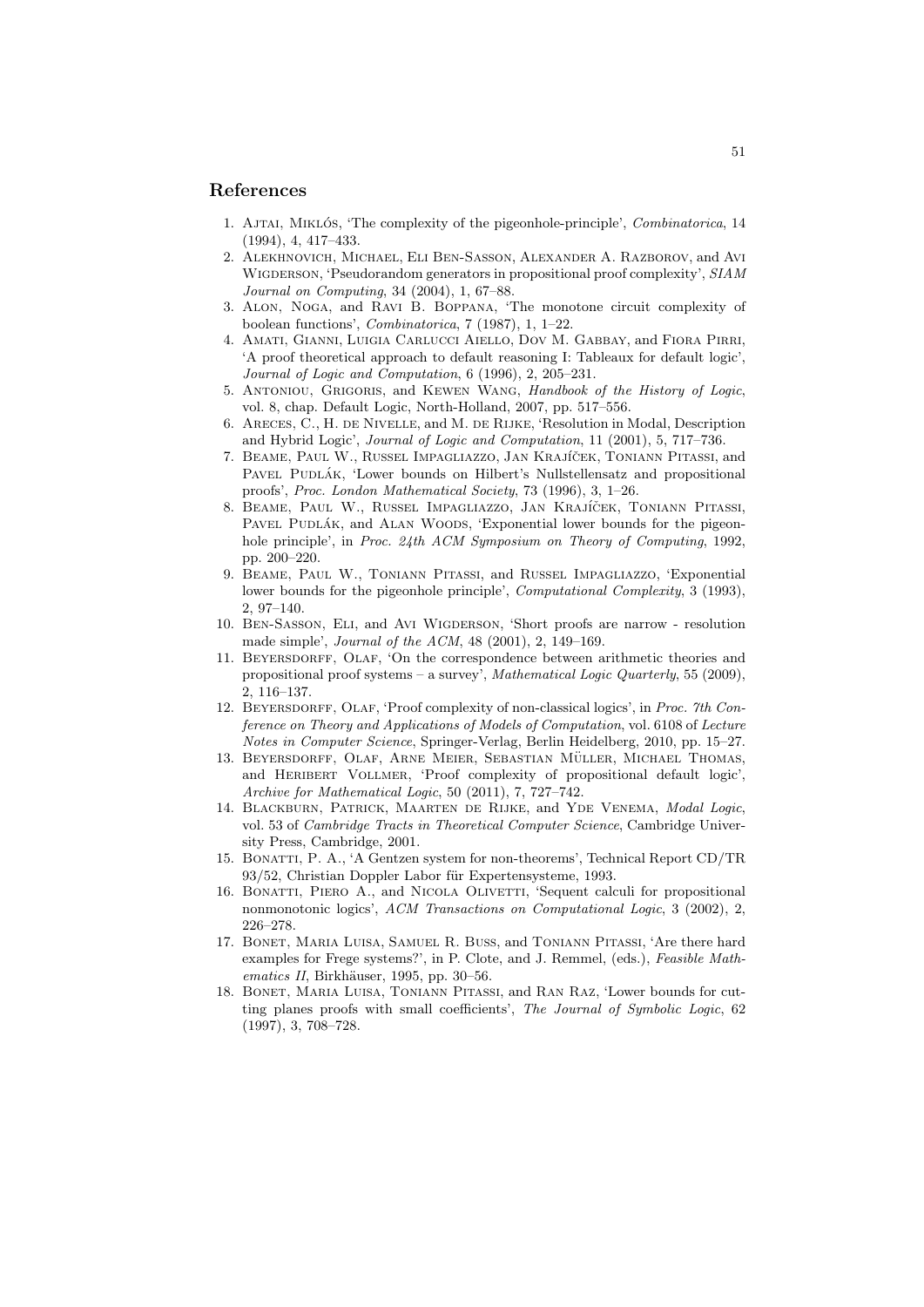- 19. Bonet, Maria Luisa, Toniann Pitassi, and Ran Raz, 'On interpolation and automatization for Frege systems', SIAM Journal on Computing, 29 (2000), 6, 1939–1967.
- 20. Brouwer, Luitzen Egbertus Jan, Over de Grondslagen der Wiskunde, Ph.D. thesis, Amsterdam, 1907. Translation: "On the foundation of mathematics" in Brouwer, Collected Works, I, (A. Heyting ed.), 1975, North-Holland, Amsterdam, pp.11–101.
- 21. Brouwer, Luitzen Egbertus Jan, 'De onbetrouwbaarheid der logische principes', Tijdschrift voor Wijsbegeerte, 2 (1908), 152–158. Translation: The unreliability of the logical principles, Ibid. pp. 107–111.
- 22. Brouwer, Luitzen Egbertus Jan, 'Historical Background, Principles and Methods of Intuitionism', South African Journal of Science, (1952), 139–146.
- 23. Buss, Samuel R., 'The polynomial hierarchy and intuitionistic bounded arithmetic', in Proc. Structure in Complexity Theory Conference, 1986, pp. 77–103.
- 24. Buss, Samuel R., 'On model theory for intuitionstic bounded arithmetic with applications to independence', in S. R. Buss, and P. J. Scott, (eds.), Feasible Mathematics, Birkhauser, 1990, pp. 27–47.
- 25. Buss, Samuel R., 'A note on bootstrapping intuitionistic bounded arithmetic', in P. Aczel, H. Simmons, and S. Wainer, (eds.), Proof Theory: a selection of papers from the Leeds Theory Programme 1990, Cambridge University Press, 1992, pp. 142–169.
- 26. Buss, Samuel R., 'An introduction to proof theory', in Samuel R. Buss, (ed.), Handbook of Proof Theory, Elsevier, Amsterdam, 1998, pp. 1–78.
- 27. Buss, Samuel R., and Grigori Mints, 'The complexity of the disjunction and existential properties in intuitionistic logic', Annals of Pure and Applied Logic, 99 (1999), 1–3, 93–104.
- 28. Buss, SAMUEL R., and PAVEL PUDLÁK, 'On the computational content of intuitionistic propositional proofs', Annals of Pure and Applied Logic, 109 (2001), 1–2, 49–63.
- 29. CADOLI, MARCO, and MARCO SCHAERF, 'A survey of complexity results for nonmonotonic logics', Journal of Logic Programming, 17 (1993), 2/3&4, 127–160.
- 30. CARNAP, RUDOLF, Logische Syntax der Sprache, Kegan Paul, 1934. English translation 1937, The Logical Syntax of Language.
- 31. Chagrov, Alexander, and Michael Zakharyaschev, Modal Logic, vol. 35 of Oxford Logic Guides, Clarendon Press, Oxford, 1997.
- 32. Clegg, Matthew, Jeff Edmonds, and Russell Impagliazzo, 'Using the Groebner basis algorithm to find proofs of unsatisfiability', in Proc. 28th ACM Symposium on Theory of Computing, 1996, pp. 174–183.
- 33. Cook, Stephen A., and Phuong Nguyen, Logical Foundations of Proof Complexity, Cambridge University Press, 2010.
- 34. Cook, Stephen A., and Robert A. Reckhow, 'The relative efficiency of propositional proof systems', The Journal of Symbolic Logic, 44 (1979), 1, 36–50.
- 35. Cook, Stephen A., and Alasdair Urquhart, 'Functional interpretations of feasibly constructive arithmetic', Ann. Pure Appl. Logic, 63 (1993), 2, 103–200.
- 36. Craig, William, 'Three uses of the Herbrand-Gentzen theorem in relating model theory and proof theory', The Journal of Symbolic Logic, 22 (1957), 3, 269–285.
- 37. Davis, Martin, and Hilary Putnam, 'A computing procedure for quantification theory', Journal of the ACM, 7 (1960), 3, 201–215.
- 38. DE NIVELLE, H., R. A. SCHMIDT, and U. HUSTADT, 'Resolution-based methods for modal logics', Logic J. IGPL, 8 (2000), 265–292.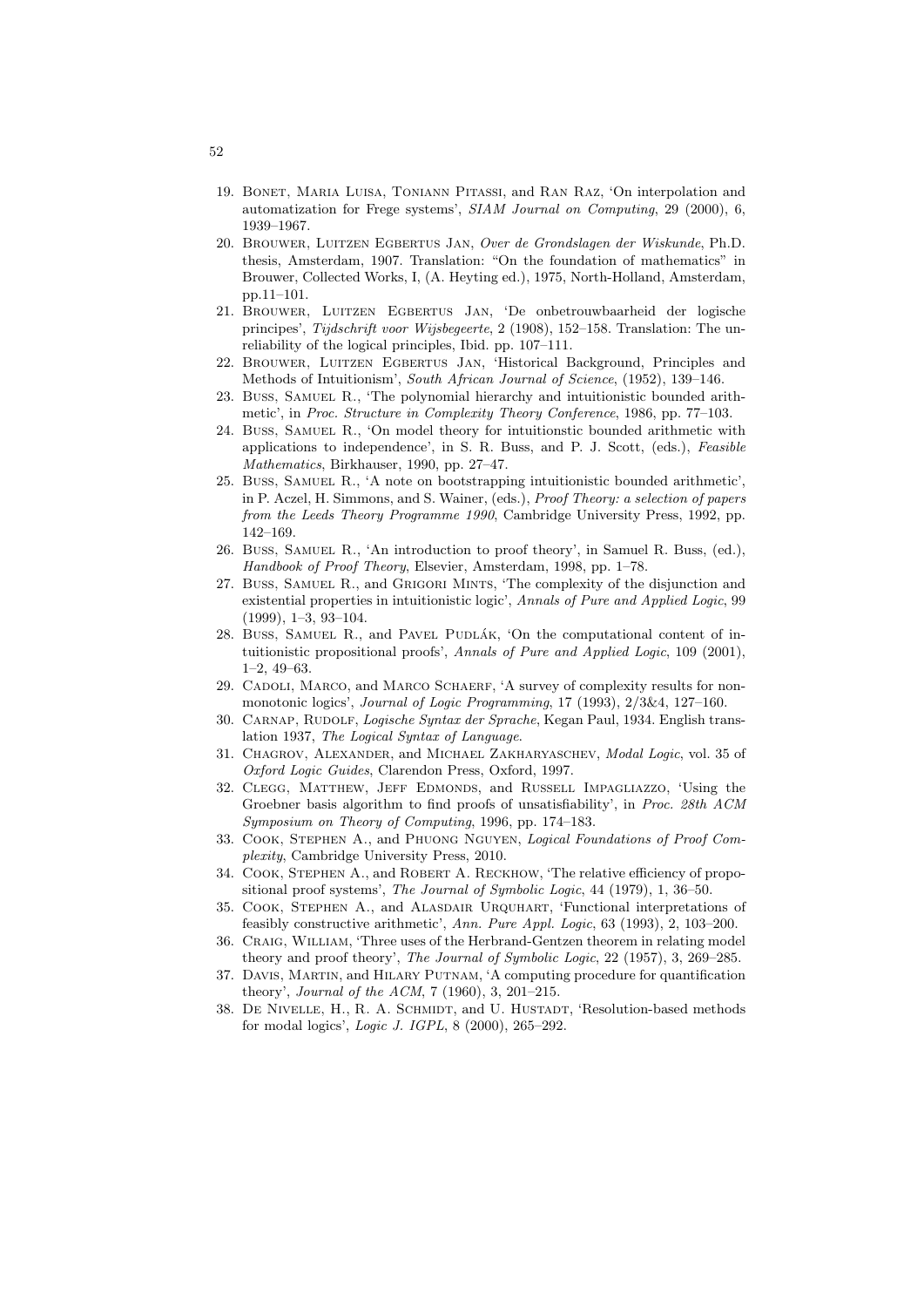- 39. DIX, JÜRGEN, ULRICH FURBACH, and ILKKA NIEMELÄ, 'Nonmonotonic reasoning: Towards efficient calculi and implementations', in Handbook of Automated Reasoning, Elsevier and MIT Press, 2001, pp. 1241–1354.
- 40. Dowd, MARTIN, 'Model-theoretic aspects of  $P\neq NP'$ , , 1985. Unpublished manuscript.
- 41. Egly, Uwe, and Hans Tompits, 'Proof-complexity results for nonmonotonic reasoning', ACM Transactions on Computational Logic, 2 (2001), 3, 340–387.
- 42. Ferrari, Mauro, Camillo Fiorentini, and Guido Fiorino, 'On the complexity of the disjunction property in intuitionistic and modal logics', ACM Transactions on Computational Logic, 6 (2005), 3, 519–538.
- 43. Fitting, Melvin, Modal Proof Theory, vol. 3 of Studies in Logic and Practical Reasoning, chap. Handbook of Modal Logic, Elsevier, 2006, pp. 85–138.
- 44. Friedman, Harvey, 'One hundred and two problems in mathematical logic', The Journal of Symbolic Logic, 40 (1975), 2, 113–129.
- 45. Gabbay, Dov, 'Theoretical foundations of non-monotonic reasoning in expert systems', in Logics and Models of Concurrent Systems, Springer-Verlag, Berlin Heidelberg, 1985, pp. 439–457.
- 46. Gabbay, Dov, Agnes Kurucz, Frank Wolter, and Michael Zakharyaschev, Many-Dimensional Modal Logics: Theory and Applications, no. 148 in Studies in Logic and the Foundations of Mathematics, Elsevier, Amsterdam, 2003.
- 47. Gabbay, Dov M., and Larisa Maksimova, Interpolation and Definability: Modal and Intuitionistic Logics, vol. 46 of Oxford Logic Guides, Clarendon Press, Oxford, 2005.
- 48. GENTZEN, GERHARD, 'Untersuchungen über das logische Schließen', Mathematische Zeitschrift, 39 (1935), 68–131.
- 49. Gerhard Brewka, Miroslaw Truszczynski, Victor W. Marek, (ed.) Nonmonotonic Reasoning. Essays Celebrating its 30th Anniversary, College Publications, 2011.
- 50. Ghilardi, Silvio, 'Unification in intuitionistic logic', The Journal of Symbolic Logic, 64 (1999), 2, 859–880.
- 51. Glivenko, V., 'Sur quelques points de la logique de M. Brouwer', Bulletin de la Classe des Sciences de l'Académie Royale de Belgique, 15 (1929), 183-188.
- 52. GÖDEL, KURT, 'Eine Interpretation des intuitionistischen Aussagenkalküls', Ergebnisse eines mathematischen Kolloquiums, 4 (1933), 34–40.
- 53. GOLDBLATT, ROBERT, 'Mathematical modal logic: A view of its evolution', Journal of Applied Logic, 1 (2003), 309–392.
- 54. GOTTLOB, GEORG, 'Complexity results for nonmonotonic logics', Journal of Logic and Computation, 2 (1992), 3, 397–425.
- 55. Haken, Amin, 'The intractability of resolution', Theoretical Computer Science, 39 (1985), 297–308.
- 56. Heyting, Arend, 'Die formalen Regeln der intuitionistischen Logik', Sitzungsberichte der Preussischen Akademie der Wissenschaften, (1930), 42–56.
- 57. Horrocks, Ian, Oliver Kutz, and Ulrike Sattler, 'The Even More Irresistible  $\mathcal{SROIQ}$ ', in Proc. of the 10th Int. Conf. on Principles of Knowledge Representation and Reasoning (KR2006), AAAI Press, 2006, pp. 57–67.
- 58. HRUBEŠ, PAVEL, 'A lower bound for intuitionistic logic', Annals of Pure and Applied Logic, 146 (2007), 1, 72–90.
- 59. HRUBEŠ, PAVEL, 'Lower bounds for modal logics', The Journal of Symbolic Logic, 72 (2007), 3, 941–958.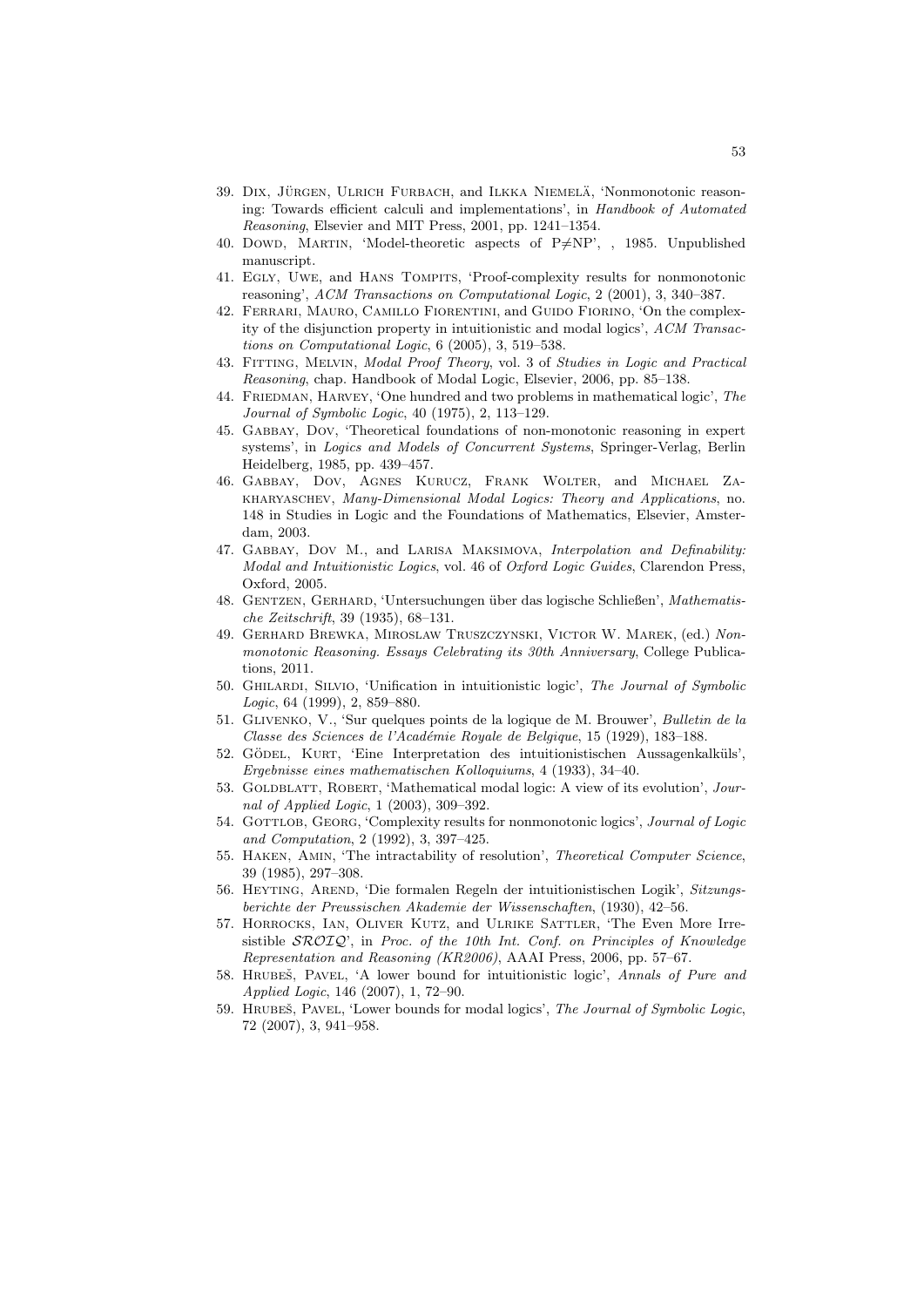- 60. HRUBEŠ, PAVEL, 'On lengths of proofs in non-classical logics', Annals of Pure and Applied Logic, 157 (2009), 2–3, 194–205.
- 61. Iemhoff, Rosalie, 'On the admissible rules of intuitionistic propositional logic', The Journal of Symbolic Logic, 66 (2001), 1, 281–294.
- 62. JEŘÁBEK, EMIL, 'Admissible rules of modal logics', Journal of Logic and Computation, 15 (2005), 4, 411–431.
- 63. JEŘÁBEK, EMIL, 'Frege systems for extensible modal logics', Annals of Pure and Applied Logic, 142 (2006), 366–379.
- 64. JEŘÁBEK, EMIL, 'Complexity of admissible rules', Archive for Mathematical Logic, 46 (2007), 2, 73–92.
- 65. JEŘÁBEK, EMIL, 'Substitution Frege and extended Frege proof systems in nonclassical logics', Annals of Pure and Applied Logic, 159 (2009), 1–2, 1–48.
- 66. JEŘÁBEK, EMIL, 'Admissible rules of Lukasiewicz logic', Journal of Logic and Computation, 20 (2010), 2, 425–447.
- 67. JEŘÁBEK, EMIL, 'Bases of admissible rules of Lukasiewicz logic', Journal of Logic and Computation, 20 (2010), 6, 1149–1163.
- 68. Kazakov, Yevgeny, 'RIQ and SROIQ Are Harder than SHOIQ', in Gerhard Brewka, and Jérôme Lang, (eds.),  $KR$ , AAAI Press, 2008, pp. 274–284.
- 69. Kolmogorov, A.N., 'On the principle tertium non datur', Mathematics of the  $USSR$ , Sbornik, 32 (1925), 646–667. Translation in: From Frege to Gödel: A Source Book in Mathematical Logic 1879–1931 (J. van Heijenoord ed.), Harvard University Press, Cambridge 1967.
- 70. Kracht, Marcus, Tools and Techniques in Modal Logic, no. 142 in Studies in Logic and the Foundations of Mathematics, Elsevier Science Publishers, Amsterdam, 1999.
- 71. KRAJÍČEK, JAN, 'Lower bounds to the size of constant-depth propositional proofs'. The Journal of Symbolic Logic, 59 (1994), 73–86.
- 72. KRAJÍČEK, JAN, Bounded Arithmetic, Propositional Logic, and Complexity Theory, vol. 60 of Encyclopedia of Mathematics and Its Applications, Cambridge University Press, Cambridge, 1995.
- 73. KRAJÍČEK, JAN, 'Interpolation theorems, lower bounds for proof systems and independence results for bounded arithmetic', The Journal of Symbolic Logic, 62 (1997), 2, 457–486.
- 74. KRAJÍČEK, JAN, 'Tautologies from pseudo-random generators', Bulletin of Symbolic Logic, 7 (2001), 2, 197–212.
- 75. KRAJÍČEK, JAN, 'Dual weak pigeonhole principle, pseudo-surjective functions, and provability of circuit lower bounds', The Journal of Symbolic Logic, 69 (2004), 1, 265–286.
- 76. KRAJÍČEK, JAN, and PAVEL PUDLÁK, 'Propositional proof systems, the consistency of first order theories and the complexity of computations', The Journal of Symbolic Logic, 54 (1989), 3, 1063–1079.
- 77. KRAJÍČEK, JAN, and PAVEL PUDLÁK, 'Some consequences of cryptographical conjectures for  $S_2^1$  and  $EF'$ , Information and Computation, 140 (1998), 1, 82-94.
- 78. KRAJÍČEK, JAN, PAVEL PUDLÁK, and ALAN WOODS, 'Exponential lower bounds to the size of bounded depth Frege proofs of the pigeonhole principle', Random Structures and Algorithms, 7 (1995), 1, 15–39.
- 79. Kraus, Sarit, Daniel J. Lehmann, and Menachem Magidor, 'Nonmonotonic reasoning, preferential models and cumulative logics', Artificial Intelligence, 44 (1990), 1–2, 167–207.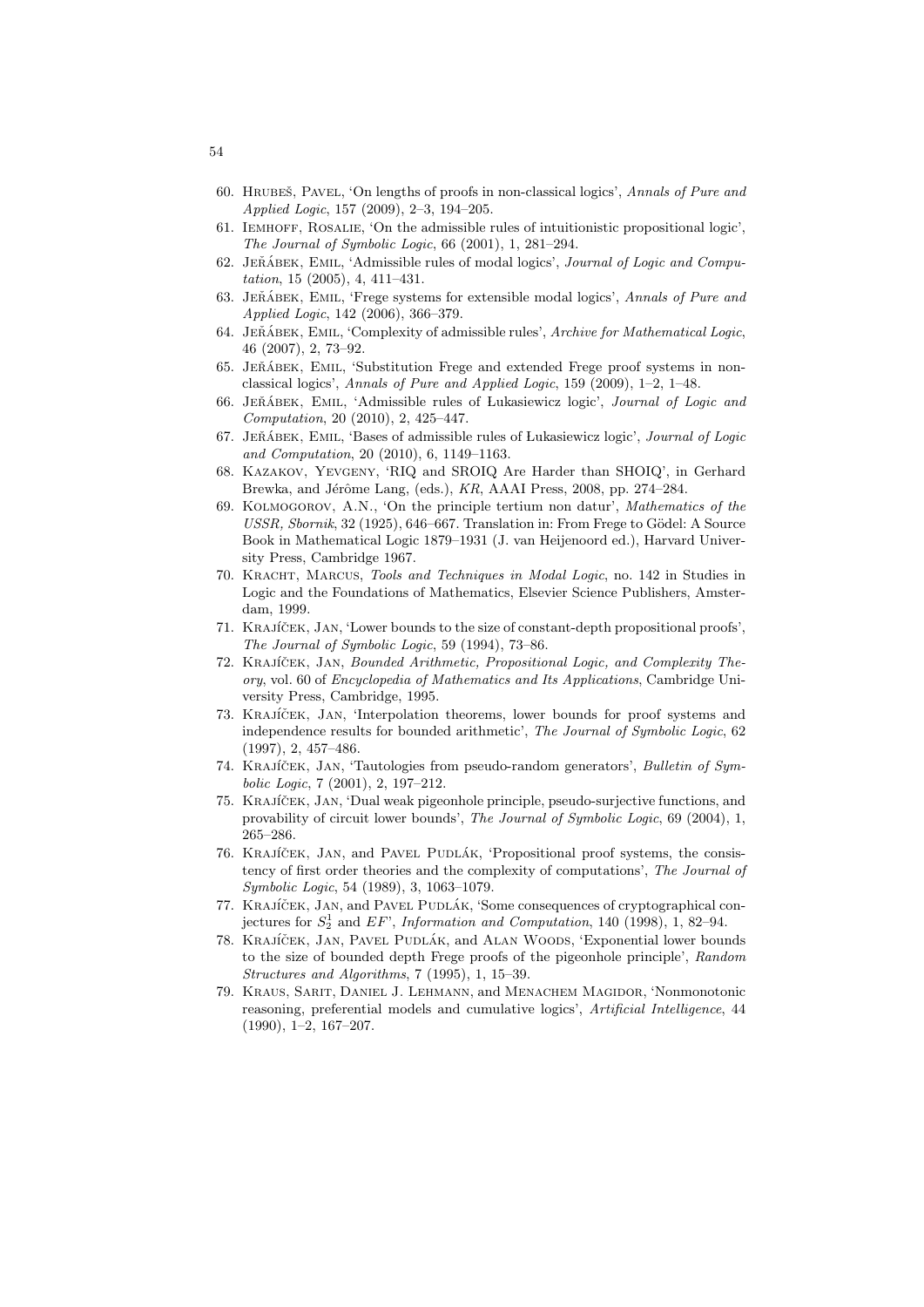- 80. Kripke, Saul, 'Semantical Analysis of Intuitionistic Logic, I', in J. N. Crossley, and M. A. E. Dummett, (eds.), Formal Systems and Recursive Functions. Proceedings of the 8th Logic Colloquium, North-Holland, Amsterdam, 1965, pp. 92–130.
- 81. KUTZ, OLIVER, TILL MOSSAKOWSKI, and DOMINIK LÜCKE, 'Carnap, Goguen, and the Hyperontologies: Logical Pluralism and Heterogeneous Structuring in Ontology Design', Logica Universalis, 4 (2010), 2, 255–333. Special Issue on 'Is Logic Universal?'.
- 82. LADNER, RICHARD E., 'The computational complexity of provability in systems of modal propositional logic', SIAM Journal on Computing, 6 (1977), 3, 467–480.
- 83. Lewis, Clarence Irving, A Survey of Symbolic Logic, University of California Press, Berkeley, 1918.
- 84. MAKINSON, DAVID, 'General theory of cumulative inference', in Proc. 2nd International Workshop on Non-Monotonic Reasoning, Springer-Verlag, Berlin Heidelberg, 1989, pp. 1–18.
- 85. MESEGUER, JOSÉ, and NARCISO MARTÍ-OLIET, 'From abstract data types to logical frameworks', in Selected papers from the 10th Workshop on Specification of Abstract Data Types Joint with the 5th COMPASS Workshop on Recent Trends in Data Type Specification, Springer-Verlag, London, UK, 1995, pp. 48–80.
- 86. Mints, Grigori, and Arist Kojevnikov, 'Intuitionistic Frege systems are polynomially equivalent', Journal of Mathematical Sciences, 134 (2006), 5, 2392–2402.
- 87. MOSSAKOWSKI, TILL, RĂZVAN DIACONESCU, and ANDRZEJ TARLECKI, 'What is a logic translation?', Logica Universalis, 3 (2009), 1, 95–124.
- 88. Mundici, Daniele, 'Tautologies with a unique Craig interpolant, uniform vs. nonuniform complexity', Annals of Pure and Applied Logic, 27 (1984), 265–273.
- 89. Orlov, I. E., 'The calculus of compatibility of propositions', Mathematics of the USSR, Sbornik, 35 (1928), 263–286. (Russian).
- 90. Pitassi, Toniann, and Rahul Santhanam, 'Effectively polynomial simulations', in Proc. 1st Innovations in Computer Science, 2010.
- 91. PUDLÁK, PAVEL, 'Lower bounds for resolution and cutting planes proofs and monotone computations', The Journal of Symbolic Logic, 62 (1997), 3, 981–998.
- 92. PUDLÁK, PAVEL, 'The lengths of proofs', in Samuel R. Buss, (ed.), *Handbook of* Proof Theory, Elsevier, Amsterdam, 1998, pp. 547–637.
- 93. PUDLÁK, PAVEL, and JIRI SGALL, 'Algebraic models of computation and interpolation for algebraic proof systems', in P. W. Beame, and S. R. Buss, (eds.), Proof Complexity and Feasible Arithmetic, vol. 39 of DIMACS Series in Discrete Mathematics and Theoretical Computer Science, American Mathematical Society, 1998, pp. 279–296.
- 94. RAZBOROV, ALEXANDER A., 'Lower bounds on the monotone complexity of boolean functions', Doklady Akademii Nauk SSSR, 282 (1985), 1033–1037. English translation in: Soviet Math. Doklady, 31, pp. 354–357.
- 95. RAZBOROV, ALEXANDER A., 'Lower bounds for the polynomial calculus', Computational Complexity, 7 (1998), 4, 291–324.
- 96. RECKHOW, ROBERT A., On the lengths of proofs in the propositional calculus, Ph.D. thesis, University of Toronto, 1976.
- 97. REITER, RAYMOND, 'A logic for default reasoning', Artificial Intelligence, 13 (1980), 81–132.
- 98. RISCH, VINCENT, and CAMILLA SCHWIND, 'Tableaux-based characterization and theorem proving for default logic', Journal of Automated Reasoning, 13 (1994), 2, 223–242.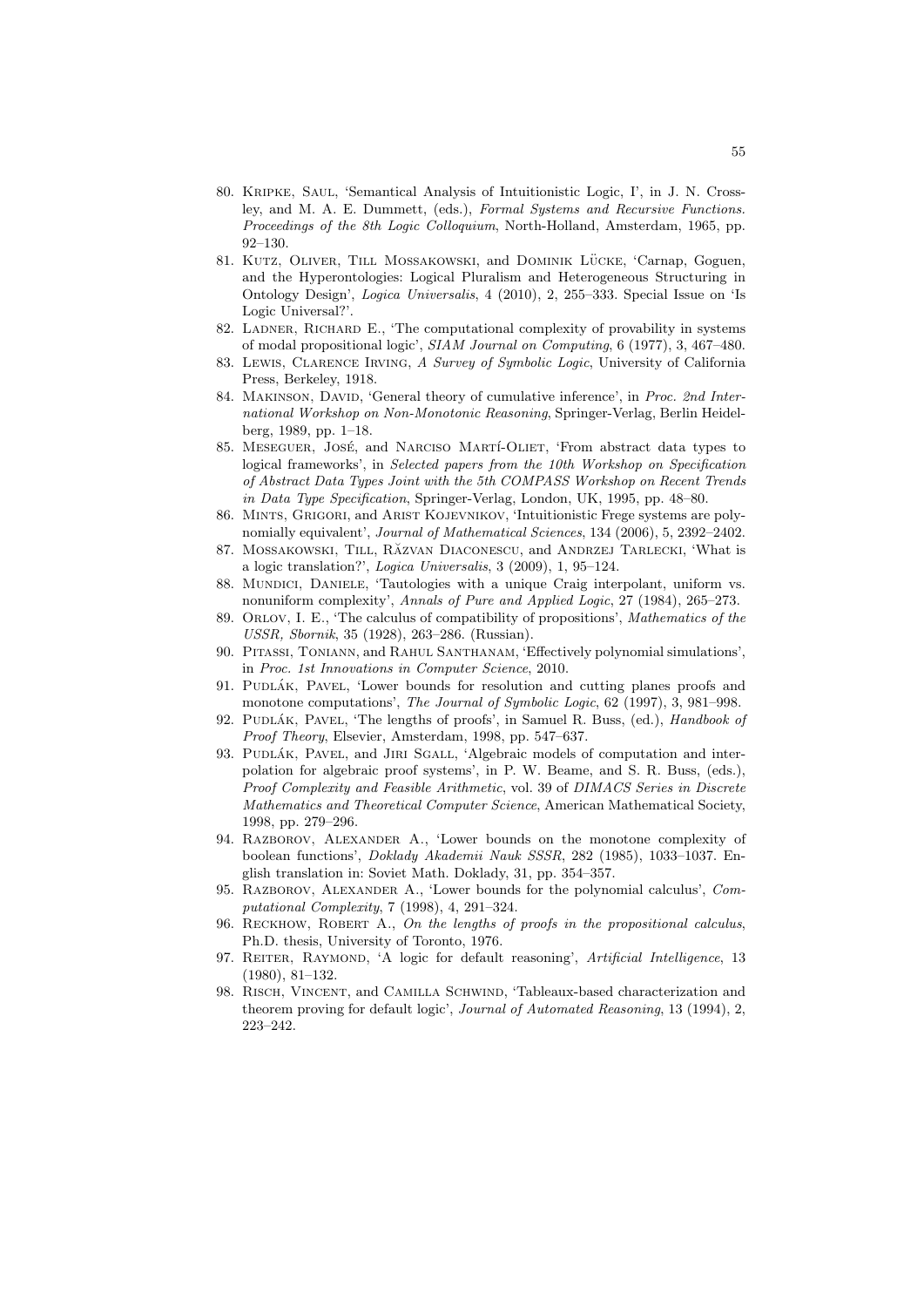- 99. ROBINSON, JOHN ALAN, 'A machine-oriented logic based on the resolution principle', Journal of the ACM, 12 (1965), 1, 23–41.
- 100. RYBAKOV, VLADIMIR V., Admissibility of Logical Inference Rules, no. 136 in Studies in Logic and the Foundations of Mathematics, Elsevier, Amsterdam, 1997.
- 101. SEGERLIND, NATHAN, 'The complexity of propositional proofs', Bulletin of Symbolic Logic, 13 (2007), 4, 417–481.
- 102. Tarski, A., and J. C. C. McKinsey, 'Some Theorems about the Sentential Calculi of Lewis and Heyting', Journal of Symbolic Logic, 13 (1948), 1–15.
- 103. TEN CATE, B., 'Interpolation for extended modal languages', The Journal of Symbolic Logic, 70 (2005), 1, 223–234.
- 104. TIOMKIN, MICHAEL L., 'Proving unprovability', in Proc. 3rd Annual Symposium on Logic in Computer Science, 1988, pp. 22–26.
- 105. Tseitin, G. C., 'On the complexity of derivations in propositional calculus', in A. O. Slisenko, (ed.), Studies in Mathematics and Mathematical Logic, Part II, 1968, pp. 115–125.
- 106. URQUHART, ALASDAIR, 'The complexity of propositional proofs', Bulletin of Symbolic Logic, 1 (1995), 425–467.
- 107. VOLLMER, H., Introduction to Circuit Complexity A Uniform Approach, Texts in Theoretical Computer Science, Springer Verlag, Berlin Heidelberg, 1999.